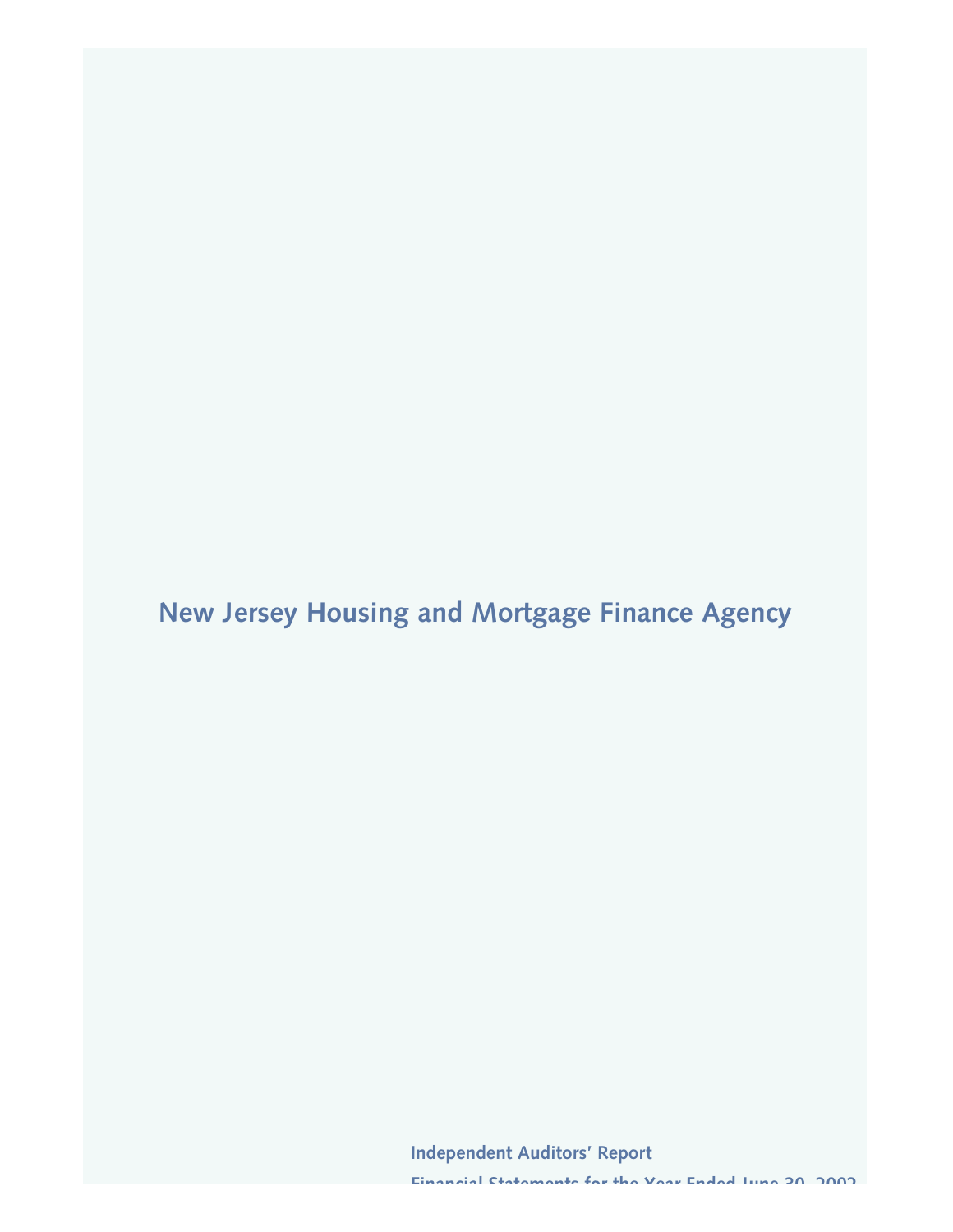| NEW JERSEY HOUSING & MORTGAGE FINANCE AGENCY                          |      |
|-----------------------------------------------------------------------|------|
| <b>TABLE OF CONTENTS</b>                                              |      |
|                                                                       | Page |
| <b>MANAGEMENT'S DISCUSSION AND ANALYSIS</b>                           |      |
| <b>INDEPENDENT AUDITORS' REPORT</b>                                   | 10   |
|                                                                       |      |
| FINANCIAL STATEMENTS FOR THE YEAR ENDED JUNE 30, 2002                 |      |
| <b>Statement of Net Assets</b>                                        | 11   |
| Statement of Revenues, Expenses, and Changes in Net Assets            | 13   |
| <b>Statement of Cash Flows</b>                                        | 14   |
| Notes to Financial Statements                                         | 16   |
| SUPPLEMENTAL SCHEDULES FOR THE YEAR ENDED JUNE 30, 2002               |      |
| Single-Family Mortgage Component Statement of Net Assets (Schedule 1) | 34   |
| Single-Family Mortgage Component Statement of Revenues, Expenses,     |      |
| and Changes in Net Assets (Schedule 2)                                | 35   |
| Multi-Family Housing Component Statements of Net Assets (Schedule 3)  | 36   |
| Multi-Family Housing Component Statement of Revenues, Expenses,       |      |
| and Changes in Net Assets (Schedule 4)                                | 37   |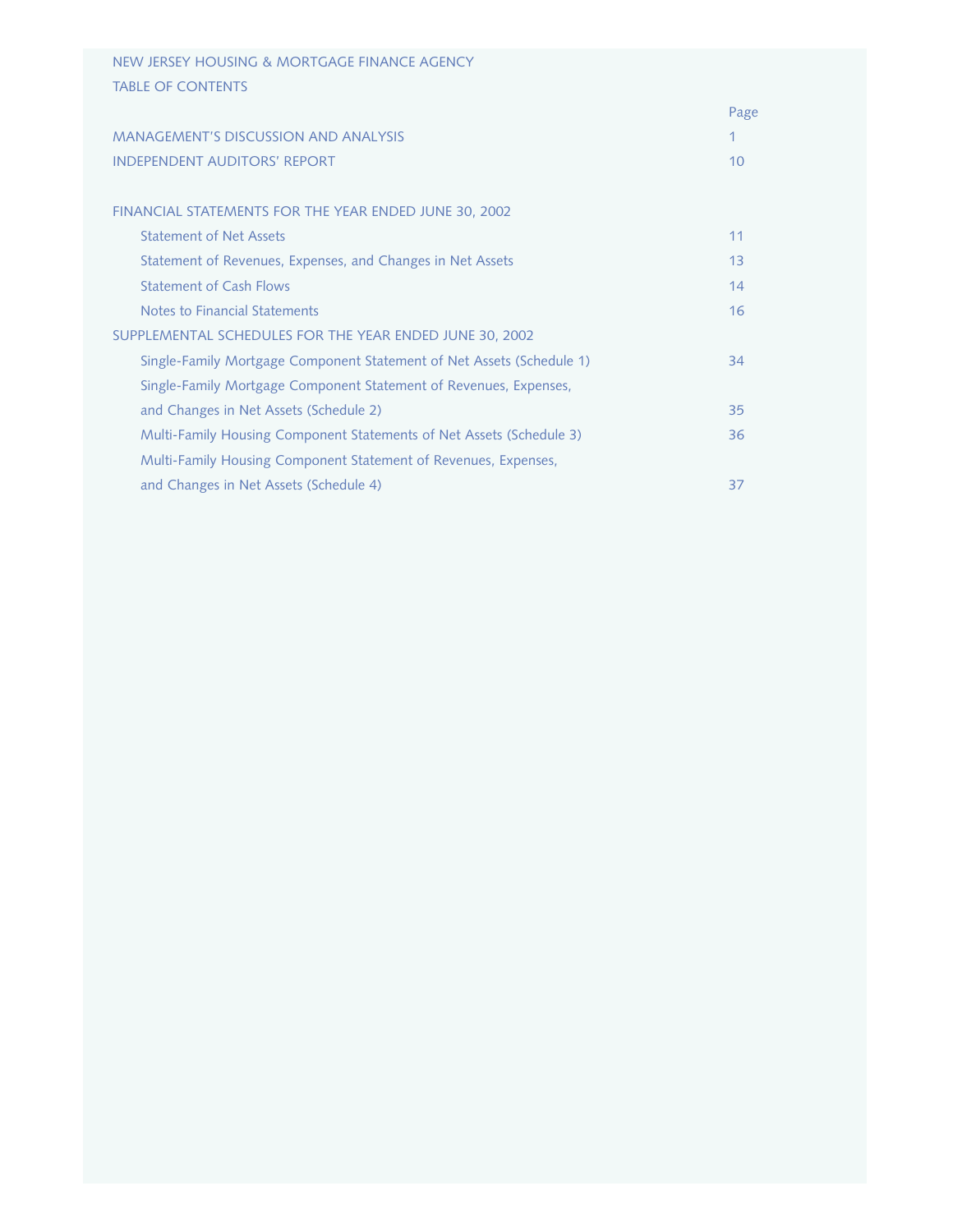## **NEW JERSEY HOUSING & MORTGAGE FINANCE AGENCY**

## MANAGEMENT'S DISCUSSION AND ANALYSIS YEAR ENDED JUNE 30, 2002 (In Thousands)

## **Introduction to the Annual Report**

This annual report consists of four parts: Management's Discussion and Analysis, Financial Statements, Notes to the Financial Statements and Supplementary Information.

## **The Financial Statements include:**

- The "Statement of Net Assets" provides information about the nature and amounts of investments in resources (assets) and the obligations to Agency creditors (liabilities).
- The "Statement of Revenues, Expenses, and Changes in Net Assets" accounts for all of the current year's revenue and expenses, measures the success of the Agency's operations over the past year, and can be used to determine how the Agency has funded its costs.
- The "Statement of Cash Flows" provides information about the Agency's cash receipts, cash payments, and net changes in cash resulting from operations, investing, and financing activities.

## **The Notes to the Financial Statements provide:**

- Information that is essential to understanding the basic financial statements, such as the Agency's accounting methods and policies.
- Details of contractual obligations, future commitments and contingencies of the Agency.
- Information regarding any other events or developing situations that could materially affect the Agency's financial position.

#### **Supplementary Information:**

• Provides presentations of the Agency's financial information in accordance with the requirements of the various Bond Resolutions.

#### **Management's Discussion and Analysis:**

• Finally, this section of the Agency's financial statements, the Management's Discussion and Analysis (MD&A), presents an overview of the Agency's financial performance during the year ended June 30, 2002 compared to the year ended June 30, 2001. It provides an assessment of how the Agency's position has improved or deteriorated and identifies the factors that, in management's view, significantly affected the Agency's overall financial position. It may contain opinions, assumptions or conclusions by the Agency's management that should not be considered a replacement for, and must be read in conjunction with, the financial statements described above.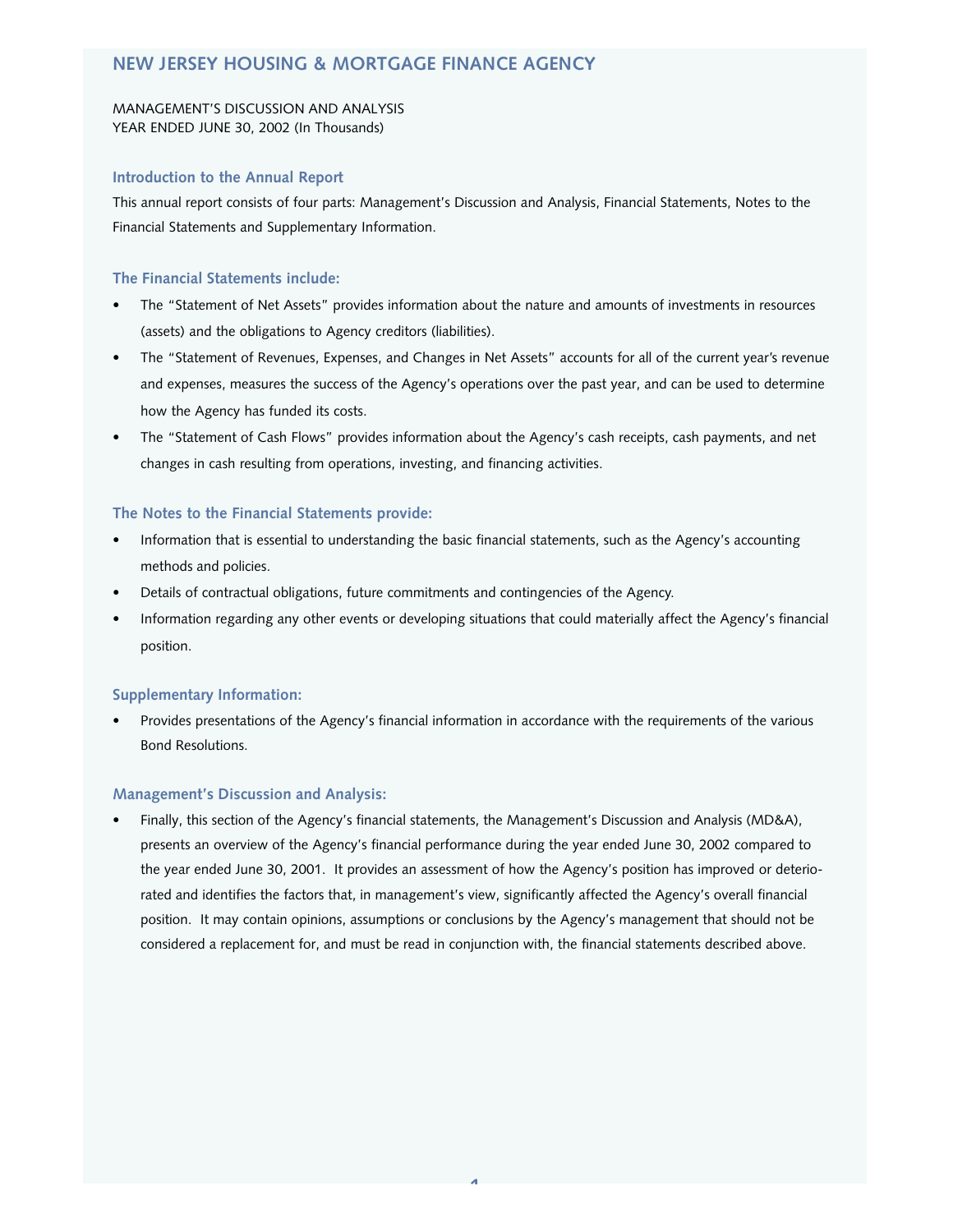## **The Agency's Business**

The New Jersey Housing and Mortgage Finance Agency (NJHMFA) was created to provide a strong unified advocate for housing production, financing and improvement. The Agency is established under, but is not a part of, the Department of Community Affairs, and is constituted as a body politic and corporate and an instrumentality of the State, exercising public and essential governmental functions. Included in the Agency's powers is the ability, inter alia, to provide to housing sponsors, through eligible loans or otherwise, financing, refinancing or financial assistance for fully completed, as well as partially completed projects; to issue negotiable bonds and to secure the payment thereof; and to make and enter into and enforce all contracts and agreements necessary, convenient or desirable to the performance of its duties and the execution of its powers.

## **Overall Financial Highlights**

- The Agency's total assets decreased by 4.1% due in part to an 8.5% decline in Single-Family mortgage receivables due to the prepayment of mortgages.
- Total bonds outstanding decreased \$111.7 million primarily as a result of Single-Family bonds declining by 9.2%. The reduction resulted from scheduled principal retirements and mandatory retirements as a result of mortgage prepayments. No new Single Family bonds were issued in FY 2002.
- The refunding of the Rental Housing 1991 Series A, B, C, D, 1991 Series A FAF and Housing Revenue Bonds 1992 Series A with the proceeds of the Multi-Family Housing Revenue Bonds 2002 Series A, B, C, D, and E generated a net present value savings of \$16.4 million.
- Operating income decreased by \$41.5 million due in large part to declines in investment income and substantial increases in the provision for loan losses.
- Investment income decreased \$17.6 million as a result of a significant decline in interest rates from the previous year.
- On December 5, 2001, the Agency invested \$225.0 million of appropriated and unappropriated general fund monies with Merrill Lynch Investment Managers, L.P. ("MLIM"), the Board designated Investment Advisor/ Manager for general fund monies. From inception to date, this portfolio has earned an annualized yield of 5.46%
- Operating expenses increased by \$30.6 million due primarily to increases in the provision for loan losses.

#### **Single-Family Programs**

The Agency provides a variety of residential mortgage financing programs. These programs primarily serve low/moderate and middle-income first-time homebuyers and homebuyers purchasing in certain designated urban areas. For the most part the programs are funded with Mortgage Revenue Bond proceeds. The most recent bond financing occurred in September 2000 whereby the Agency effectuated a \$150 million Mortgage Revenue Bond transaction, which provided \$148.9 million in lendable proceeds. In addition to the Agency funded programs, the Agency administers the Police and Firemen's Retirement System Mortgage program, which provides new mortgage loans and refinancing loans to active members of the New Jersey Police and Firemen's Retirement Systems Pension Fund (PFRS). The program is funded with the PFRS investment assets. In fiscal year 2002 the Agency originated 849 new Single Family loans as compared to 972 new Single Family loans in fiscal year 2001.

#### **Multi-Family Programs**

There are several categories of Mortgage Loans financed by the NJHMFA. These are Section 8 Mortgage Loans, Section 236, FHA-Insured Mortgage Loans, and Un-enhanced Mortgage Loans. Below is a brief description of each loan program.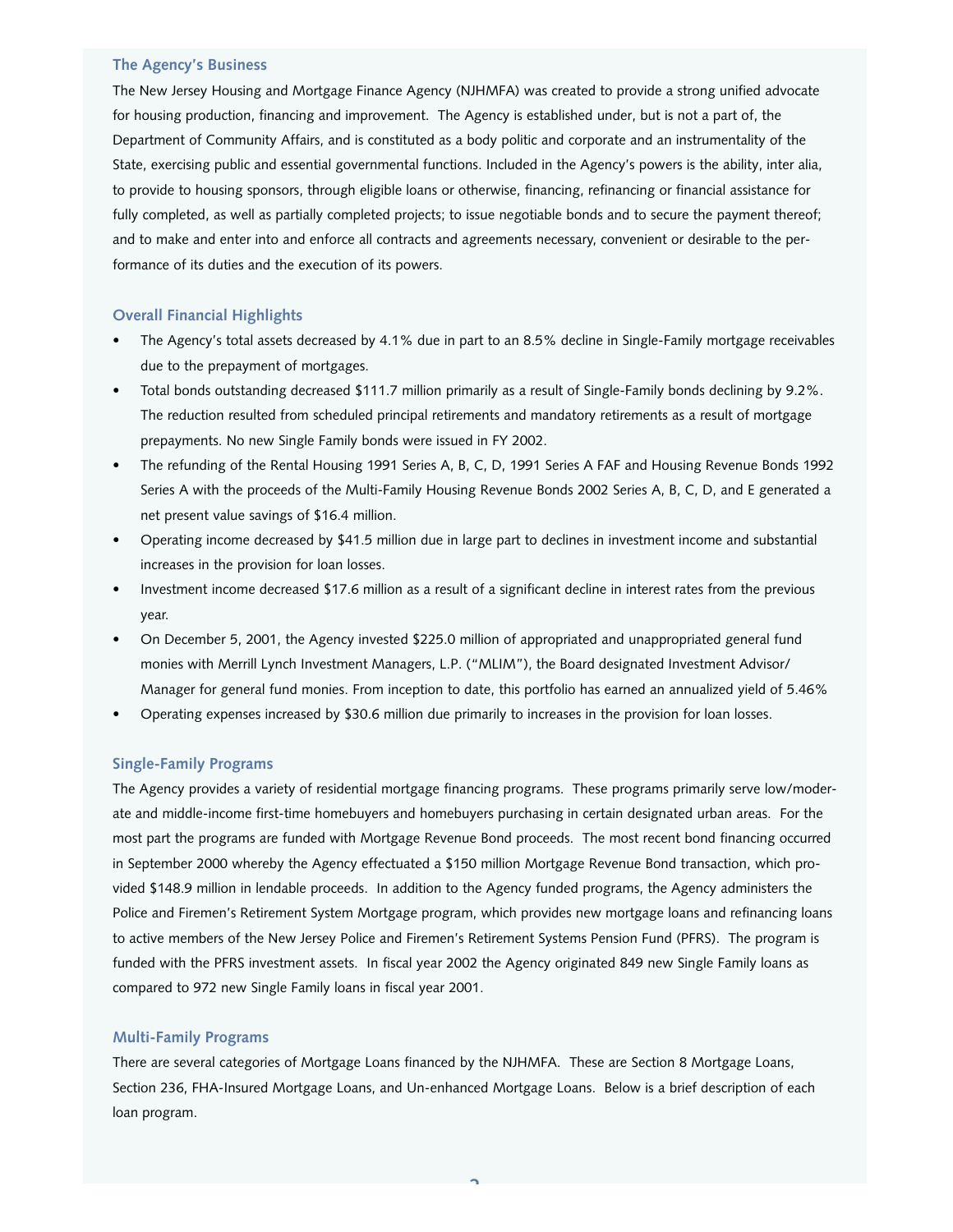Section 8 Mortgage Loans provide for the payment by HUD of a federal housing subsidy for the benefit of low-income families (generally defined as families whose annual income does not exceed 80% of the median income for the area as determined by HUD) and very low-income families (generally defined as families whose annual income does not exceed 50% of the median income for the area as determined by HUD). The amount of subsidy payable to each development is the applicable Contract Rent less any payment made by the tenant. The tenant payment is generally equal to 30% of family income, with a minimum payment of \$25. The specifics for each development's subsidy are established in each respective Housing Assistance Payment (HAP) Contract. The majority of developments financed with Section 8 Mortgage Loans have HAP contracts which are coterminous with the mortgage term. The Section 8 subsidy funds are paid to the operating account of each development, through the NJHMFA, after collection of the debt service and escrow account deposits.

Section 236 Mortgage Loans provide for the payment by HUD of an interest reduction subsidy for the benefit of the NJHMFA. The amount of subsidy payable is the difference between the applicable interest rate on the loan and a 1% interest rate on the same loan amount. The amount of subsidy determined for each development is specified in the Interest Reduction Contract.

FHA-Insured Mortgage Loans are the subject of federal mortgage insurance provided by FHA under the National Housing Act of 1934 (the National Housing Act) or pursuant to Section 542 of the Housing and Community Development Act of 1992 (the 1992 Act). FHA-Insured Mortgage Loans under the National Housing Act are generally insured to the extent of 99% of the amount of the defaulted principal balance thereof, after adjustment for certain expenses and for deposits or assets held by the mortgagee for the benefit of the development. FHA-Insured Mortgage Loans under the 1992 Act are covered by a risk-sharing agreement between the NJHMFA and FHA whereby FHA has agreed to provide FHA Insurance on the loans and the NJHMFA has agreed to reimburse FHA for 25% of any actual loss.

Un-enhanced Mortgage Loans are mortgage loans which are secured by a first lien on the property but are not the subject of a HAP Contract, Interest Reduction Contract or any other subsidy, insurance, or guarantee from the Federal or State Government.

As of June 30, 2002, the Multi-Family portfolio consisted of 235 developments, located in 20 of the 21 counties in New Jersey. Of these, 86 are Section 8 subsidized, 60 are Section 236 subsidized, and 89 are Un-enhanced. In addition, of these 235 developments, six have FHA Insurance and 10 have Risk Share Insurance enhancing the NJHMFA mortgage.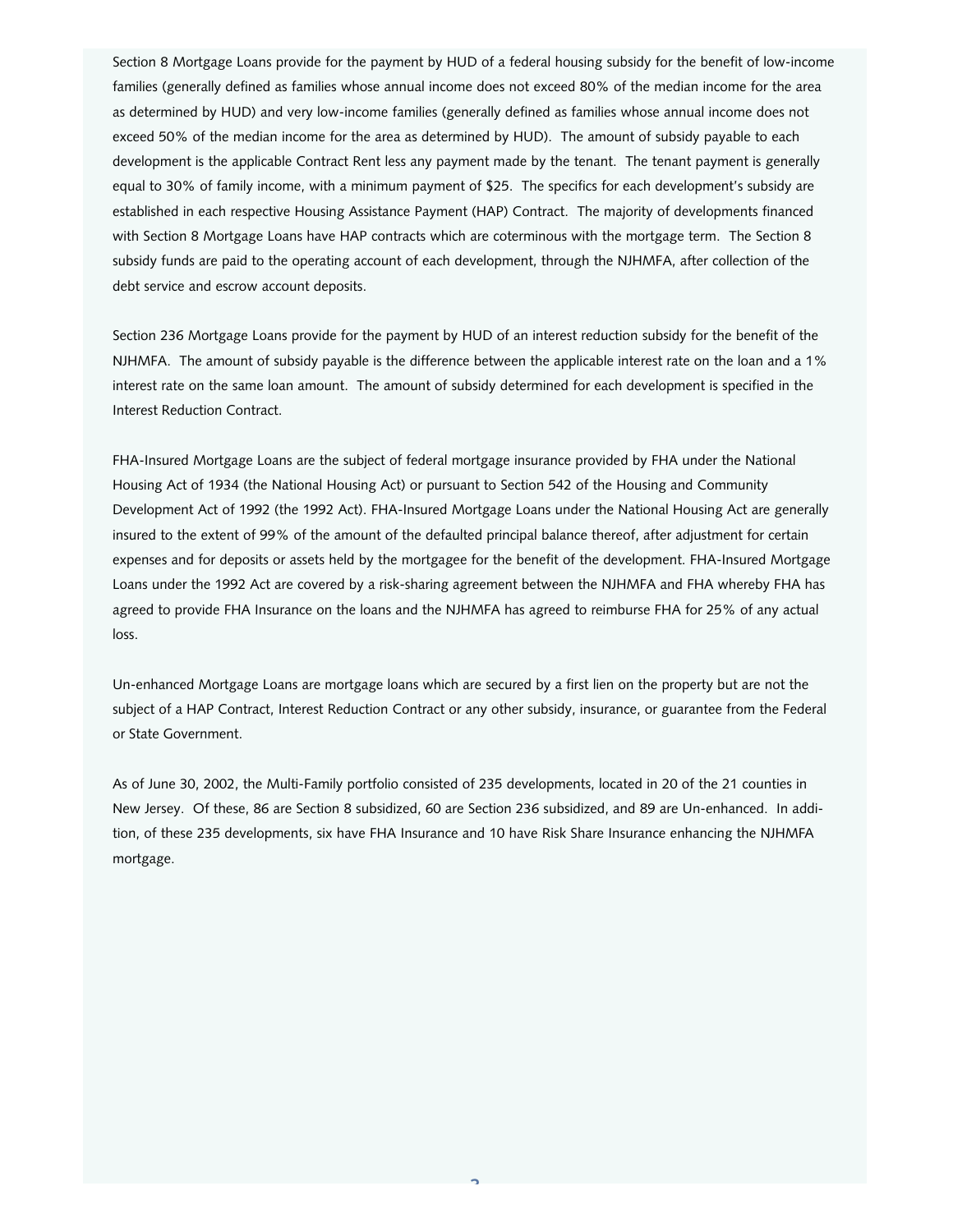In fiscal year 2002, the Agency issued new money bonds totaling \$109.3 million to finance 15 new developments that contain 2,067 housing units, of which 1,570 are set aside for low/moderate-income households. Details on these projects are as follows:

| <b>Project Name</b>             | <b>Total Units</b> | Affordable Units | Mortgage Amount | <b>Bonds Issued</b> |
|---------------------------------|--------------------|------------------|-----------------|---------------------|
| Highland Park Sr.               | 57                 | 57               | \$3,512,869     | \$3,512,869         |
| ASL of Wall Twp.                | 108                | 36               | 13,575,000      | 13,575,000          |
| <b>Madison Turner Sr.</b>       | 44                 | 44               | 2,435,046       | 2,435,046           |
| <b>Christopher Columbus</b>     | 36                 | 36               | 6,200,000       | 4,100,000           |
| <b>Kings Highway Tower</b>      | 408                | 293              | 18,147,620      | 18,147,620          |
| <b>Marian Towers</b>            | 154                | 154              | 6,963,888       | 6,963,888           |
| <b>Ferry Station</b>            | 542                | 396              | 14,250,000      | 14,250,000          |
| The Hamlet @ Bear Creek         | 61                 | 61               | 2,945,520       | 2,945,520           |
| Paragon Village                 | 154                | 31               | 11,734,975      | 9,555,025           |
| Brown Woods Apts.               | 150                | 120              | 6,011,636       | 6,011,636           |
| Bramblewood Sr.                 | 117                | 117              | 6,672,279       | 6,672,279           |
| <b>Avenel Manor</b>             | 88                 | 88               | 5,617,924       | 5,617,924           |
| Dr. King Plaza                  | 96                 | 85               | 9,407,729       | 9,407,729           |
| Metropolitan Inn                | 16                 | 16               | 1,627,674       | 1,627,674           |
| <b>West Electronic Building</b> | 36                 | 36               | 3,225,896       | 3,225,896           |

## **Low-Income Housing Tax Credits**

The NJHMFA is also the Housing Credit Agency for the State of New Jersey, and as such administers the allocation of federal low-income housing tax credits to developers of low-income housing. Due to the tremendous demand for these credits, the NJHMFA enlists round table discussions with developers, nonprofit groups, municipal officials, general contractors, real estate syndicators, and other participants in the housing field to effectuate a more equitable and optimal allocation plan. In fiscal year 2002, the Agency allocated \$13.3 million in Low-Income Housing Tax Credits which financed construction of 1,081 new low-income units, compared with fiscal year 2001 allocations totaling \$10.2 million which financed 887 new low-income units.

#### **Contract Administration**

In 2000, HUD awarded the Agency a three-year contract to take over Section 8 contract administrative duties for HUD-administered properties in New Jersey. Under the contract, the Agency is responsible for conducting management and occupancy reviews, adjusting contract rents, processing Housing Assistance Payments to project owners and other monitoring tasks. On December 1, 2000, HMFA received the first installment of 195 contracts representing over 14,629 units throughout the State. An additional 34 contracts have been received representing an additional 3,691 units. The Agency is currently administering 229 contracts representing 18,320 units.

## **FINANCIAL ANALYSIS**

The following sections will discuss the Agency's financial results for fiscal year 2002 compared to fiscal year 2001. Additionally, an examination of major economic factors that have contributed to the Agency's operations is provided. It should be noted that for purposes of this MD&A, summaries of the financial statements and the various exhibits presented are in conformity with the Agency's financial statements, which are presented in accordance with Generally Accepted Accounting Principles. All amounts are in thousands.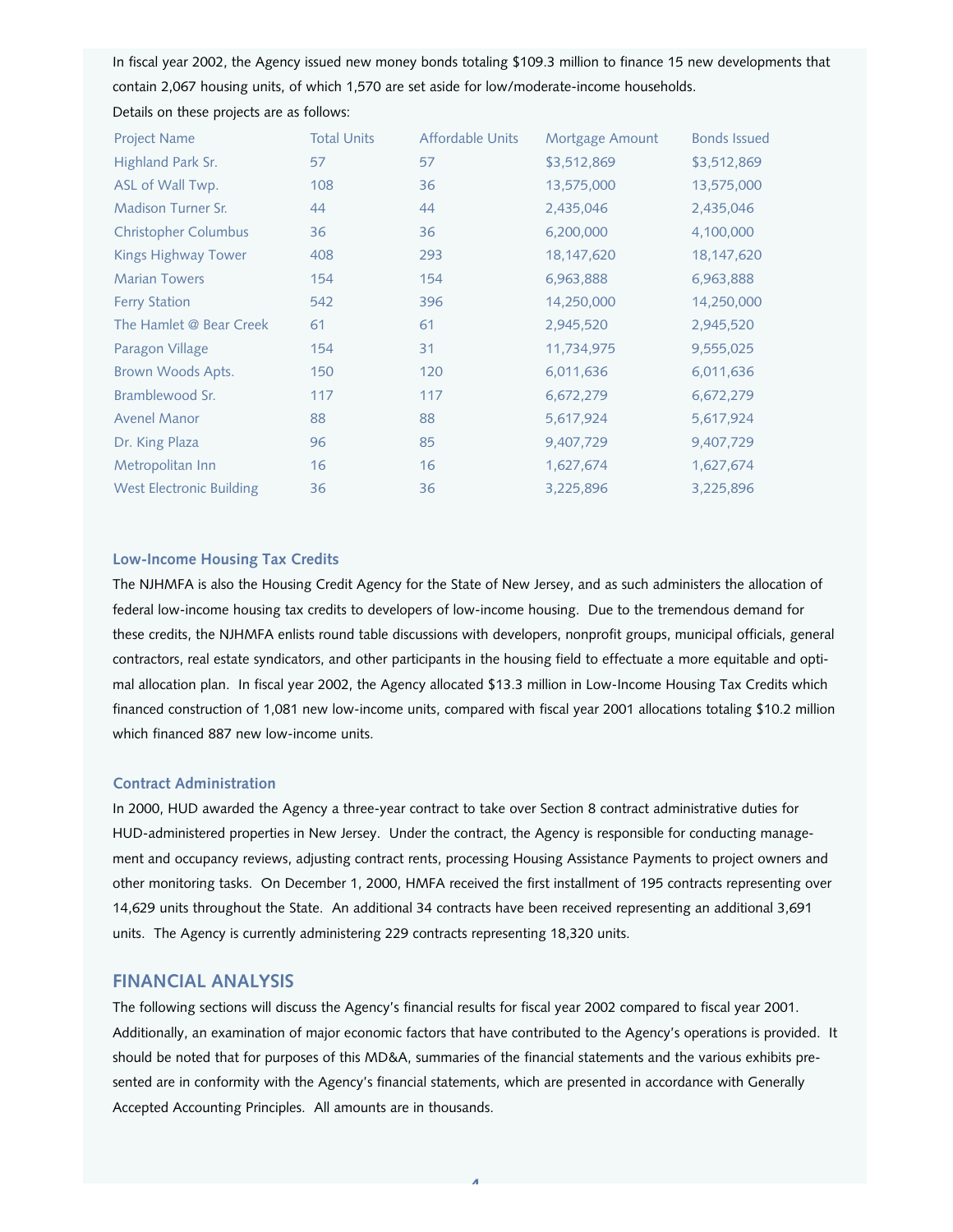## **HIGHLIGHTS-BOND FUNDS Single Family**

## **Assets**

The Single-Family Bond Fund experienced a decrease in Total Assets of 7.4%. This is due primarily to two factors. First, cash and investments decreased 4.5%, from \$378.3 million in 2001 to \$361.2 million in 2002. Due to adequate remaining bond funds from the September 2000 transaction, the Agency did not issue new single-family bonds in fiscal year 2002; therefore no funds were added to the mortgage purchase funds while additional mortgage closings were funded from these accounts. Second, mortgage receivables decreased 8.5%, from \$1,218.1 million in 2001 to \$1,114.3 million in 2002. Although the Agency originated 849 new loans in 2002 compared to 972 in 2001, the most dramatic impact was in the mortgage prepayments. Due to the historically low interest rate environment, prepaid mortgages went from 1,304 in 2001 to 2,131 in 2002.

## **Single Family Mortgage Receivables**



## **Liabilities**

Bonds Payable decreased 9.2%, from \$1,457.2 million in 2001 to \$1,323.4 million in 2002. No Single-Family Bonds were issued in 2002. The reduction resulted from scheduled principal retirements and mandatory retirements as a result of mortgage prepayments.

#### **Single Family Bonds Payable**



Condensed Statement of Net Assets (in Thousands)

|                                                     | 2002                   |
|-----------------------------------------------------|------------------------|
| Current assets<br>Long-term assets                  | \$116,479<br>1,382,939 |
| Total assets                                        | 1,499,418              |
| <b>Current liabilities</b><br>Long-term liabilities | 44,923<br>1,305,170    |
| <b>Total liabilities</b>                            | 1,350,093              |
| Net assets                                          | \$149,325              |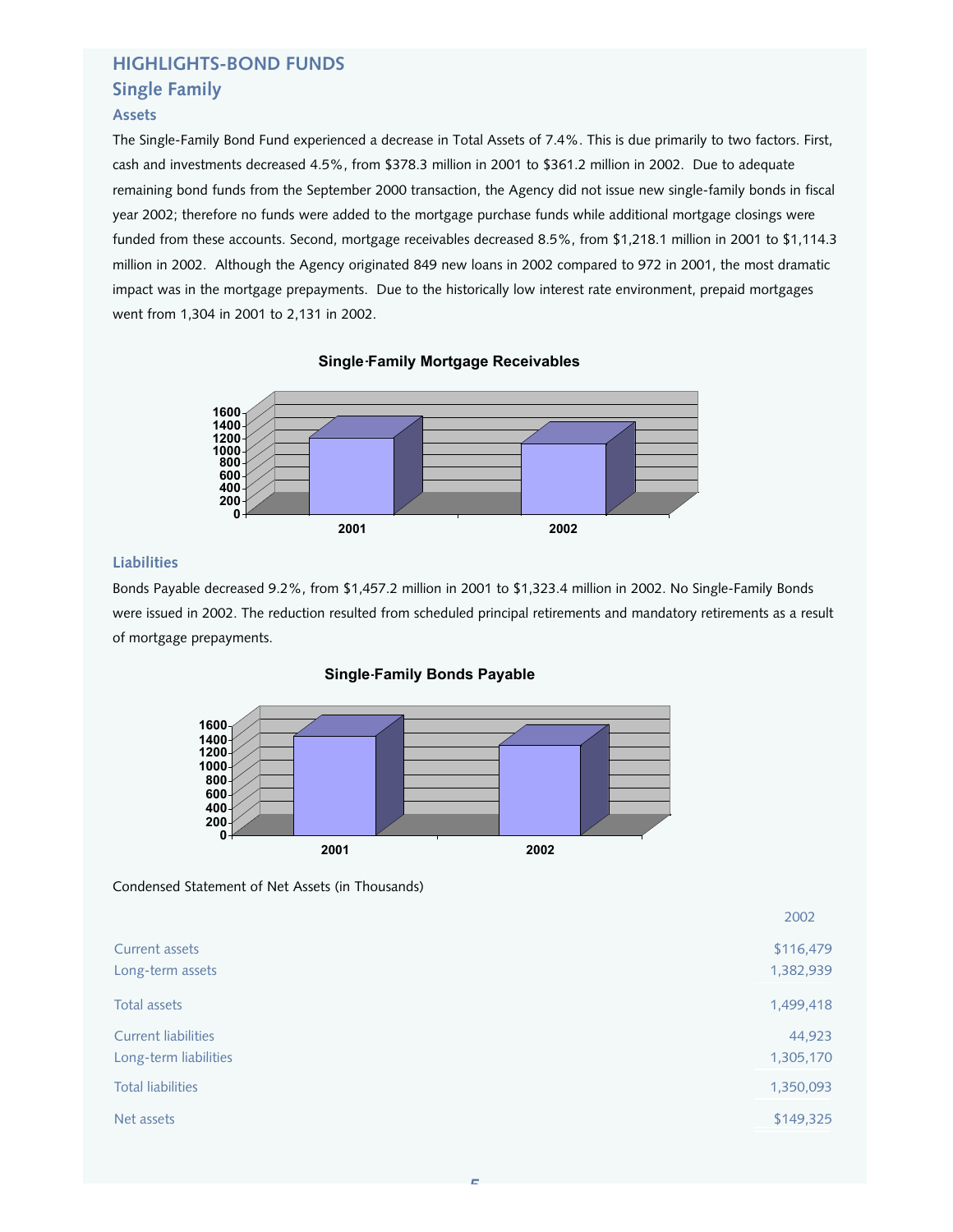#### **Revenues and Expenses**

Interest income on investments decreased 10.1%, from \$22.7 million in 2001 to \$20.4 million in 2002. Most Single-Family investments are in Guaranteed Investment Contracts (GICs). The interest rates are set for the duration of the contract, which usually corresponds to the term of the bonds. However, some investments are in the New Jersey Cash Management Fund, which experienced a significant drop in rates. The average monthly interest rate went from a high of 6.39% in 2001 to a low of 2.13% in 2002. In addition, in 2002, the rates on the lockbox deposits experienced a similar decrease due to the historically low interest rate environment. Coupled with the significant interest rate decline, overall investment balances declined as mentioned in the prior section.

Mortgage interest income also decreased approximately 8.8%, from \$86.7 million in 2001 to \$79.1 million in 2002. This is attributed to the volume of mortgage prepayments of higher interest rate mortgages and the origination of new mortgages at reduced interest rates.

The Bond interest expense decreased 5.6%, from \$83.2 million in 2001 to \$78.5 million in 2002. This is attributed to the regular scheduled principal retirements, increase in mandatory retirements from mortgage prepayments, and no new bond issues.

Condensed Statements of Revenues, Expenses and Changes in Net Assets (in Thousands)

|                                                        | 2002               |
|--------------------------------------------------------|--------------------|
| <b>Operating revenues</b><br><b>Operating expenses</b> | \$99,564<br>83,314 |
| Operating revenues net of operating expenses           | 16,250             |
| Non-operating expenses                                 | 614                |
| Increase in net assets                                 | 15,636             |
| Total net assets beginning of year                     | 133,689            |
| Total net assets - end of year                         | \$149,325          |

## **Multi-Family**

#### **Assets**

The Multi-Family Bond Fund experienced a decrease in Total Assets of 1.6%. This is due primarily to investments decreasing 8.6%, from \$306.4 million in 2001 to \$279.9 million in 2002. Mortgage receivables increased .3% from \$1,072.1 million in 2001 to \$1,075.5 million in 2002.

#### **Multi-Family Mortgage Receivables**

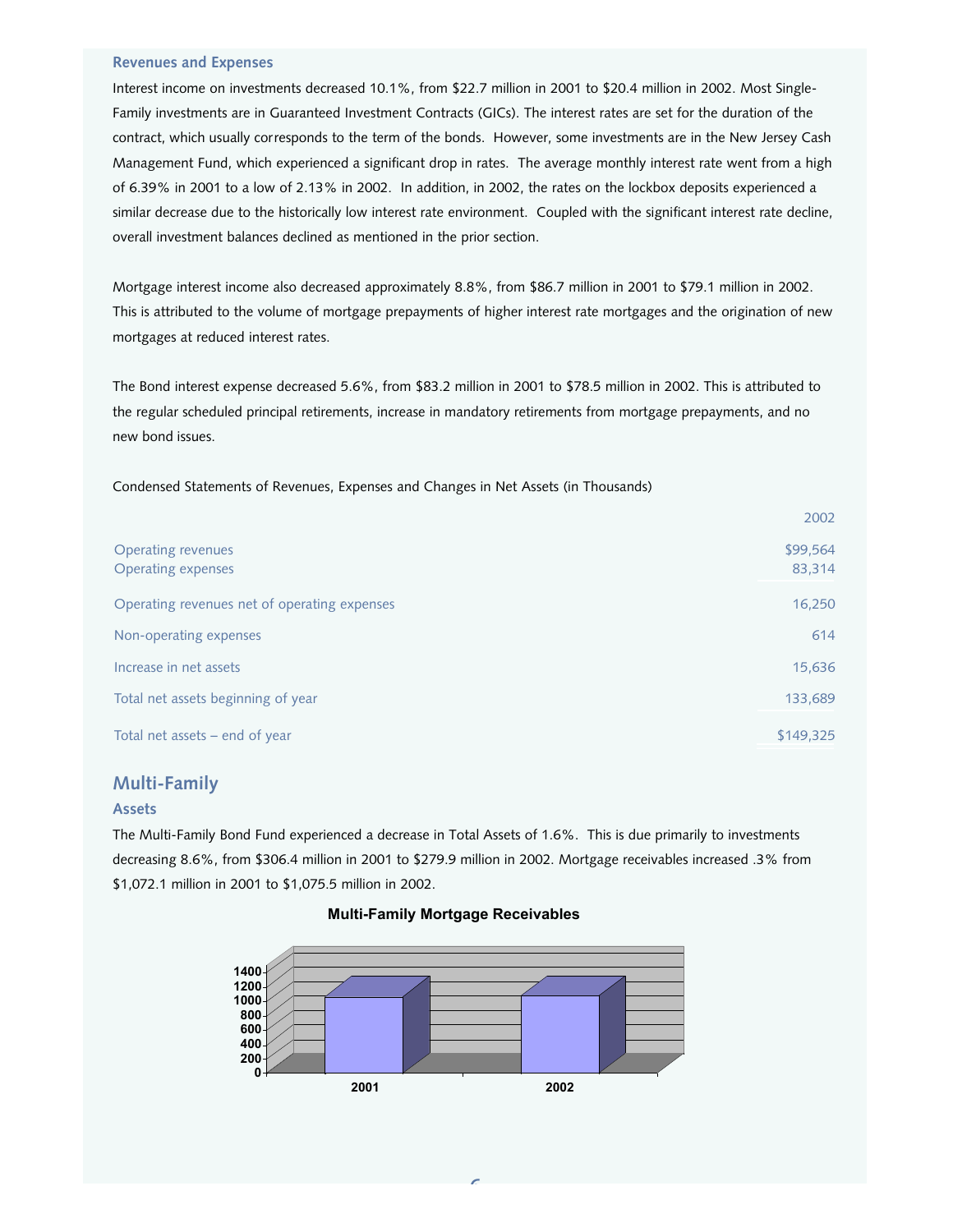#### **Liabilities**

Bonds Payable increased 1.8%, from \$1,206.8 million in 2001 to \$1,228.9 million in 2002. The Agency issued one new money bond issue for \$109.3 million and also closed a \$279.1 million refunding bond sale. The refunding of the Rental Housing 1991 Series A, B, C, D, 1991 Series A FAF and Housing Revenue Bonds 1992 Series A with the proceeds of the Multi-Family Housing Revenue Bonds 2002 Series A, B, C, D, and E generated a net present value savings of \$16.4 million.



#### **Multi-Family Bonds Payable**

Condensed Statement of Net Assets (in Thousands)

|                                                     | 2002                   |
|-----------------------------------------------------|------------------------|
| Current assets<br>Long-term assets                  | \$144,573<br>1,231,254 |
| Total assets                                        | 1,375,827              |
| <b>Current liabilities</b><br>Long term liabilities | 69,337<br>1,203,126    |
| <b>Total liabilities</b>                            | 1,272,463              |
| Net assets                                          | \$103,364              |

#### **Revenues and Expenses**

Interest income on investments decreased 36.5%, from \$23.0 million in 2001 to \$14.6 million in 2002. Most Multi-Family investments are held in Guaranteed Investment Contracts (GICs). The interest rates are set for the duration of the contract, which usually corresponds to the term of the bonds. However, some investments are in the New Jersey Cash Management Fund, which experienced a significant drop in rates. The average monthly interest rate went from a high of 6.39% in 2001 to a low of 2.13% in 2002. In addition, the investments that were sold in order to complete the refunding of the bonds were invested at higher rates than the subsequent investments that were purchased from the new bond proceeds.

Mortgage interest income increased by 2.3%, from \$81.8 million in 2001 to \$83.7 million in 2002.

The bond interest expense decreased by 1.5% from \$81.1 million to \$79.9 million. This is attributed to the refunding of higher interest rate bonds.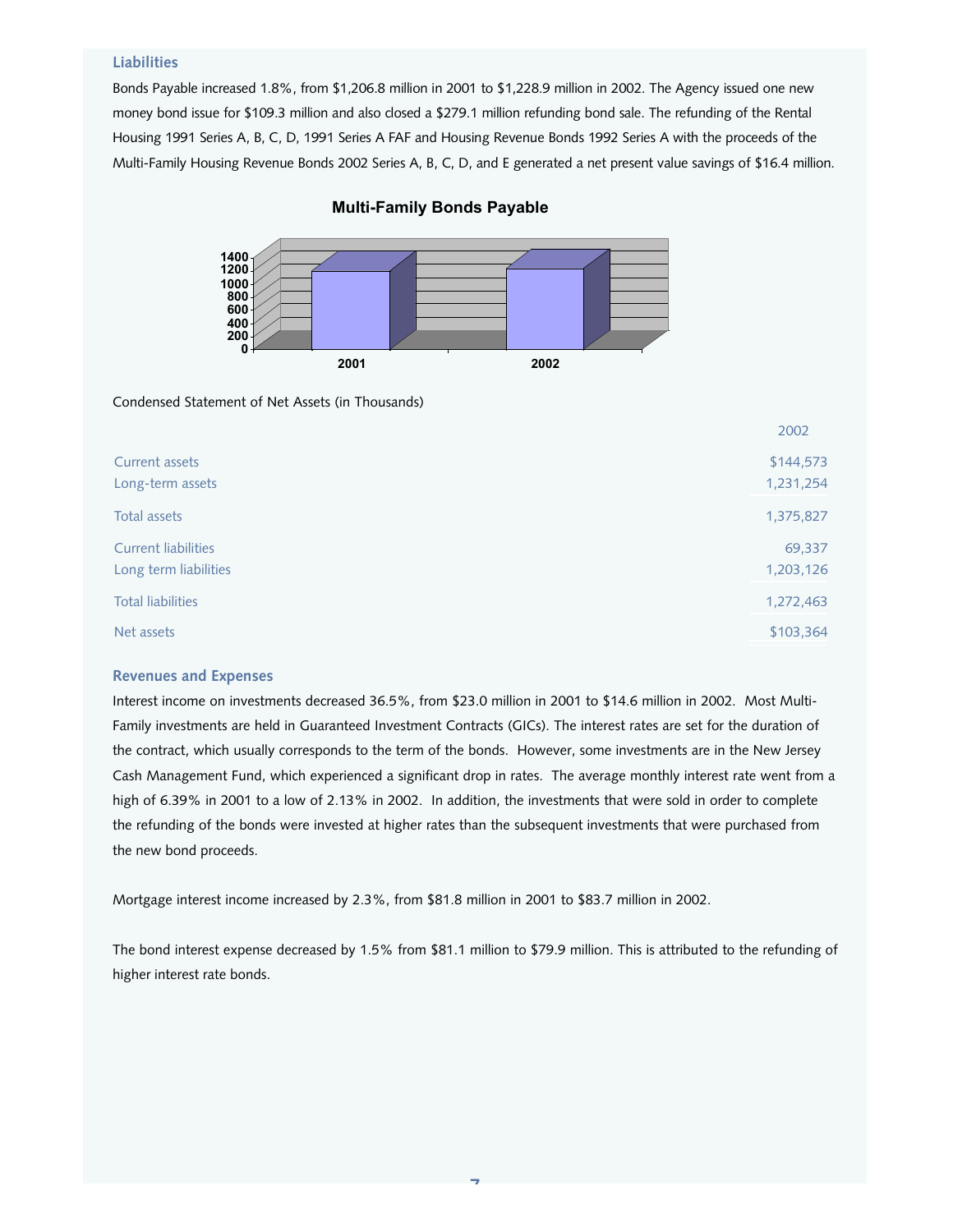|                                                        | 2002                    |
|--------------------------------------------------------|-------------------------|
| <b>Operating revenues</b><br><b>Operating expenses</b> | \$104,653<br>(105, 550) |
| Operating revenues net of operating expenses           | (897)                   |
| Non-operating expenses                                 | (40, 491)               |
| Decrease in net assets                                 | (41, 388)               |
| Total net assets beginning of year                     | 144,752                 |
| Total net assets $-$ end of year                       | \$103,364               |

## **Multi-Family Bond SWAP/CAP Transactions**

In order to effectively reduce financing costs to the project owners of developments financed with the 2001 Series bonds, the Agency issued a portion of these bonds as variable rate debt. In connection with the issuance of the Agency's 2001 Series C PARS Bonds, the Agency has entered into a delayed start interest rate swap agreement with respect to \$48.0 million principal amount of the 2001 Series C PARS Bonds with Merrill Lynch Capital Services and an interest rate cap agreement with Bear Stearns Financial Products.

With respect to the interest rate swap, the Agency will pay interest at the fixed rate of 5.0388% semi-annually each November 1, and May 1, commencing May 1, 2003 and terminating on May 1, 2029. The Agency's payment is based on a notional principal amount which is anticipated to correspond to the principal amount outstanding of the 2001 Series C PARS Bonds, and Merrill Lynch Capital Services will pay interest to the Agency on the same notional amount based upon The Bond Market Association Municipal Swap Index TM (the "BMA Index"), each on a gross basis. This agreement effectively limits the Agency's interest rate exposure to a maximum of 5.0388% on the applicable notional amount related to the 2001 Series C PARS bonds.

The interest rate cap agreement with Bear Stearns Financial Products was effective on the date of delivery of the 2001 Series C PARS Bonds, and has an amortizing notional amount commencing at \$68.6 million. With respect to all or a portion of the 2001 Series C PARS Bonds for which there is no effective fixed interest rate, Bear Stearns Financial Products will make payments to the Agency if interest rates on the BMA Index exceed the "strike" rate of 5%. This agreement effectively limits the Agency's interest rate exposure to a maximum of 5% on the applicable notional amount related to the 2001 Series C PARS bonds through the termination date of November 1, 2005.

In connection with the issuance and forward settlement (October 2, 2002) of the 2002 Series G taxable floating rate bonds, the Agency has entered into a delayed start interest rate swap agreement effective October 2, 2002 with Merrill Lynch Capital Services. This agreement requires that the Agency will 6.245% semi-annually each November 1, and May 1, to Merrill Lynch Capital Services based on an initial notional amount of \$6.2 million. The swap notional amount will amortize semi-annually and is expected to correlate with the outstanding principal amount of the 2002 Series G Bonds. Merrill Lynch Capital Services will pay interest to the Agency on the first business day of each month at the one-month LIBOR rate, which is expected to correlate with the Agency's interest cost of the 2002 Series G Bonds.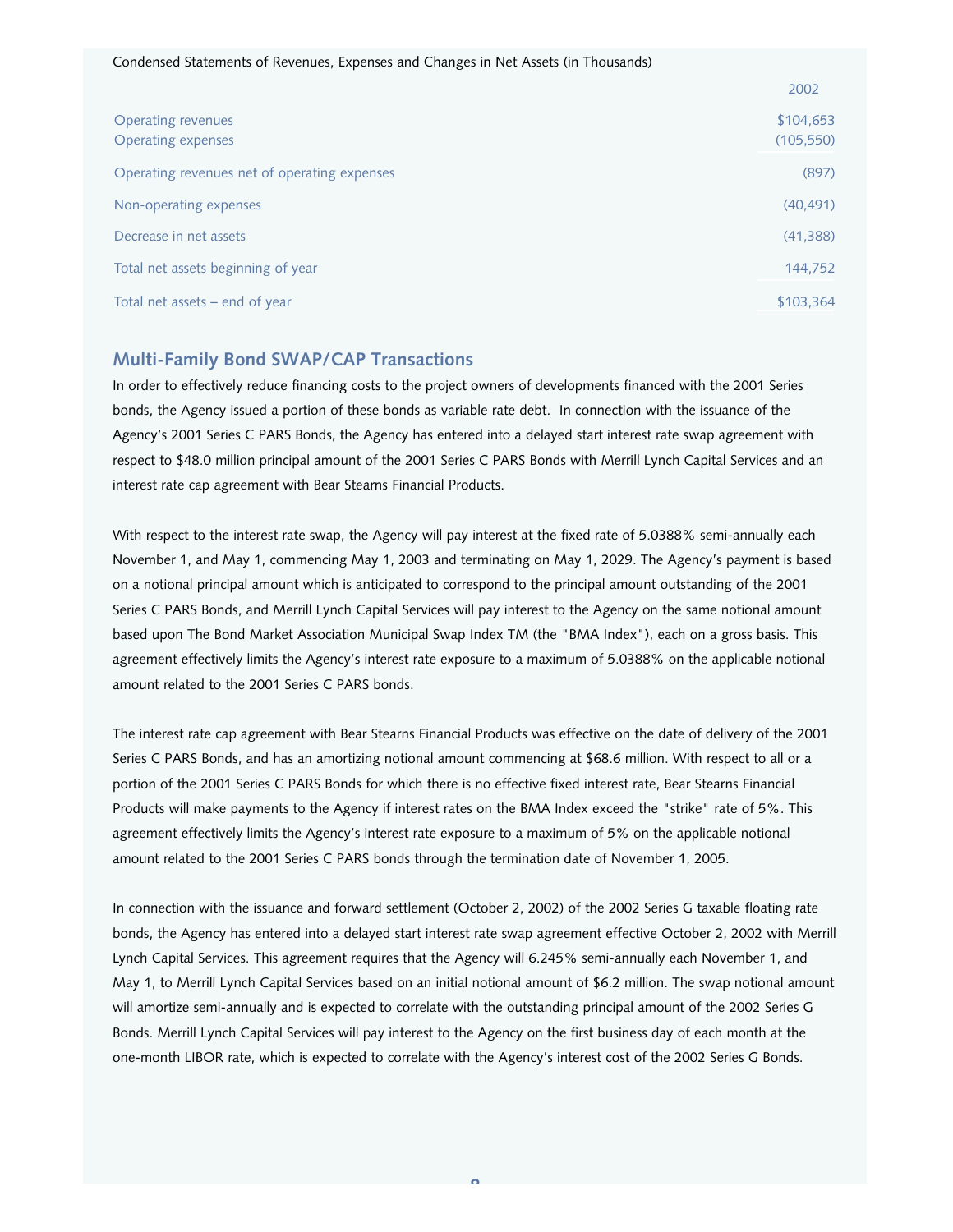## **HIGHLIGHTS-GENERAL FUND**

The Agency's General Fund consists of all assets (mortgage loans and non-mortgage loan investments) which are not directly pledged to repayment of bonds issued under any of the NJHMFA bond trust indentures. The Net Assets in the General Fund are unrestricted, where as the assets in the bond funds are restricted since they are pledged to the payment of the outstanding bonds.

The dollar amount of General Fund assets is increased over time by the:

- Retention of earnings on General Fund assets; and
- Transfer and deposit of earnings from the various bond programs.

General Fund assets in the form of non-mortgage loan investments readily convertible to cash are first utilized to fund the Agency's operating expenses. Any remaining General Fund liquidity enables the Agency to establish new programs and/or fund primary or secondary mortgages to those developments that qualify for financing but which, due to timing constraints, are not included in an NJHMFA bond issue.

#### **Merrill Lynch Investment Program**

On October 21, 1999, the Agency's Board approved a Five-Year Strategic Plan for Fiscal Years 2000–2004. One of the Plan's stated goals was to develop a long-term investment strategy for the Agency's general funds that will enhance and maximize returns while realizing safety and liquidity goals that will provide sufficient funds to meet the Plan's programmatic benchmarks and to ensure long-term financial stability for the Agency. On July 26, 2001, the Board approved the selection of Merrill Lynch Investment Managers, LP ("MLIM") as Investment Advisor/ Manager for general fund monies, and for funds held in trust/escrow for mortgagors.

On December 5, 2001, the Agency invested \$225 million of appropriated and unappropriated general fund monies with MLIM. These monies were invested according to the parameters set forth in the Investment Policy statement as approved by the Agency's Board on August 23, 2001. The Investment Policy statement establishes investment objectives and requirements, such as eligible investments, concentration limits/portfolio diversification, and credit quality considerations. Eligible investments include: US Treasury, Government and federal agency obligations, commercial paper, repurchase agreements, corporate bonds and notes, bank time deposits and CDs, asset-backed securities, mortgage-backed securities, collateralized mortgage obligations, and money market mutual funds. From inception to-date (December 5, 2001 through June 30, 2002), this portfolio has earned 5.46% on an annualized basis.

The Agency is currently working with Merrill Lynch to transfer its Funds held in trust for mortgagors and mortgagor escrow deposits from the New Jersey State Cash Management Fund to a similar fund at Merrill Lynch. The transfer is expected to take place in the first half of fiscal year 2003.

#### **Investment Income - General Fund**

Investment income has decreased by 38.5%, from \$17.8 million in 2001 to \$11.0 million in 2002. Until December 2001, our main investment vehicle was the variable rate State of New Jersey Cash Management Fund. This decrease in investment income is attributable to significantly lower interest rates.

#### **Non-Operating Expenses**

In March 2002, the State of New Jersey enacted P.L. 2002, Chapter 4, legislation that required the Agency to make a capital contribution to the State of New Jersey in the amount of \$25.0 million.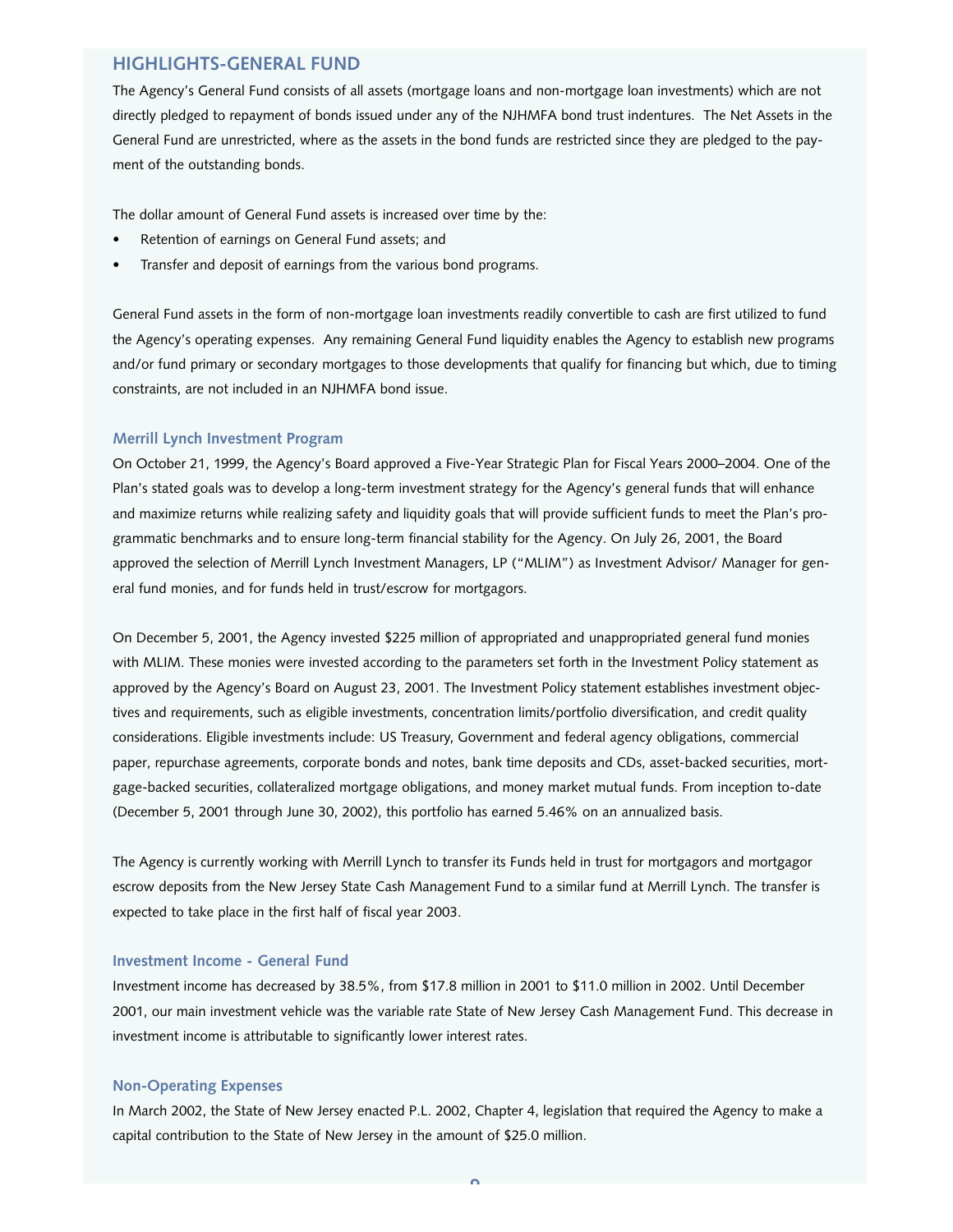## **BUDGETARY CONTROLS**

The Agency adopts Operating and Capital Plans that are approved by its Board of Directors prior to the start of each new year. Budgets are a measure of the Agency's financial performance and accountability and are reviewed on a monthly basis throughout the year.

## **CONCLUSION**

This section of the Annual Report has been provided to give readers a general overview of the Agency's business, financial position, and fiscal accountability for the funds it generates and receives. If you should still have questions about any information in this report, you are requested to contact the Finance Department of the New Jersey Housing and Mortgage Finance Agency.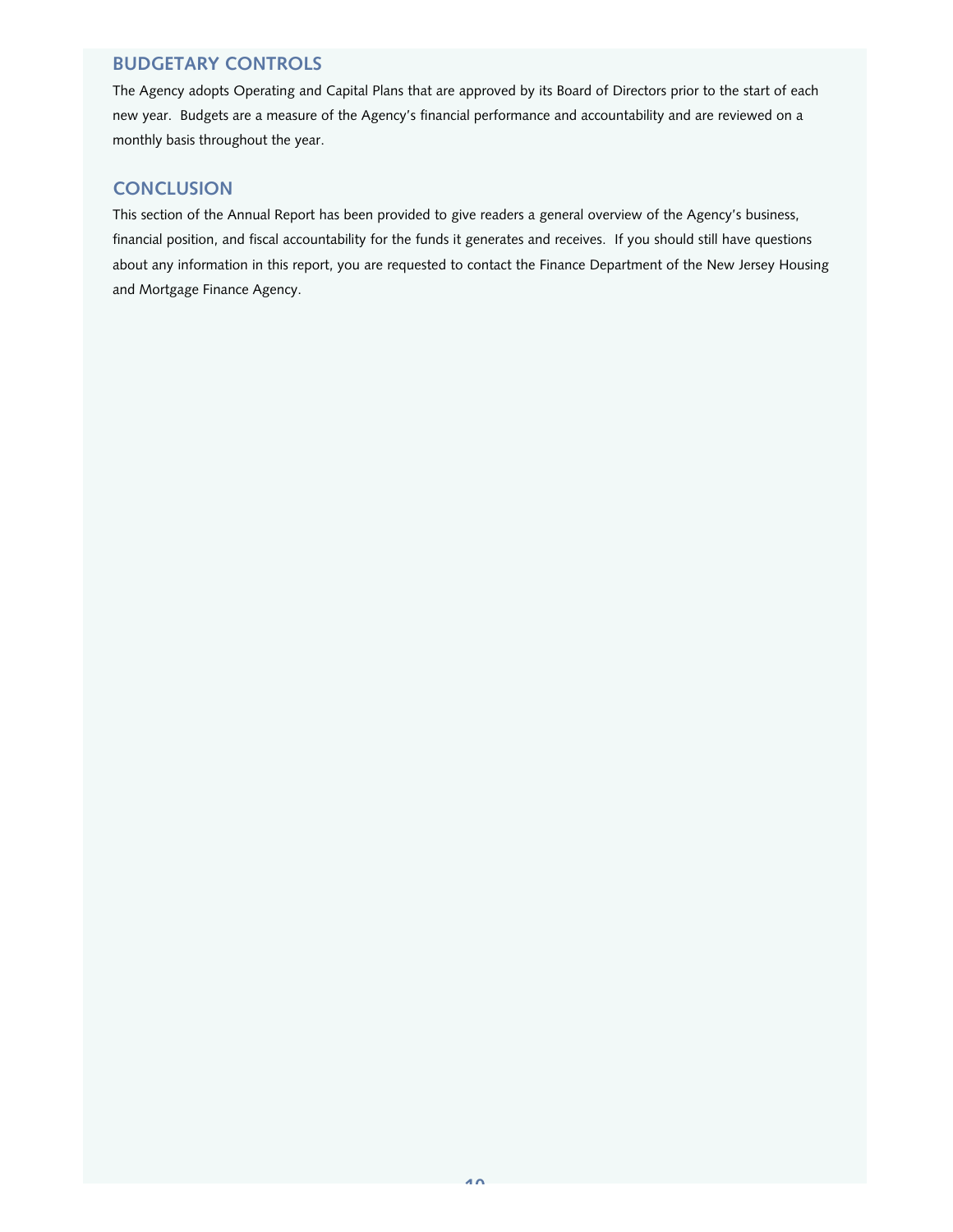Tel: (973) 683-7000 Fax: (973) 683-7459 www.deliotte.com

# **Deloitte** & Touche

## **INDEPENDENT AUDITORS' REPORT**

To the Agency Members New Jersey Housing & Mortgage Finance Agency Trenton, New Jersey

We have audited the accompanying statement of net assets of the New Jersey Housing & Mortgage Finance Agency, which includes its wholly-owned subsidiaries, (the "Agency"), a component unit of the State of New Jersey, as of June 30, 2002, and the related statements of revenues, expenses, and changes in net assets, and cash flows for the year then ended. These financial statements are the responsibility of the Agency's management. Our responsibility is to express an opinion on these financial statements based on our audit.

We conducted our audit in accordance with auditing standards generally accepted in the United States of America and the standards applicable to financial audits contained in Government Auditing Standards issued by the Comptroller General of the United States. Those standards require that we plan and perform the audit to obtain reasonable assurance about whether the financial statements are free of material misstatement. An audit includes examining, on a test basis, evidence supporting the amounts and disclosures in the financial statements. An audit also includes assessing the accounting principles used and significant estimates made by management, as well as evaluating the overall financial statement presentation. We believe that our audit provides a reasonable basis for our opinion.

In our opinion, such financial statements present fairly, in all material respects, the financial position of the Agency as of June 30, 2002, and the results of its operations and its cash flows for the year then ended in conformity with accounting principles generally accepted in the United States of America.

As discussed in Note 2 to the financial statements, during 2002, the Agency changed its method of accounting and financial reporting to conform with GASB No. 34.

The accompanying supplemental information presented in Schedules 1 through 4 are presented for purposes of additional analysis and are not a required part of the financial statements. Such information is the responsibility of the management of the Agency and has been subjected to the auditing procedures applied in the audit of the financial statements and, in our opinion, is fairly stated in all material respects when considered in relation to the financial statements taken as a whole.

Our audit was conducted for the purpose of forming an opinion on the financial statements taken as a whole. Management's Discussion and Analysis, which is the responsibility of the Agency's management, is not a required part of the financial statements, but is supplementary information required by the Government Accounting Standards Board (GASB). We have applied certain limited procedures, which consisted principally of inquiries of management regarding the methods of measurement and presentation of the required supplementary information. However, we did not audit the information and express no opinion on it.

In accordance with Government Auditing Standards, we also issued our report dated August 27, 2002, on our consideration of the Agency's internal control over financial reporting and our tests of its compliance with certain provisions of laws, regulations, contracts, and grants. That report is an integral part of an audit performed in accordance with Government Auditing Standards and should be read in conjunction with this report in considering the results of our audit.

Deloite & Touche LLP

August 27, 2002

**Deloitte Touche** Tohmatsu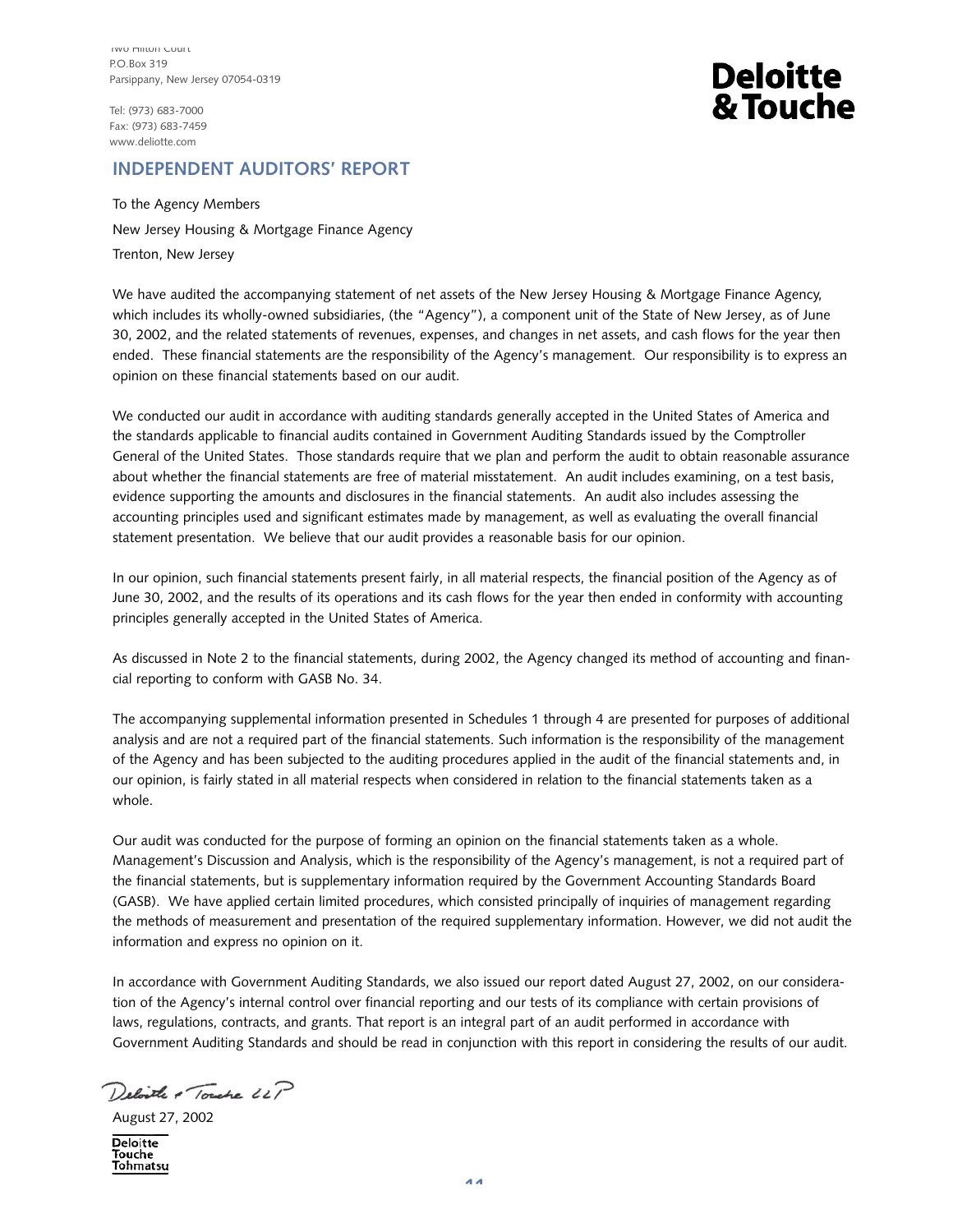|                                                               | <b>Single Family</b><br>Mortgage<br>Component | Multi-Family<br>Housing<br>Component | <b>General Fund</b> | <b>STAR</b><br>Corporation | <b>ABC</b><br>Corporation | 2002 Total  |
|---------------------------------------------------------------|-----------------------------------------------|--------------------------------------|---------------------|----------------------------|---------------------------|-------------|
| Assets                                                        |                                               |                                      |                     |                            |                           |             |
| <b>CURRENT ASSETS:</b>                                        |                                               |                                      |                     |                            |                           |             |
| Cash and cash equivalents (Note 4)                            | \$58,508                                      | \$80,616                             | \$390,136           | \$117                      | \$2,649                   | \$532,026   |
| Investments, substantially restricted<br>(Note 4)             | 23,652                                        | 28,461                               | 45,144              |                            |                           | 97,257      |
| Accrued interest receivable on invest-<br>ments               | 4,481                                         | 1,017                                | 2,293               |                            |                           | 7,791       |
| Mortgage loans receivable - net (Note<br>5)                   | 23,434                                        | 34,121                               | 1,160               |                            |                           | 58,715      |
| Supplemental mortgages and other<br>loans - net (Note 7)      |                                               |                                      | 3,545               |                            |                           | 3,545       |
| Due from loan servicers and insurers                          | 6,075                                         |                                      | (32)                |                            |                           | 6,043       |
| Other assets                                                  | 329                                           | 358                                  | 206                 |                            |                           | 893         |
| <b>Total current assets</b>                                   | 116,479                                       | 144,573                              | 442,452             | 117                        | 2,649                     | 706,270     |
| <b>NON-CURRENT ASSETS:</b>                                    |                                               |                                      |                     |                            |                           |             |
| Investments, substantially restricted<br>(Note 4)             | 274,594                                       | 169,816                              | 199,256             |                            |                           | 643,666     |
| <b>Escrow deposits</b>                                        |                                               |                                      |                     | 142                        | 45                        | 187         |
| Mortgage loans receivable - net (Note<br>5)                   | 1,090,903                                     | 1,041,369                            | 43,027              |                            |                           | 2,175,299   |
| Debt service arrears receivable – net<br>(Note 6)             | 7,046                                         | 1,213                                | 177                 |                            |                           | 8,436       |
| Interest receivable on construction<br>advances and mortgages |                                               |                                      | 1,675               |                            |                           | 1,675       |
| Supplemental mortgages and other<br>loans – net (Note 7)      |                                               |                                      | 197,161             |                            |                           | 197,161     |
| Deferred charges - bond issuance costs<br>– net               | 8,128                                         | 5,812                                | 3,156               |                            |                           | 17,096      |
| Deferred economic loss on defeasance<br>of bonds              |                                               | 13,044                               |                     |                            |                           | 13,044      |
| Real estate owned                                             | 2,268                                         |                                      | 205                 |                            |                           | 2,473       |
| Property, plant and equipment - net<br>(Note 8)               |                                               |                                      | 12,740              | 3,531                      | 1,032                     | 17,303      |
| Other non-current assets                                      |                                               |                                      | 867                 |                            |                           | 867         |
| Due from other funds                                          |                                               |                                      | 10,824              |                            |                           | 10,824      |
| Total non-current assets                                      | 1,382,939                                     | 1,231,254                            | 469,088             | 3,673                      | 1,077                     | 3,088,031   |
| <b>TOTAL ASSETS</b>                                           | \$1,499,418                                   | \$1,375,827                          | \$911,540           | \$3,790                    | \$3,726                   | \$3,794,301 |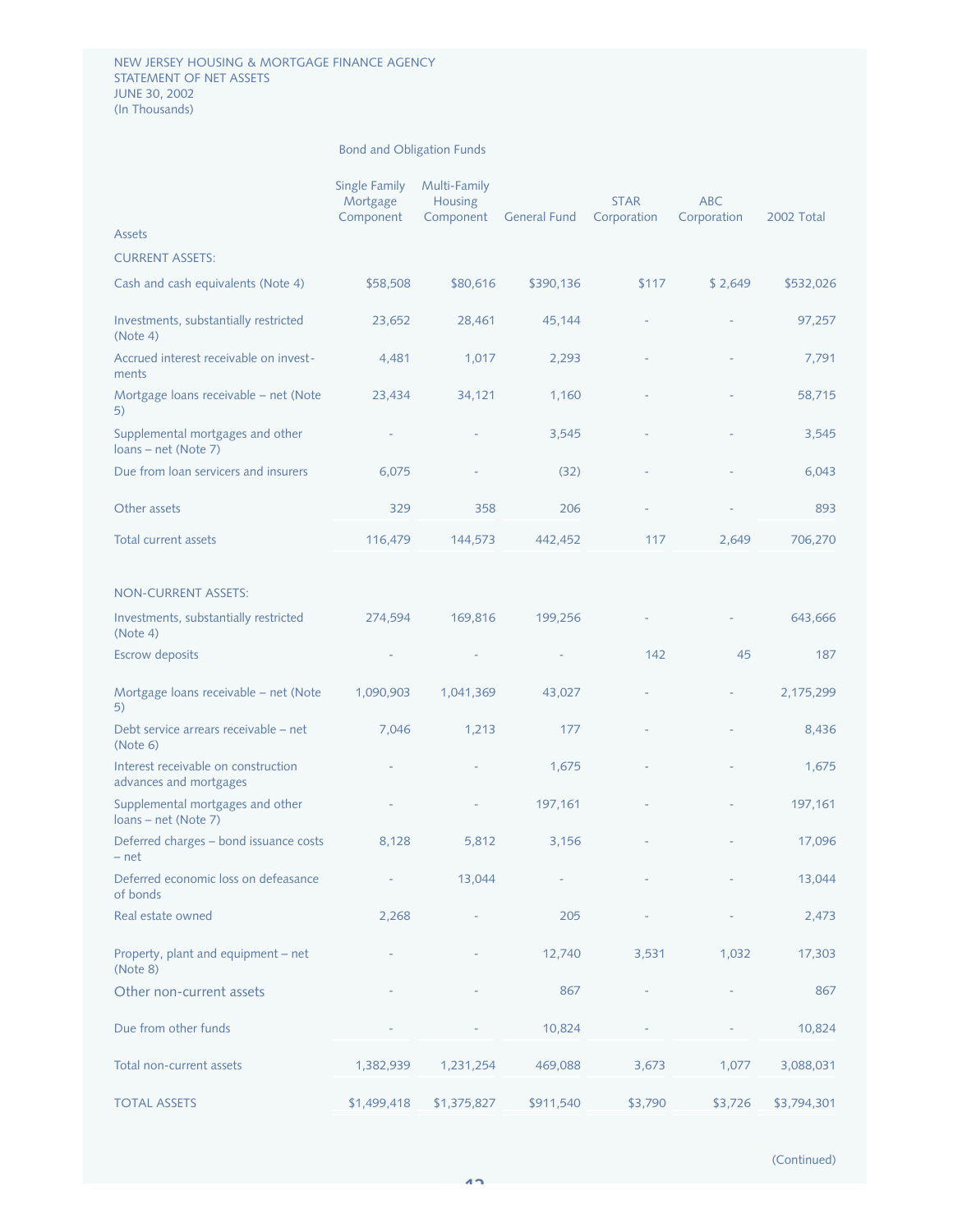#### NEW JERSEY HOUSING & MORTGAGE FINANCE AGENCY STATEMENT OF NET ASSETS JUNE 30, 2002 (In Thousands)

|                                                                          | Single Family<br>Mortgage<br>Component | Multi-Family<br><b>Housing</b><br>Component | <b>General Fund</b> | <b>STAR</b><br>Corporation | <b>ABC</b><br>Corporation | 2002 Total  |
|--------------------------------------------------------------------------|----------------------------------------|---------------------------------------------|---------------------|----------------------------|---------------------------|-------------|
| <b>LIABILITIES AND NET ASSETS</b>                                        |                                        |                                             |                     |                            |                           |             |
| <b>CURRENT LIABILITIES:</b>                                              |                                        |                                             |                     |                            |                           |             |
| Bonds and obligations - net<br>(Note 9)                                  | \$26,415                               | \$47,728                                    | \$                  | \$                         | \$                        | \$74,143    |
| Accrued interest payable on bonds and<br>obligations                     | 18,508                                 | 11,979                                      |                     |                            |                           | 30,487      |
| Subsidy payments received in advance                                     |                                        |                                             | 22,631              |                            |                           | 22,631      |
| Advances from the State of New<br>Jersey for bond and housing assistance |                                        | 1,779                                       | 22,757              |                            |                           | 24,536      |
| Other current liabilities                                                |                                        |                                             |                     | 239                        | 2,637                     | 2,876       |
| Mortgagor escrow deposits (Note 11)                                      |                                        | 7,851                                       | 199,434             |                            |                           | 207,285     |
| <b>Total current liabilities</b>                                         | 44,923                                 | 69,337                                      | 244,822             | 239                        | 2,637                     | 361,958     |
| <b>NON-CURRENT LIABILITIES:</b>                                          |                                        |                                             |                     |                            |                           |             |
| Bonds and obligations - net (Note 9)                                     | 1,297,000                              | 1,181,126                                   |                     |                            |                           | 2,478,126   |
| Minimum escrow requirement                                               |                                        | 8,912                                       | 573                 |                            |                           | 9,485       |
| Funds held in trust for mortgagors<br>(Note 10)                          |                                        | 7,291                                       | 182,426             |                            |                           | 189,717     |
| Deferred revenues                                                        |                                        |                                             | 2,391               |                            |                           | 2,391       |
| Other non-current liabilities                                            | 2,292                                  | 517                                         | 7,594               | 991                        |                           | 11,394      |
| Due to HUD                                                               |                                        | 331                                         |                     |                            |                           | 331         |
| Due to other funds                                                       | 5,878                                  | 4,949                                       |                     | 1,770                      |                           | 12,597      |
| Total non-current liabilities                                            | 1,305,170                              | 1,203,126                                   | 192,984             | 2,761                      |                           | 2,704,041   |
| <b>TOTAL LIABILITIES</b>                                                 | 1,350,093                              | 1,272,463                                   | 437,806             | 3,000                      | 2,637                     | 3,065,999   |
| NET ASSETS (Note 12):                                                    |                                        |                                             |                     |                            |                           |             |
| Restricted under bond and obligation<br>resolutions                      | 149,325                                | 103,364                                     |                     | 790                        |                           | 253,479     |
| Unrestricted:                                                            |                                        |                                             |                     |                            |                           |             |
| Appropriated                                                             |                                        |                                             | 184,277             |                            |                           | 184,277     |
| Unappropriated                                                           |                                        |                                             | 289,457             |                            | 1,089                     | 290,546     |
| Total net assets                                                         | 149,325                                | 103,364                                     | 473,734             | 790                        | 1,089                     | 728,302     |
| TOTAL LIABILITIES AND NET ASSETS                                         | \$1,499,418                            | \$1,375,827                                 | \$911,540           | \$3,790                    | \$3,726                   | \$3,794,301 |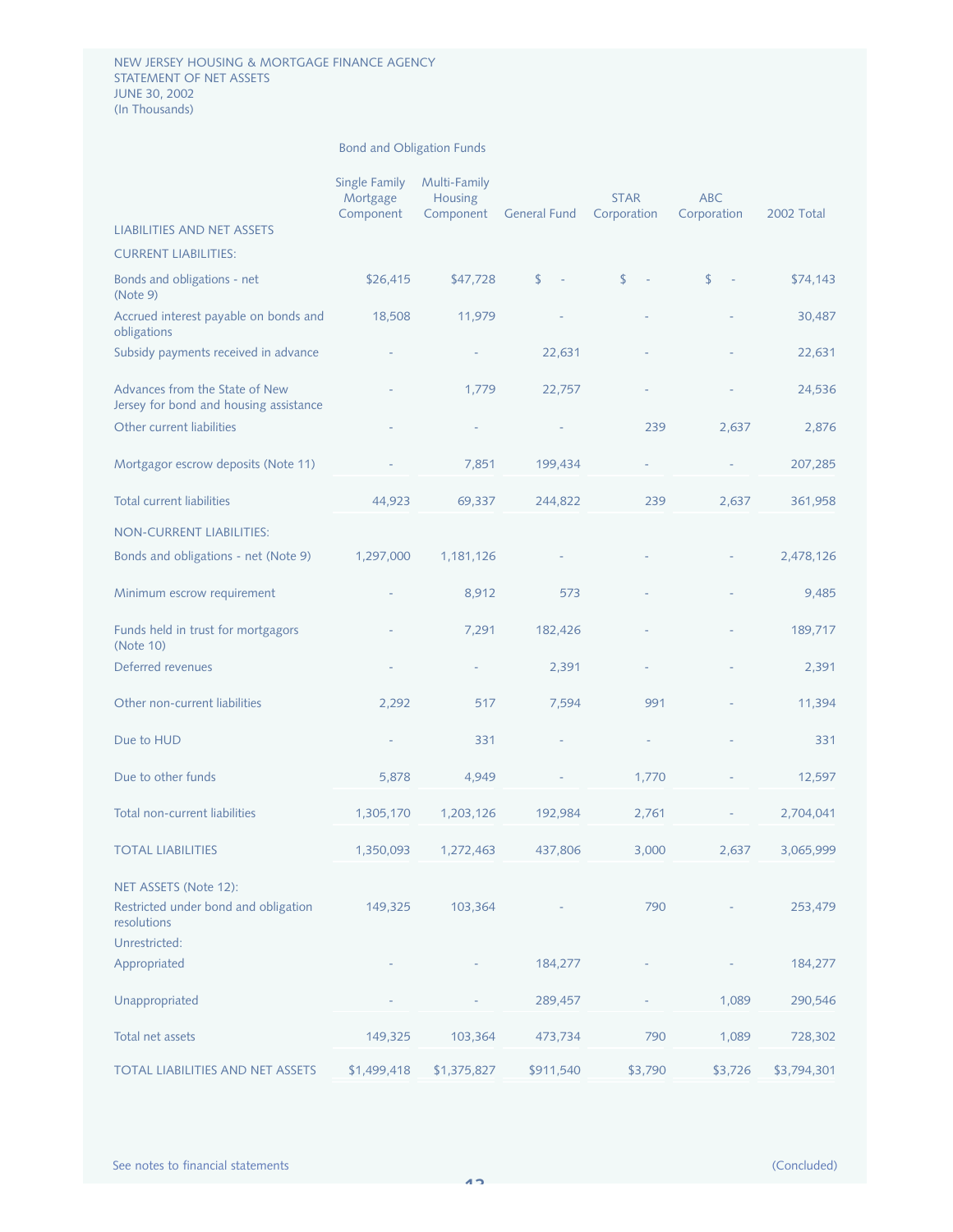#### NEW JERSEY HOUSING & MORTGAGE FINANCE AGENCY STATEMENT OF REVENUES, EXPENSES, AND CHANGES IN NET ASSETS YEAR ENDED JUNE 30, 2002 (In Thousands)

|                                                         | Single Family<br>Mortgage<br>Component | Multi-Family<br><b>Housing</b><br>Component | <b>General Fund</b> | <b>STAR</b><br>Corporation | <b>ABC</b><br>Corporation | 2002 Total |
|---------------------------------------------------------|----------------------------------------|---------------------------------------------|---------------------|----------------------------|---------------------------|------------|
| <b>OPERATING REVENUES:</b>                              |                                        |                                             |                     |                            |                           |            |
| Interest income on mortgage loans                       | \$79,137                               | \$83,739                                    | \$7,163             | \$                         | \$                        | \$170,039  |
| Interest income on investments                          | 20,427                                 | 14,563                                      | 10,964              |                            |                           | 45,954     |
| Fees and charges                                        |                                        | 5,939                                       | 15,417              |                            |                           | 21,356     |
| Other income - net                                      |                                        | 412                                         | 1,687               | 1,876                      | 566                       | 4,541      |
| Unrealized gain in investment securi-<br>ties           |                                        |                                             | 1,977               |                            |                           | 1,977      |
| Total operating revenues                                | 99,564                                 | 104,653                                     | 37,208              | 1,876                      | 566                       | 243,867    |
| <b>OPERATING EXPENSES:</b>                              |                                        |                                             |                     |                            |                           |            |
| Interest                                                | 78,473                                 | 79,914                                      |                     |                            |                           | 158,387    |
| Insurance costs                                         | 1,403                                  | 924                                         | 575                 |                            |                           | 2,902      |
| Servicing fees and other                                | 4,308                                  | 287                                         | 2,099               |                            |                           | 6,694      |
| Salaries and related benefits                           | 1,712                                  | 3,964                                       | 8,836               |                            |                           | 14,512     |
| Professional services and financing<br>costs            | 102                                    | 581                                         | 1,099               |                            |                           | 1,782      |
| General and administrative expenses                     | 931                                    | 1,331                                       | 16,666              | 619                        |                           | 19,547     |
| Loss on sale of real estate owned                       | 469                                    |                                             |                     |                            |                           | 469        |
| Provision for loan losses (Note 2)                      | (4,084)                                | 18,549                                      | 16,843              |                            |                           | 31,308     |
| Other                                                   |                                        |                                             |                     | 217                        | 670                       | 887        |
| Total operating expenses                                | 83,314                                 | 105,550                                     | 46,118              | 836                        | 670                       | 236,488    |
| Net operating income (loss)                             | 16,250                                 | (897)                                       | (8,910)             | 1,040                      | (104)                     | 7,379      |
| NON-OPERATING EXPENSES (Note 3):                        |                                        |                                             |                     |                            |                           |            |
| Loss on early extinguishment of debt                    | 614                                    | 59                                          |                     |                            |                           | 673        |
| Amortization of economic loss on<br>defeasance of bonds |                                        | 746                                         |                     |                            |                           | 746        |
| Contributed capital                                     |                                        |                                             | 25,000              |                            |                           | 25,000     |
| Non-operating transfers                                 |                                        | 39,686                                      | (39, 686)           |                            |                           |            |
| Total non-operating expenses                            | 614                                    | 40,491                                      | (14, 686)           |                            |                           | 26,419     |
| Increase (decrease) in net assets                       | 15,636                                 | (41, 388)                                   | 5,776               | 1,040                      | (104)                     | (19,040)   |
| NET ASSETS, BEGINNING OF YEAR                           | 133,689                                | 144,752                                     | 467,958             | (250)                      | 1,193                     | 747,342    |
| NET ASSETS, END OF YEAR                                 | \$149,325                              | \$103,364                                   | \$473,734           | \$790                      | \$1,089                   | \$728,302  |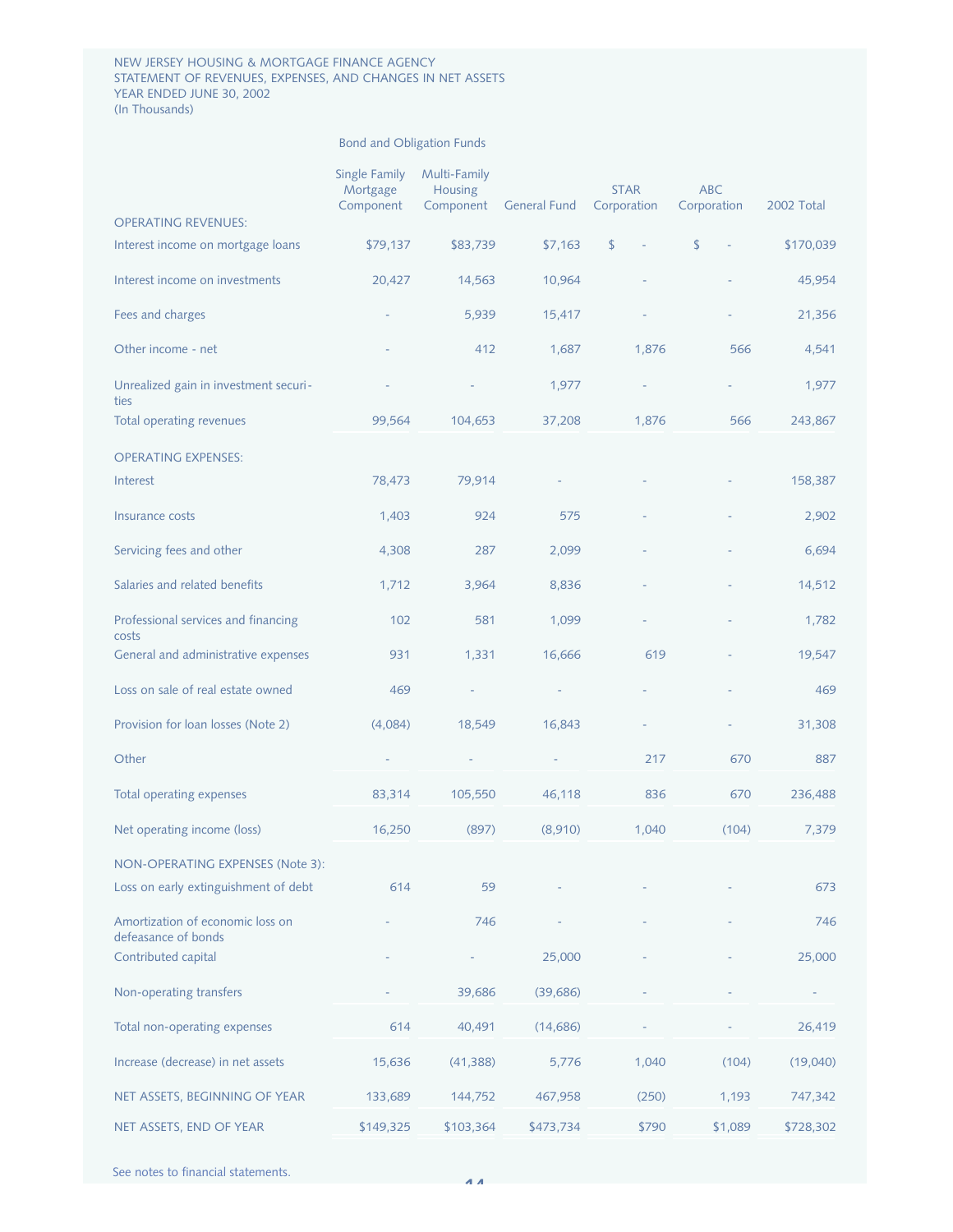#### NEW JERSEY HOUSING & MORTGAGE FINANCE AGENCY STATEMENT OF CASH FLOWS FOR THE YEAR ENDED JUNE 30, 2002 (In Thousands)

## Bond and Obligation Funds

|                                                                   | Single Family<br>Mortgage<br>Component | Multi-Family<br><b>Housing</b><br>Component | Administrative<br>Fund | <b>STAR</b><br>Corporation | <b>ABC</b><br>Corporation | 2002 Total  |
|-------------------------------------------------------------------|----------------------------------------|---------------------------------------------|------------------------|----------------------------|---------------------------|-------------|
| <b>CASH FLOWS FROM OPERATING</b><br><b>ACTIVITES:</b>             |                                        |                                             |                        |                            |                           |             |
| Interest on mortgages & Loans                                     | \$78,230                               | \$82,034                                    | \$7,063                |                            |                           | \$167,327   |
| Fees, charges and other                                           | 717                                    | 6,145                                       | 17,275                 |                            |                           | 24,137      |
| <b>Operating expenses</b>                                         | (7, 163)                               | (1, 421)                                    | (22, 937)              | 17                         | 1,879                     | (29, 625)   |
| Mortgage purchases and advances                                   | (96, 694)                              | (109, 613)                                  | (30, 597)              | (18)                       | (1,984)                   | (238,906)   |
| Principal payments on mortgage<br>receivables                     | 203,879                                | 71,841                                      | 22,169                 |                            |                           | 297,889     |
| Funds held in trust                                               |                                        | (719)                                       | (20, 684)              | 117                        |                           | (21, 286)   |
| Transfers and other                                               | (3,059)                                | (29, 627)                                   | 25,393                 |                            | 2,637                     | (4,656)     |
| Net cash provided by (used in) operat-<br>ing activities          | 175,910                                | 18,640                                      | (2,318)                | 116                        | 2,532                     | 194,880     |
| <b>CASH FLOWS FROM NON-OPERATING</b><br><b>ACTIVITIES:</b>        |                                        |                                             |                        |                            |                           |             |
| Contribution to related entity                                    |                                        |                                             | (25,000)               |                            |                           | (25,000)    |
| Net cash used in non-operating activi-<br>ties                    |                                        |                                             | (25,000)               |                            |                           | (25,000)    |
| <b>CASH FLOWS FROM NON-CAPITAL</b><br><b>FINANCING ACTVITIES:</b> |                                        |                                             |                        |                            |                           |             |
| Proceeds from sale of bonds & obliga-<br>tions                    |                                        | 268,925                                     |                        |                            |                           | 268,925     |
| Retirement of bonds                                               | (133,800)                              | (247, 450)                                  |                        |                            |                           | (381, 250)  |
| Interest payments net of accrued inter-<br>est                    | (79, 891)                              | (79, 596)                                   |                        |                            |                           | (159, 487)  |
| Cost of issuance                                                  | (4)                                    | (1,462)                                     |                        |                            |                           | (1,466)     |
| Increase in due to HUD                                            |                                        | 14                                          |                        |                            |                           | 14          |
| Net cash used in non-capital financing                            | (213, 695)                             | (59, 569)                                   |                        |                            |                           | (273, 264)  |
| <b>CASH FLOWS FROM CAPITAL</b><br><b>FINANCING ACTIVITIES:</b>    |                                        |                                             |                        |                            |                           |             |
| Additions to property, plant and equip-<br>ment                   |                                        |                                             | (1,861)                |                            |                           | (1,861)     |
| Net cash used in capital financing                                |                                        |                                             | (1,861)                |                            |                           | (1,861)     |
| CASH FLOWS FROM INVESTING ACTIVITIES:                             |                                        |                                             |                        |                            |                           |             |
| Purchases of investments                                          | (242, 223)                             | (597, 613)                                  | (232, 612)             |                            |                           | (1,072,448) |
| Sales/maturities of investments                                   | 291,368                                | 606,325                                     | 15,231                 |                            |                           | 912,924     |
| Earnings on investments                                           | 21,472                                 | 20,601                                      | 6,602                  |                            |                           | 48,675      |
| Net cash provided by (used in) invest-<br>ing activities          | 70,617                                 | 29,313                                      | (210,779)              |                            |                           | (110, 849)  |
| NET INCREASE (DECREASE) IN CASH                                   | 32,832                                 | (11,616)                                    | (239,958)              | 116                        | 2,532                     | (216,094)   |
| CASH AND CASH EQUIVALENTS,<br><b>BEGINNING OF YEAR</b>            | 25,676                                 | 92,232                                      | 630,094                | 1                          | 117                       | 748,120     |
| CASH AND CASH EQUIVALENTS,<br><b>END OF YEAR</b>                  | \$58,508                               | \$80,616                                    | \$390,136              | \$117                      | \$2,649                   | \$532,026   |

 $\mathcal{L}$  is the set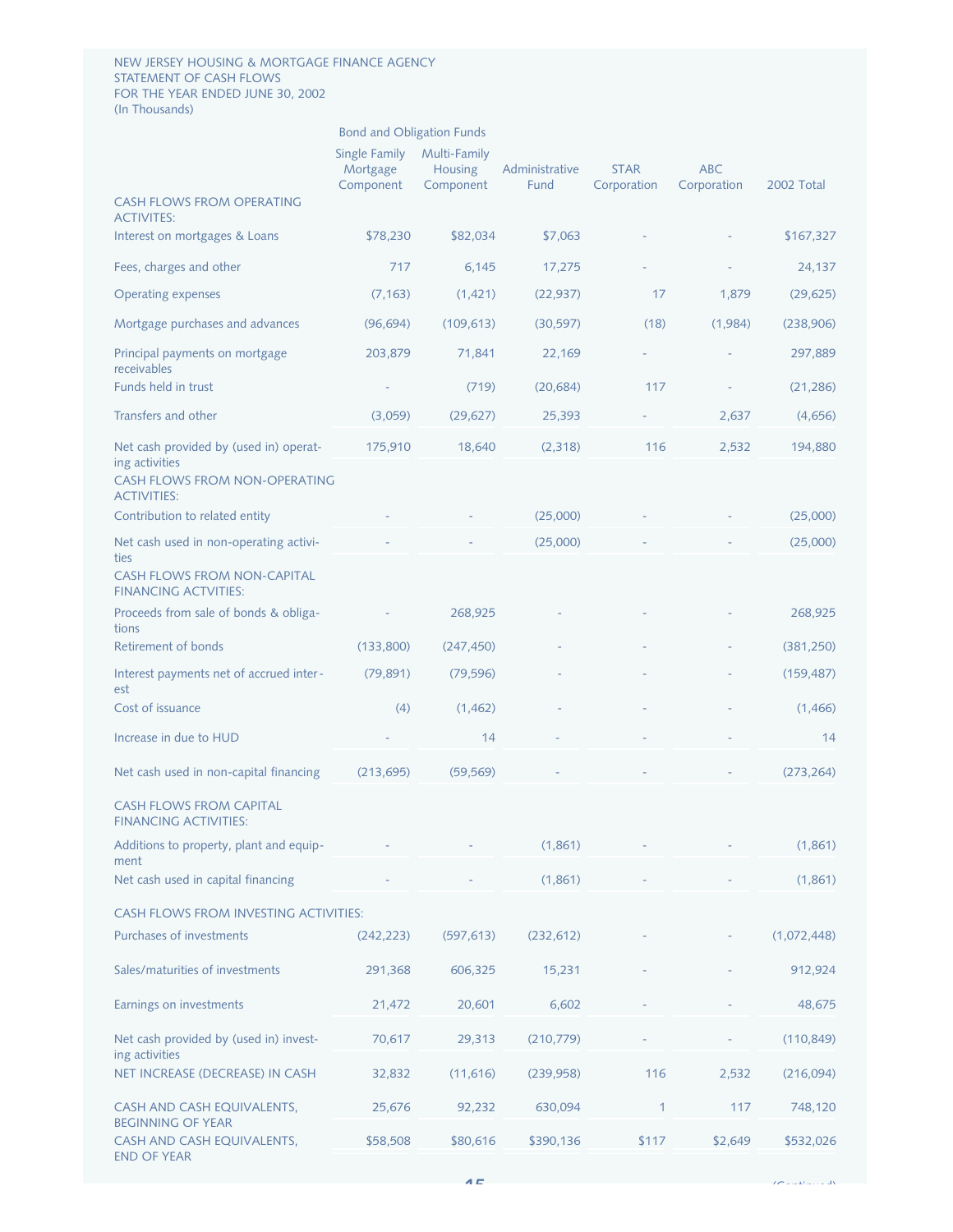#### NEW JERSEY HOUSING & MORTGAGE FINANCE AGENCY STATEMENT OF CASH FLOWS FOR THE YEAR ENDED JUNE 30, 2002 (In Thousands)

|                                                                                                             | Single Family<br>Mortgage<br>Component | Multi-Family<br><b>Housing</b><br>Component | Administrative<br>Fund | <b>STAR</b><br>Corporation | <b>ABC</b><br>Corporation | 2002 Total |
|-------------------------------------------------------------------------------------------------------------|----------------------------------------|---------------------------------------------|------------------------|----------------------------|---------------------------|------------|
| <b>RECONCILIATION OF OPERATION</b><br><b>INCOME TO NET CASH PROVIDED</b><br>BY OPERATING INCOME ACTIVITIES: |                                        |                                             |                        |                            |                           |            |
| Operating income                                                                                            | \$16,250                               | \$(897)                                     | \$ (8,910)             | \$1,040                    | \$(104)                   | \$7,379    |
| Adjustments to reconcile net income to<br>net cash provided by operating activities:                        |                                        |                                             |                        |                            |                           |            |
| Provision for loan losses, net                                                                              | (4,084)                                | 18,549                                      | 16,843                 |                            |                           | 31,308     |
| Depreciation expense                                                                                        |                                        |                                             | 2,652                  | 619                        | (49)                      | 3,222      |
| Loss on early extinguishment of debt                                                                        | (614)                                  | (59)                                        |                        |                            |                           | (673)      |
| Investment interest income                                                                                  | (20, 427)                              | (14, 563)                                   | (10, 964)              |                            |                           | (45, 954)  |
| Bond interest expense                                                                                       | 78,473                                 | 79,914                                      |                        |                            |                           | 158,387    |
| Changes in operating assets and liabilities,<br>net of effects from acquisition of business:                |                                        |                                             |                        |                            |                           |            |
| Net (increase) decrease in loans                                                                            | 107,306                                | (22,052)                                    | (22, 973)              |                            |                           | 62,281     |
| Amortization of deferred loss                                                                               |                                        | (479)                                       |                        |                            |                           | (479)      |
| (Increase) decrease in due from loan<br>servicers and insurers                                              | (2,045)                                |                                             | 41                     |                            |                           | (2,004)    |
| Decrease in deferred charges bond<br>issuance costs - net                                                   | 1,004                                  | 781                                         | 272                    |                            |                           | 2,057      |
| Net acquisition of real estate                                                                              | 771                                    |                                             | 49                     |                            |                           | 820        |
| (Increase) decrease in other assets                                                                         | 31                                     | (75)                                        | 37                     | (72)                       | 1,021                     | 942        |
| (Increase) decrease in due to/from<br>other funds                                                           | (370)                                  | (1,762)                                     | 5,782                  | (1,833)                    | (45)                      | 1,772      |
| Increase (decrease) in advance from<br>the State of New Jersey for bond and<br>housing assistance           |                                        |                                             | (2,716)                |                            |                           | (2,716)    |
| Decrease in minimum escrow require-<br>ment                                                                 |                                        | 182                                         | (69)                   |                            |                           | 113        |
| Increase (decrease) in funds held in<br>trust for mortgagors                                                |                                        | (1,031)                                     | (3,306)                |                            |                           | (4, 337)   |
| Increase in mortgagor escrow deposits                                                                       |                                        | 366                                         | 2,596                  | 74                         | 48                        | 3,084      |
| Increase in subsidy payments received<br>in advance                                                         |                                        |                                             | (21, 391)              |                            |                           | (21, 391)  |
| Increase (decrease) in deferred revenue                                                                     |                                        |                                             | 67                     |                            |                           | 67         |
| Increase (decrease) in other liabilities                                                                    | 274                                    | (410)                                       | 324                    | 288                        | 1,661                     | 2,137      |
| Transfers and other                                                                                         | (659)                                  | (39, 824)                                   | 39,348                 |                            |                           | (1, 135)   |
| NET CASH PROVIDED BY OPERATING<br><b>ACTIVITIES</b>                                                         | \$175,910                              | \$18,640                                    | \$(2,318)              | \$116                      | \$2,532                   | \$194,880  |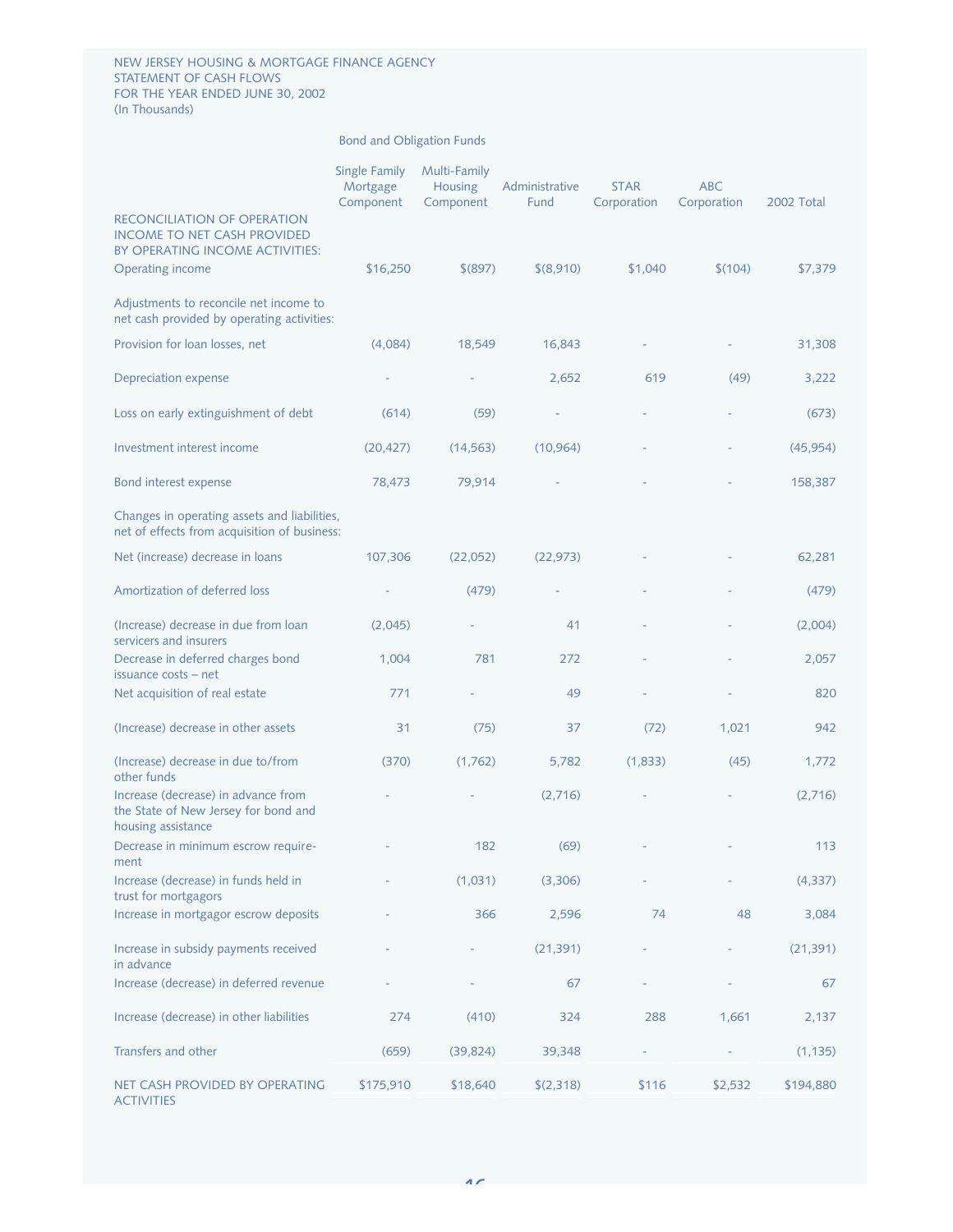## **NEW JERSEY HOUSING & MORTGAGE FINANCE AGENCY**

NOTES TO FINANCIAL STATEMENTS YEAR ENDED JUNE 30, 2002 (In Thousands)

## **1. DESCRIPTION OF THE AGENCY**

**Authorizing Legislation and Organization** - The New Jersey Housing & Mortgage Finance Agency (the "Agency"), which is established in, but not part of, the Department of Community Affairs, is a body, corporate and politic, created by the New Jersey Housing & Mortgage Finance Agency Law of 1983, constituting Chapter 530, Laws of New Jersey, 1983 (the "Act"), which combined the New Jersey Housing Finance Agency and the New Jersey Mortgage Finance Agency into a single agency. The Agency is considered to be a component unit of the State of New Jersey and, as such, is a nontaxable entity.

The initial legislation and subsequent amendment grant the Agency the power to obtain funds through bond sales and to use the proceeds to finance the construction and rehabilitation of housing projects for families of (low-and moderate -income) by providing mortgage loans to qualified housing sponsors or to increase the funds available for residential mortgage and rehabilitation or improvement loans. In addition, the Agency is authorized to make loans to boarding home operators for life safety improvements.

The Agency is governed by nine members: the Commissioner of the Department of Community Affairs, who serves as Chair, the State Treasurer, the Attorney General, the Commissioner of Banking and Insurance, and the Commissioner of the Department of Human Services who are members of the New Jersey Housing & Mortgage Finance Agency ex officio, and four persons appointed by the Governor with the advice and consent of the State Senate for terms of three years.

Certain bonds and other obligations issued under the provisions of the Act are general obligations of the Agency to which its full faith and credit are pledged. Certain mortgages issued from the proceeds of Multi-Family Housing Revenue Bonds are insured by the Federal Housing Administration and one of these issues is Government National Mortgage Association ("GNMA") backed. The Agency has no taxing power, however, certain bonds issued are separately secured, special and limited obligations of the Agency. See Note 9 to the financial statements for a more detailed discussion of the Agency's bonds, notes and obligations.

On April 29, 1996, the Board Members of the Agency approved the formation of a wholly-owned subsidiary corporation, the Statewide Acquisition and Redevelopment Corporation ("STAR"). The Board of Trustees and the officers of STAR are Agency employees. The Agency Board has authorized STAR to act as interim owner of certain multi-family projects including Amity Village I and II and Phase II of the Scattered Site AIDS Program.

On April 17, 1997, the Board Members of the Agency approved the formation of a wholly-owned subsidiary corporation, the A Better Camden Corporation ("ABC"). The Board consists of four State Directors and three Camden Directors as follows: The Commissioner of the New Jersey Department of Community Affairs, ex officio, or his or her designee; the Executive Director of the Agency, ex officio, or his or her designee; two employees of the Agency appointed by, and serving at the pleasure of the Executive Director of the Agency; the Mayor of the City of Camden, ex officio, or his or her designee; the Executive Director of the Camden Redevelopment Agency, ex officio, or his or her designee; and one resident of Camden appointed by a majority of the other directors to serve for a term of two years.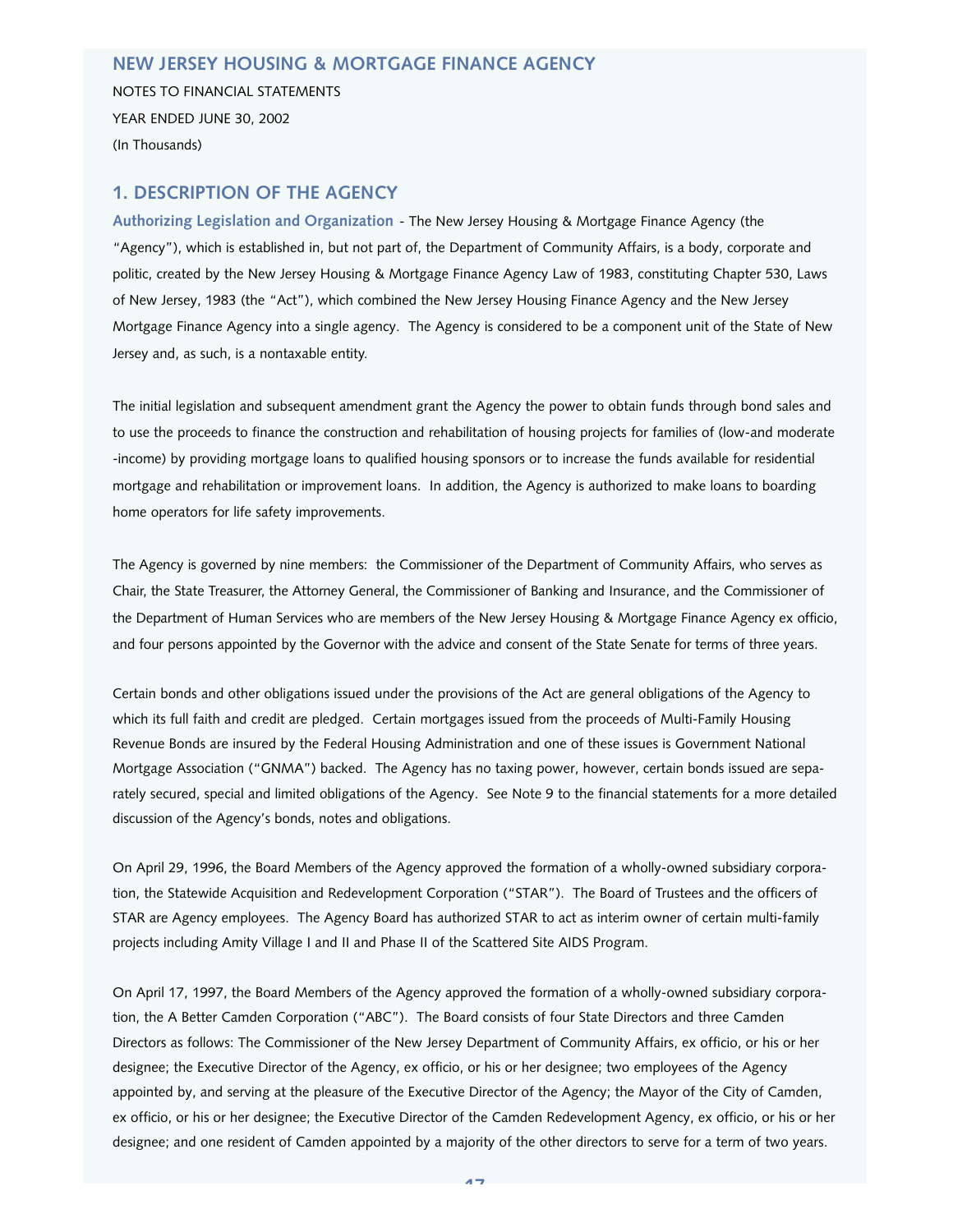**Federal Subsidy Programs** - Many of the Agency-financed Multi-Family Housing projects (the "projects") have entered into subsidy contracts with the U.S. Department of Housing and Urban Development ("HUD") under Section 236 of the National Housing Act, as amended, or under Section 8 of the United States Housing act of 1937, as amended (Note 5). The subsidies, paid to the Agency for the account of the respective projects, have been pledged, under the terms of the bond resolutions, for the security of the bondholders.

The Section 8 program provides for payment of housing assistance payments to or for the account of the owners of projects assisted under such program. The housing assistance payments represent the difference between the total contract rents (an average of 141% of fair market rents as determined by HUD) for such developments and the eligible tenants' rental payments, which are up to 30% of each such tenant's adjusted income. The housing assistance payments, as adjusted from time to time by HUD to reflect changing economic conditions and subject to the limitations of the Section 8 program, together with the tenants' rental payments, are used to pay all operating costs of the project and debt service on the project's mortgage.

The Section 8 Housing Assistance Payments ("HAP") received by the projects amounted to approximately \$262,887 and \$192,264 for the years ended June 30, 2002 and 2001, respectively.

The Section 236 program provides for interest reductions on mortgages of projects assisted under the program. HUD subsidizes the difference between the actual amortization schedule on the mortgages and an amortization schedule based upon a 1% interest rate. Several Section 236 projects also receive additional rental assistance for eligible tenants. The payments represent the difference between contract rent (as defined above) and the tenants' eligible rental payments.

The Section 236 Interest Reduction Payments ("IRP") received by the Agency amounted to approximately \$18,129 and \$18,053 for the years ended June 30, 2002 and 2001, respectively.

## **2. SUMMARY OF SIGNIFICANT ACCOUNTING POLICIES**

**Basis of Accounting** - Effective July 1, 2001, the financial statements are prepared in accordance with GASB No. 34, Basic Financial Statements and Management's Discussion and Analysis for State and Local Governments. The impact of changing to GASB No. 34 involved changing the cash flow statement to the direct method, including a management's discussion and analysis, and changing certain classifications within the basic financial statements.

**Description of Funds** - Pursuant to the Agency's bond and obligation resolutions (the bond resolutions), separate funds have been established to record all transactions relating to each of the bond resolutions. Within each fund there are accounts required by the respective bond resolutions.

Assets under the respective bond resolutions are restricted and are not available for any other purpose other than as provided.

The Agency has established a General Fund which is used to record transactions which are not directly related to a specific bond resolution.

The financial statements include the accounts of the Agency, STAR and ABC. All significant inter-company accounts and transactions have been eliminated.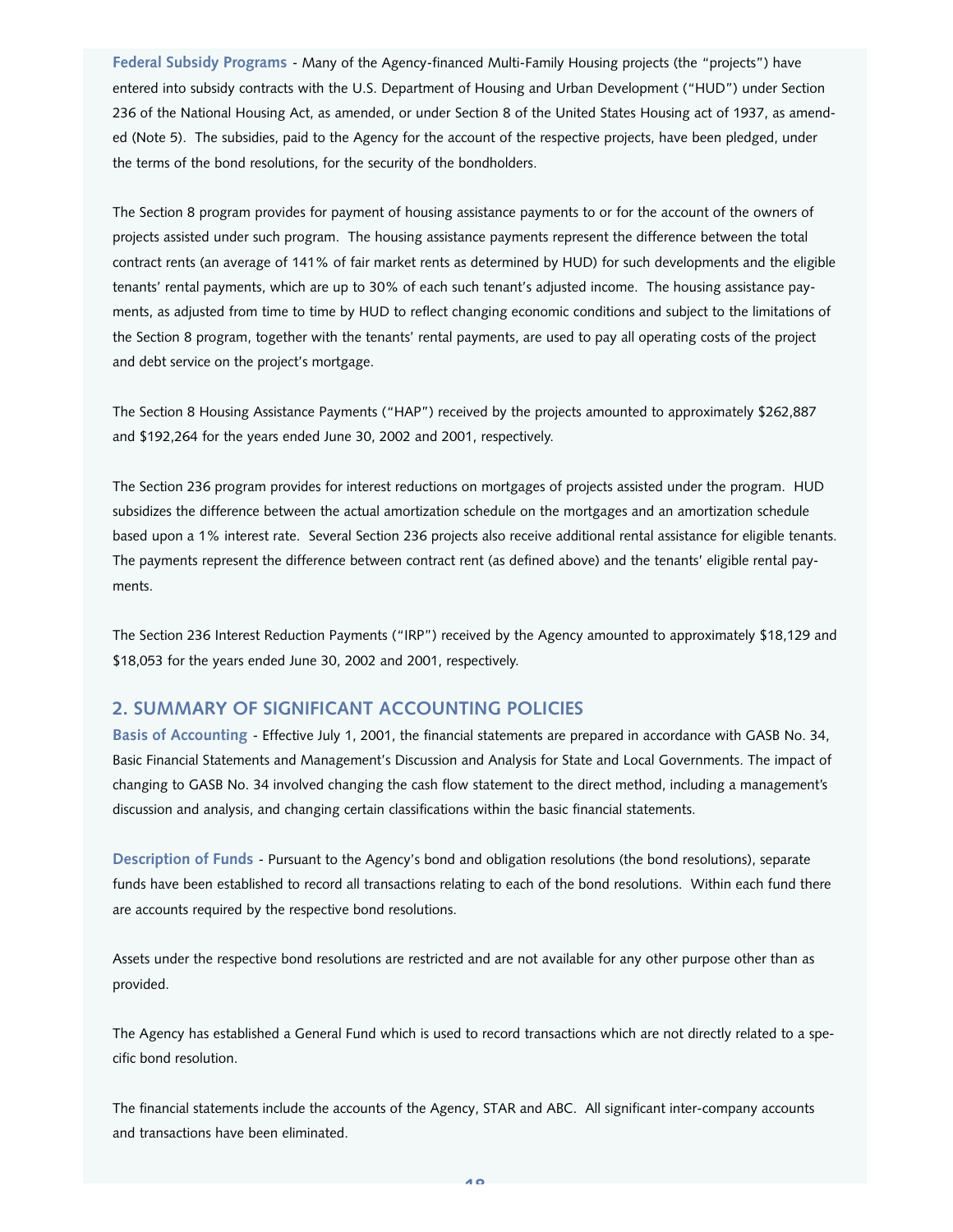**Reporting Entity** - The GASB establishes the criteria used in determining which organizations should be included in the Agency's financial statements. Generally accepted accounting principles require the inclusion of the transactions of government organizations for which the Agency is financially accountable.

The extent of financial accountability is based upon several criteria including: appointment of a voting majority, imposition of will, financial benefit to or burden on a primary government and financial accountability as a result of fiscal dependency.

The Agency is a component unit included in the State of New Jersey's comprehensive annual financial report.

**Cash Equivalents** - Cash equivalents include amounts held in the State of New Jersey Cash Management Fund which include obligations of banking institutions of which a substantial portion are either secured by investments in governmental obligations or are FDIC insured. Cash equivalents are considered highly liquid investments with a maturity of three months or less when purchased and include short-term highly liquid money market funds, overnight repurchase agreements and amounts held in a tax-free cash management fund, all of which are readily convertible to known amounts of cash.

**Investments** - Investments are accounted for in accordance with GASB Statement No. 31, Accounting and Financial Reporting for Certain Investments and External Investment Pools. Therefore, United States Government and Agency securities, asset-backed securities, corporate notes and commercial paper are reported at market value.

**Property, Plant and Equipment and Related Depreciation** - Property, plant and equipment are stated at cost. Depreciation and amortization are provided using the straight-line method over the estimated useful lives of the assets.

Expenditures for maintenance and repairs are charged to operating expenses. Renewals and betterments are capitalized. At the time properties are retired or otherwise disposed of, their cost and related accumulated depreciation are eliminated from the accounts and the gains or losses from such disposals are credited or charged to operations.

**Funds and Deposits Held for Projects** - Certain funds and deposits are held by the General Fund of the Agency for projects in interest-bearing accounts. Such interest accrues to the benefit of the projects and is not recorded as Agency revenue.

**Operations** - Fees and charges income in the Multi-Family Housing Component includes an annual servicing fee on the mortgages which generally ranges from zero to 0.65 of 1% of the original mortgage. These fees are amortized into income over the lives of the loans by the use of a method that approximates the level yield method, accrued as due monthly.

The Housing Finance Fund requirements receivable represents fees and charges due, but not collected, from projects originally funded under the Multi-Family General Housing Loan Bonds. The fees and charges are due over the life of the bonds to fund the Housing Finance Fund requirements related to these bond resolutions. The housing finance fees past due have been recorded as receivables with revenues offset by reserves until they are collected.

Interest expense on the bonds and obligations includes amortization of bond discount and premium using the effective interest method.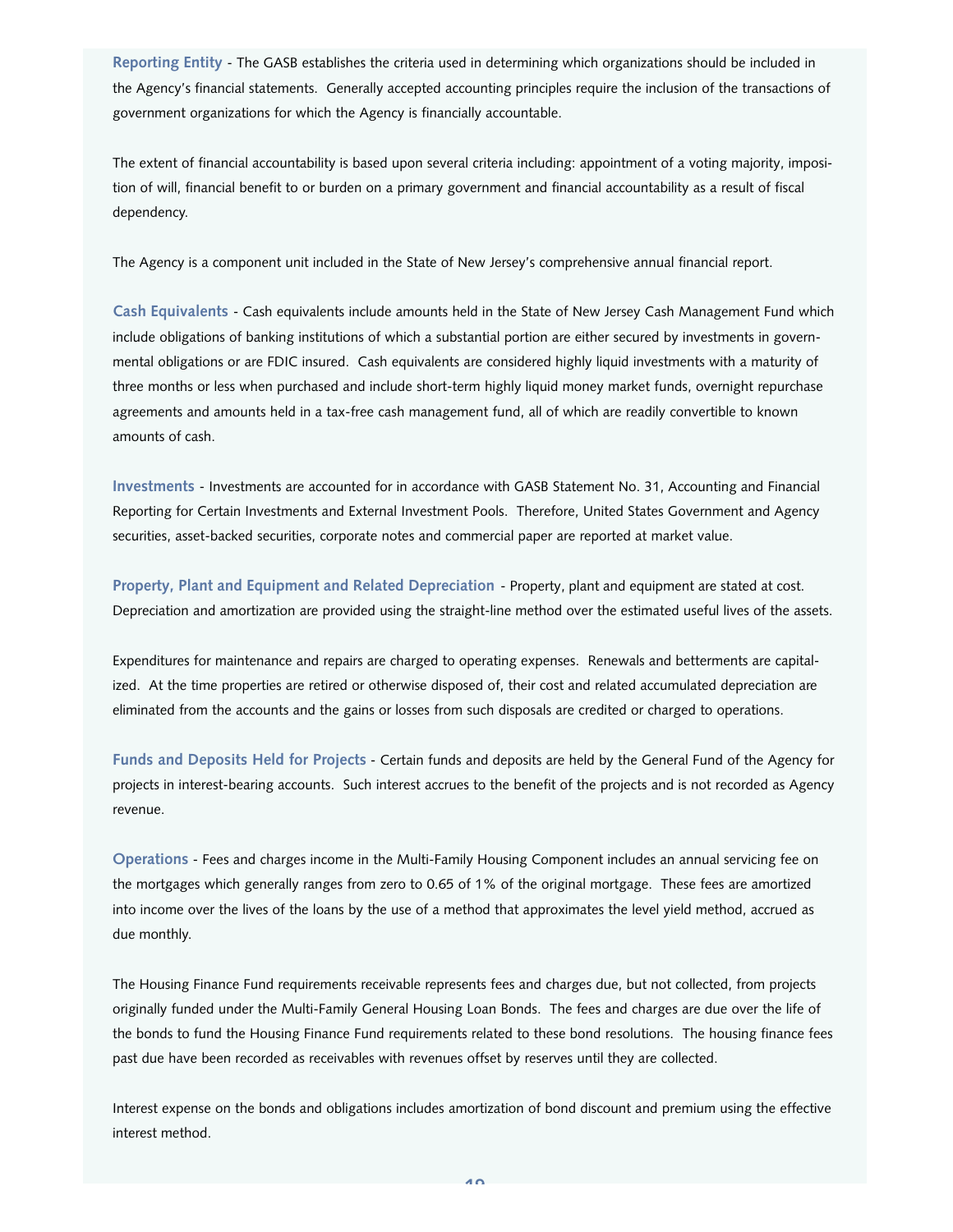The Agency periodically reviews its mortgage loans receivable, debt service arrears receivable, supplemental mortgages and other loans and provides for possible losses. Loans are considered delinquent when principal and interest payments are 30 days past due.

**Mortgage Loans** - Mortgage loans are stated at principal amounts outstanding, net of unearned discount. Interest income on first mortgage loans is accrued and credited to interest income as earned. Loan origination costs and commitment fees are deferred and recognized over the life of the mortgage loan as an adjustment to the loan's yield. The Agency is involved in foreclosure proceedings relating to both single-and multi-family mortgages. For single-family mortgages, the Agency allows its outside servicers to represent it in Agency-approved foreclosure proceedings. The Agency enacts foreclosure proceedings against Multi-Family loans at the direction of its executive director with the approval of the Agency's Board. The Agency is the first lienholder for all supplemental mortgages. Interest income on supplemental mortgages is not accrued, but is credited to income as collected.

**Allowance for Loan Losses** - Certain projects have not generated sufficient cash flow to meet both operating expenses and debt service payments as a result of delays in attaining full occupancy levels, rising operating costs, or a combination thereof. The Agency has developed programs designed to provide adequate cash flow for these projects by obtaining additional rental assistance subsidies from HUD, rent increases, additional contributions by limited-dividend sponsors, the State of New Jersey Bond and Housing Assistance Funds and the Agency's General Fund. The Agency has provided allowances for loan losses aggregating \$139,975 and \$122,624 as of June 30, 2002 and 2001, respectively, against mortgage loans receivable, debt service arrears receivable, supplemental mortgages, other loans, and fees and charges including provision for negative cash flows and cost overruns for these projects. The allowance is an amount that management believes will be adequate to absorb possible losses on existing loans that may become uncollectible, based on evaluations of the collectibility of the loans. The evaluations take into consideration such factors as changes in the nature and volume of the loan portfolio, overall portfolio quality, review of specific problem loans and current economic conditions that may affect the borrowers' ability to pay. Economic conditions may result in the necessity to change the allowance quickly in order to react to deteriorating financial conditions of the Agency's borrowers. As a result, additional provisions on existing loans may be required in the future if borrowers' financial conditions deteriorate or if real estate values decline.

**Advances from the State of New Jersey for Bond and Housing Assistance** - Pursuant to the provisions of agreements with the State of New Jersey Department of Community Affairs, the Agency has received funds from the 1968 and 1976 State of New Jersey General Obligation Bond Assistance Funds. These funds have been pledged as security for the bonds of certain bond resolutions and to provide supplemental financing to certain housing projects (Note 7).

**Advances from the State of New Jersey for Affordable Housing** - Pursuant to the provisions of an agreement with the State of New Jersey Department of Community Affairs, the Agency has received funds to facilitate the building of low income projects. Outstanding project commitments amounted to \$3,081 as of June 30, 2002.

**Capital Contributions to the State of New Jersey** - In March 2002, the State of New Jersey enacted P.L. 2002, Chapter 4, legislation that required the Agency to make a capital contribution from unencumbered reserves to the State of New Jersey for housing-related purposes in the amount of \$25 million. In July 2002, the State of New Jersey enacted P.L. 2002, Chapter 36, legislation that will require the Agency to make a capital contribution from unencumbered reserves to the State of New Jersey for housing-related purposes in the amount of \$25 million in the year ended June 30, 2003.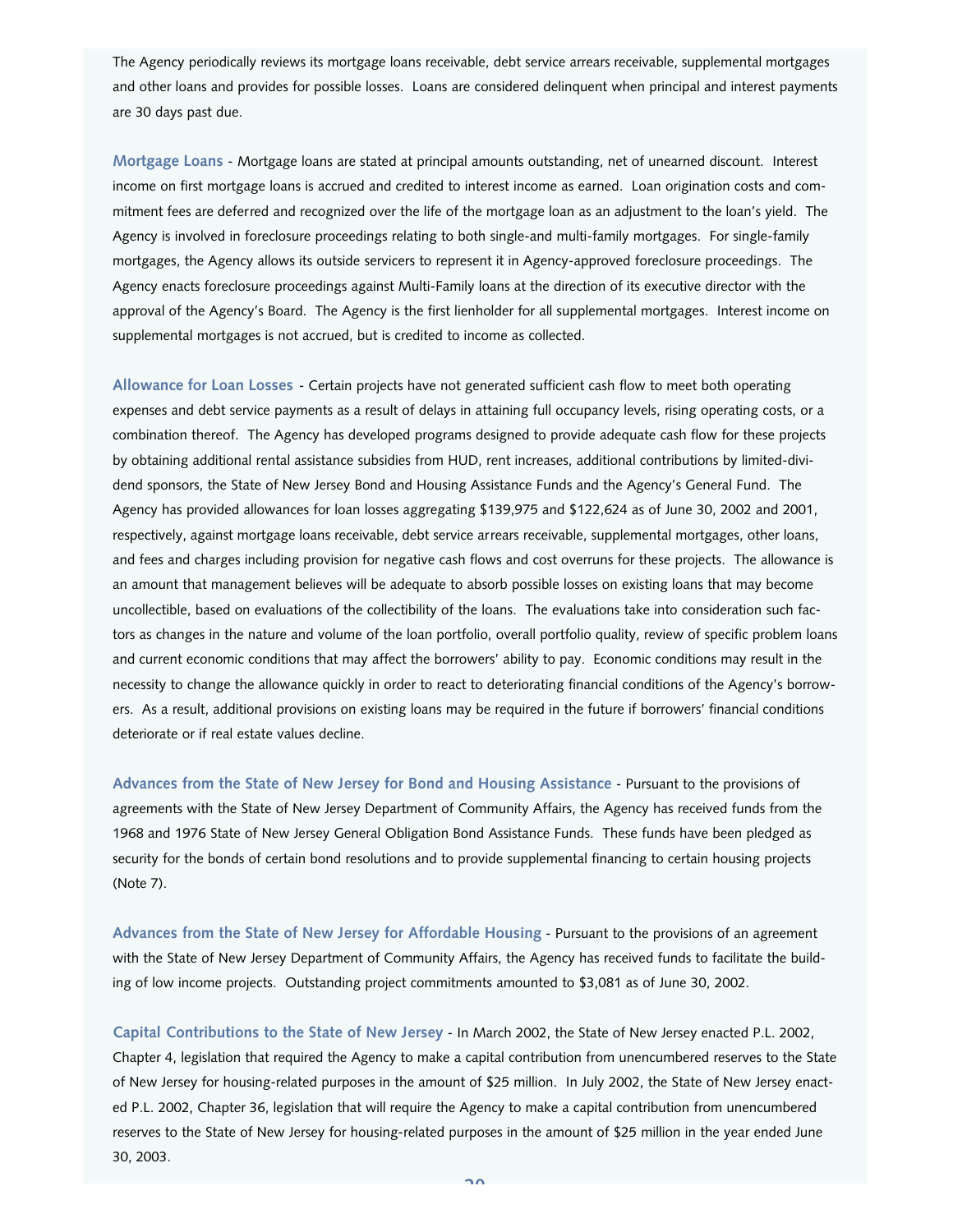**Minimum Escrow Requirement** - In accordance with the bond resolutions and/or deed and regulatory agreements, substantially all permanently financed projects are required to deposit with the Agency one month's principal and interest on their mortgage loans as security against the late payment of subsequent remittances.

**Use of Estimates** - The preparation of financial statements in conformity with generally accepted accounting principles requires management to make estimates and assumptions that affect the reported amounts of assets and liabilities and disclosure of contingent assets and liabilities at the date of the financial statements and the reported amounts of revenues and expenses during the reporting period. Actual results could differ from those estimates.

## **3. EARLY EXTINGUISHMENT OF DEBT**

During the years ended June 30, 2002 and 2001, as a result of prepayment of certain mortgages, the Agency repurchased or redeemed, prior to their scheduled maturity, the principal amount of certain of its bonds, totaling approximately \$118,825 and \$288,735, respectively. Net losses of \$673 and \$712 for the years ended June 30, 2002 and 2001, respectively, on early extinguishment of debt have been recorded as a non-operating expense. These losses arise as a result of immediate recognition of deferred bond issuance costs, bond discounts that would have been amortized over the life of the applicable bond issues had they not been retired, and call premiums as required by the board resolutions.

## **4. CASH, CASH EQUIVALENTS AND INVESTMENTS**

Cash, cash equivalents and investments are substantially restricted under the terms of the bond resolutions primarily for the payment of bond principal and interest expense and the funding of mortgage loans. Substantially all the cash in the Multi-Family and Single-Family Mortgage Component consists of amounts related to payments for mortgages and those amounts are maintained in interest-bearing accounts until invested in accordance with the terms of the Multi-Family and Single-Family resolutions. The Multi-Family and Single-Family resolutions limit investments to obligations of the U.S. Government or its agencies, investments in certain certificates of deposit of commercial banks which are members of the Federal Reserve System, investments in the State of New Jersey Cash Management Fund (permitted under substantially all resolutions adopted starting in 1979), investment agreements and direct and general obligations of any State which meet the minimum requirements of the resolution.

**Merrill Lynch Investment Program** - On December 5, 2001, the Agency invested \$225,000 of appropriated and unappropriated general fund monies with MLIM. These monies were invested according to the parameters set forth in the Investment Policy statement as approved by the Agency's Board on August 23, 2001. The Investment Policy statement establishes investment objectives and requirements, such as eligible investments, concentration limits/portfolio diversification, and credit quality considerations. Eligible investments include U.S. Treasury, government and federal agency obligations, commercial paper, repurchase agreements, corporate bonds and notes, bank time deposits and CDs, asset-backed securities, mortgage-backed securities, collateralized mortgage obligations, and money market mutual funds.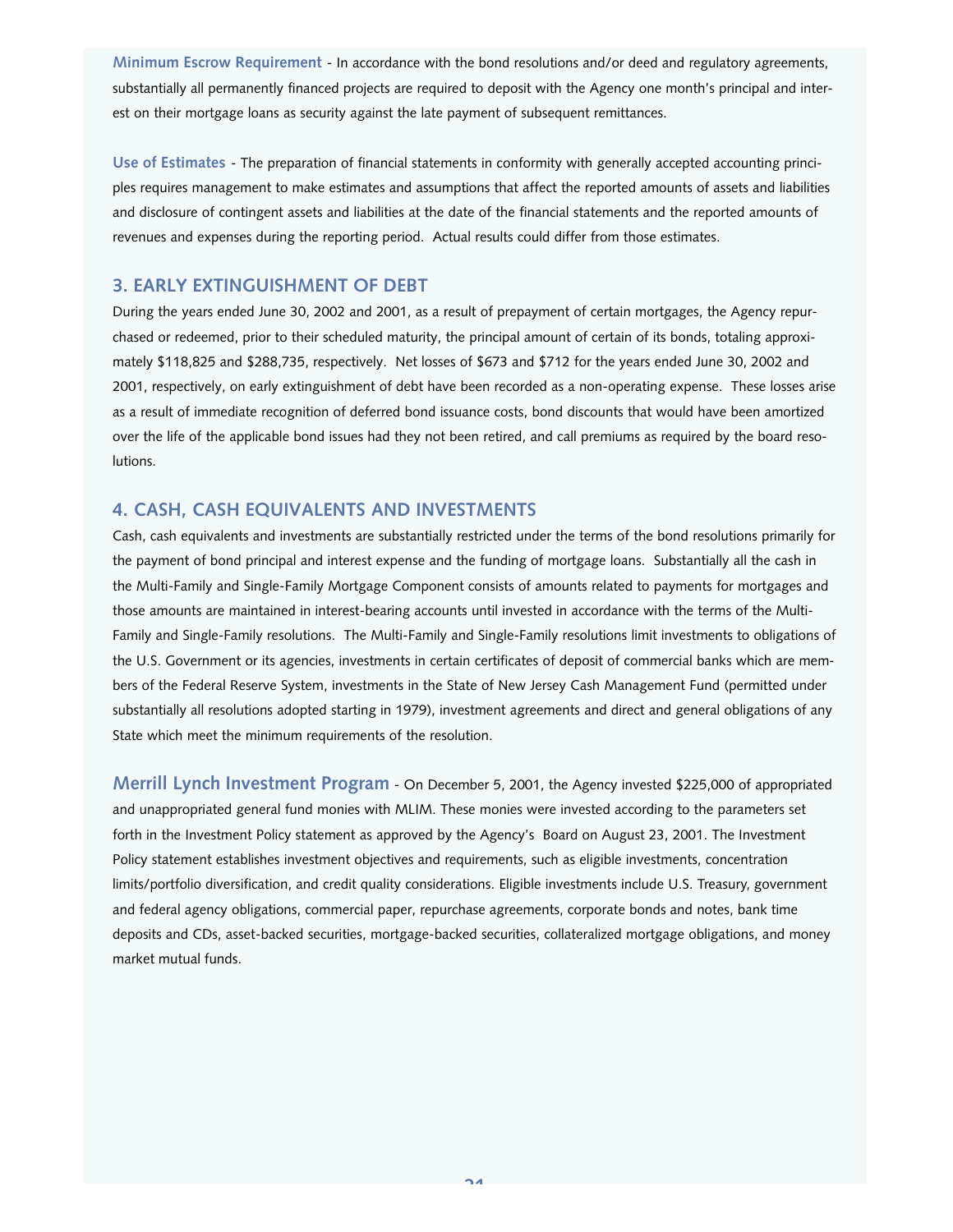**Cash and Cash Equivalents** - The carrying amounts and the bank balances of the Agency's cash deposits as of June 30, 2002 and 2001 were as follows:

|                                      |                        | 2002                |                        | 2001                |
|--------------------------------------|------------------------|---------------------|------------------------|---------------------|
|                                      | <b>Carrying Amount</b> | <b>Bank Balance</b> | <b>Carrying Amount</b> | <b>Bank Balance</b> |
| Single-family component:<br>Insured  | \$200                  | \$300               | \$204                  | \$253               |
| Collateralized                       | 4,586                  | 4,586               | 4,632                  | 4,632               |
| Uncollateralized                     | 103                    | 520                 | 1,969                  | 1,969               |
| Multi-family component:<br>Uninsured | 415                    | 415                 | 335                    | 335                 |
| General fund:<br>Insured             | 27                     | 403                 | 175                    | 600                 |
| Uncollateralized                     | 67                     | 2,749               | 360                    | 19,932              |
| STAR:                                |                        |                     |                        |                     |
| Insured                              |                        |                     | $\mathbf{1}$           | $\mathbf{1}$        |
| ABC:                                 |                        |                     |                        |                     |
| <b>Insured</b>                       | 12                     | 29                  | 100                    | 100                 |
| Uncollateralized                     |                        |                     | 17                     | 192                 |
|                                      | \$5,410                | \$9,002             | \$7,793                | \$28,014            |

**New Jersey Cash Management Fund** - The State of New Jersey Cash Management Fund is managed by the State of New Jersey, Division of Investments under the Department of the Treasury. The Fund consists of U.S. Treasury obligations, government agency obligations, certificates of deposit and commercial paper.

Amounts invested in the New Jersey Cash Management Fund as of June 30, 2002 and 2001 are as follows:

|                         | 2002      | 2001      |
|-------------------------|-----------|-----------|
| Single-family component | \$53,619  | \$18,871  |
| Multi-family component  | 80,203    | 91,897    |
| General fund            | 390,041   | 567,191   |
| <b>STAR</b>             | 117       | ٠         |
| <b>ABC</b>              | 2,637     |           |
|                         | \$526,617 | \$677,959 |

As of June 30, 2001, the General Fund had \$62,368 invested in a tax-free cash management fund. This is a commingled fund consisting generally of short-term New Jersey municipal money market instruments.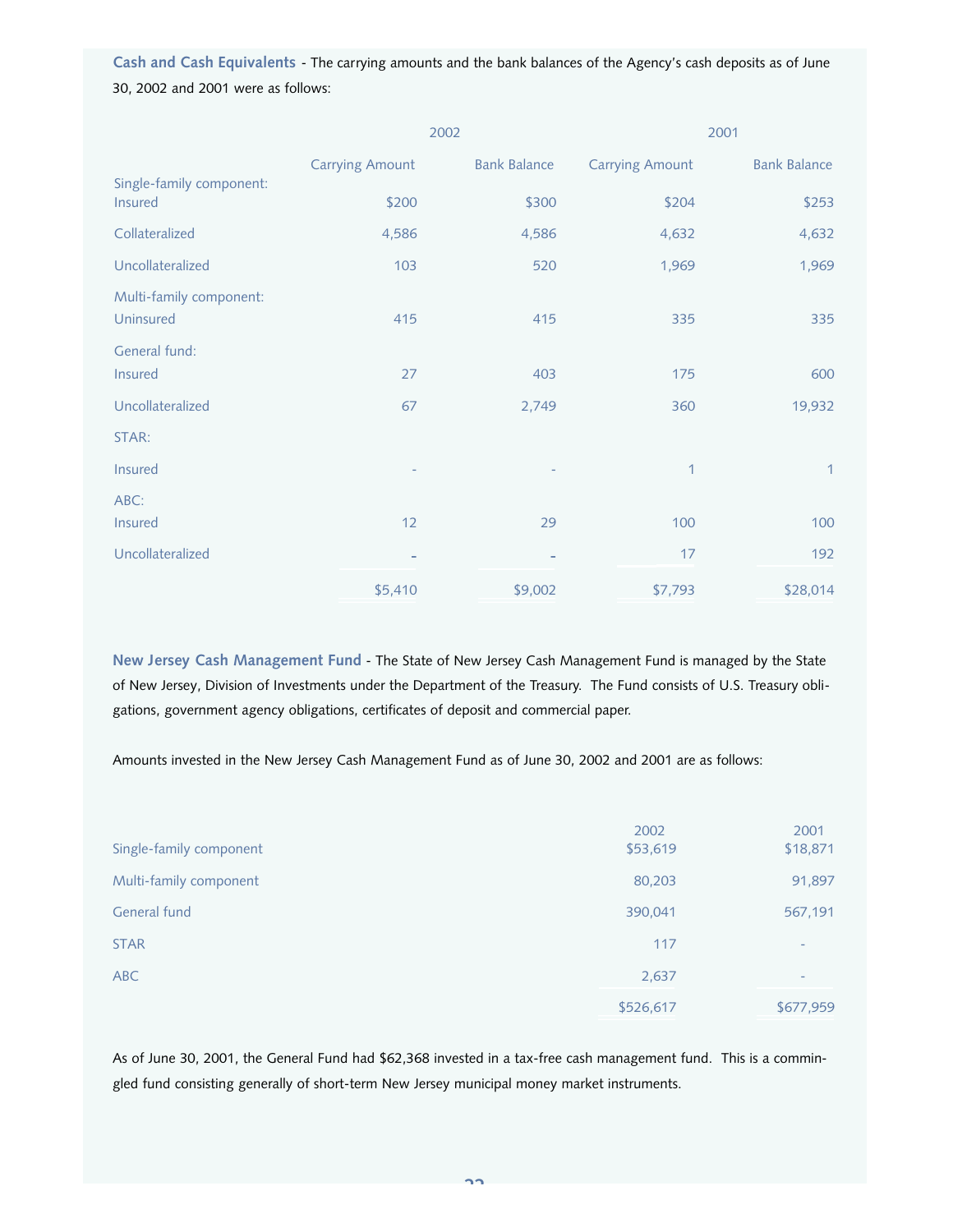**Investments** - The Agency's investments have been categorized to give an indication of the level of risk assumed by the Agency. Category 1 includes investments that are insured or registered or for which the securities are held by the Agency or trustee in the Agency's name. Category 2 includes uninsured and unregistered investments for which the securities are held by the trustee's trust department or agency. Category 3 includes uninsured and unregistered investments for which the securities are held by the trustee or by its trust department or agent, but not in the Agency's name. The Agency General Fund is authorized to use a variety of investments. The Bond and Obligation funds are confined to those investments allowed by the applicable bond documents which have been approved by the Agency's Board.

Investments held as of June 30, 2002 have been categorized as follows:

#### **Single-Family component**

|                                        |                                | Category        |                          |           |                     |
|----------------------------------------|--------------------------------|-----------------|--------------------------|-----------|---------------------|
|                                        | 1                              | $\overline{2}$  | $\overline{3}$           | Par Value | <b>Market Value</b> |
| Investment agreements                  | \$<br>$\overline{\phantom{a}}$ | $\frac{1}{2}$ - | \$259,807                | \$259,807 | \$259,807           |
| Repurchase agreements                  |                                | 38,439          | $\overline{\phantom{a}}$ | 38,439    | 38,439              |
|                                        | $\mathsf{\$}$                  | \$38,439        | \$259,807                | \$298,246 | \$298,246           |
| <b>Multi-Family Component</b>          |                                |                 |                          |           |                     |
|                                        |                                | Category        |                          |           |                     |
|                                        |                                | $\overline{2}$  | $\overline{3}$           | Par Value | <b>Market Value</b> |
| Investment agreements                  | $\mathsf{\$}$                  | \$15,397        | \$116,019                | \$131,416 | \$131,416           |
| Repurchase agreements                  |                                | 36,161          |                          | 36,161    | 36,161              |
| U. S. Government and Agency Securities |                                |                 | 30,597                   | 30,597    | 30,700              |
|                                        | $\mathbb{S}$                   | \$51,558        | \$146,616                | \$198,174 | \$198,277           |
| <b>General Component</b>               |                                |                 |                          |           |                     |
|                                        |                                | Category        |                          |           |                     |
|                                        |                                |                 |                          |           |                     |

| Investment agreements                  | \$<br>$\overline{\phantom{a}}$ | $\overline{2}$<br>$\mathsf{S}$<br>$\overline{\phantom{a}}$ | 3<br>\$8,218 | <b>Book Value</b><br>\$8,218 | <b>Market Value</b><br>\$8,218 |
|----------------------------------------|--------------------------------|------------------------------------------------------------|--------------|------------------------------|--------------------------------|
| U. S. Government and Agency Securities | $\overline{\phantom{0}}$       |                                                            | 56,699       | 56.699                       | 54,200                         |
| <b>Commercial Paper</b>                | $\qquad \qquad$                |                                                            | 6,282        | 6,282                        | 6,282                          |
| <b>Floating Rate Notes</b>             | $\overline{\phantom{a}}$       | $\overline{\phantom{a}}$                                   | 31,535       | 31.535                       | 31,588                         |
| <b>Asset-Backed Securities</b>         | 11,998                         | $\overline{\phantom{a}}$                                   | 35,231       | 47,229                       | 47,901                         |
| <b>Corporate Notes</b>                 |                                |                                                            | 89,176       | 89,176                       | 90,056                         |
| Other                                  | 200                            |                                                            | 5,859        | 6,059                        | 6,155                          |
|                                        | \$12,198                       | \$                                                         | \$233,000    | \$245.198                    | \$244.400                      |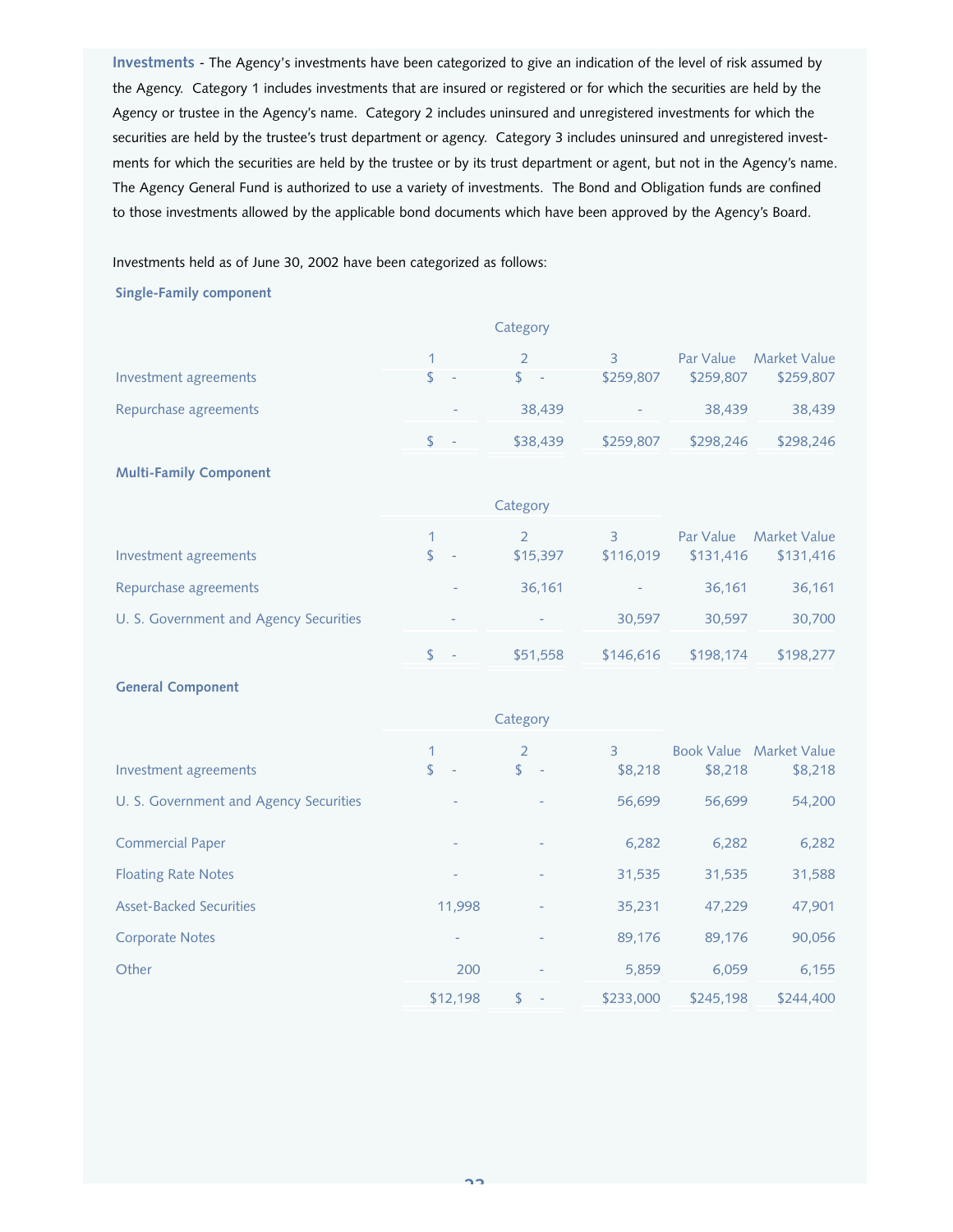In connection with certain bond resolutions, investment agreements are entered into by the Trustees, at the Agency's instruction, whereby funds are invested with certain financial institutions. Under certain circumstances, collateralization of the funds may or may not be required or may or may not be provided.

The Agency also purchases U.S. Government securities from certain financial institutions under agreements whereby the seller has agreed to repurchase the securities at cost plus accrued interest. During the years ended June 30, 2002 and June 30, 2001, the maximum amounts invested in repurchase agreements by the Agency were \$34,368 and \$40,185 respectively. All repurchase agreements were invested overnight and uncollateralized.

Pursuant to most bond resolutions, the Agency is required to maintain certain invested debt service reserves with the Trustees to fund potential deficiencies in principal and interest required to be paid in succeeding fiscal years. These debt service reserve investments for the Multi-Family Component (funded by bond proceeds) are included in the cash equivalents and investment balances above and aggregate approximately \$55,205 and \$87,939 (market value) as of June 30, 2002 and 2001, respectively. The debt service reserve for many of the Multi-Family issues is called the Housing Finance Fund or account. The debt service reserve investments for the Single-Family Component (funded by bond proceeds) are included above and aggregate approximately \$26,426, as of both June 30, 2002 and 2001. In addition to the above investments, the debt service reserves may be satisfied with a Surety Bond issued by a qualified insurer. The Multi-Family Component had \$73,487 and \$49,759 and the Single-Family Component had \$42,573 and \$46,435 of Surety Bonds outstanding as of June 30, 2002 and 2001, respectively.

## **5. MORTGAGE LOANS RECEIVABLE**

**Single-Family Mortgage Component** - Mortgage loans held by the Single-Family Mortgage Component of the Agency have stated interest rates and are secured by first liens on the related real property. The outstanding balances by type of loan as of June 30, 2002 and 2001 are as follows:

| Mortgage loans receivable    | 2002<br>\$1,123,137 | 2001<br>\$1,229,819 |
|------------------------------|---------------------|---------------------|
| Unearned discounts - net     | (322)               | (411)               |
| Loan origination costs - net | 14,018              | 14,787              |
| Commitment fees - net        | (12, 863)           | (14, 447)           |
| Allowance for loan losses    | (9,633)             | (11, 677)           |
| Mortgage receivable - net    | 1,114,337           | \$1,218,071         |
| Less current portion         | (23, 434)           |                     |
|                              | \$1,090,903         |                     |
| Long-term portion            |                     |                     |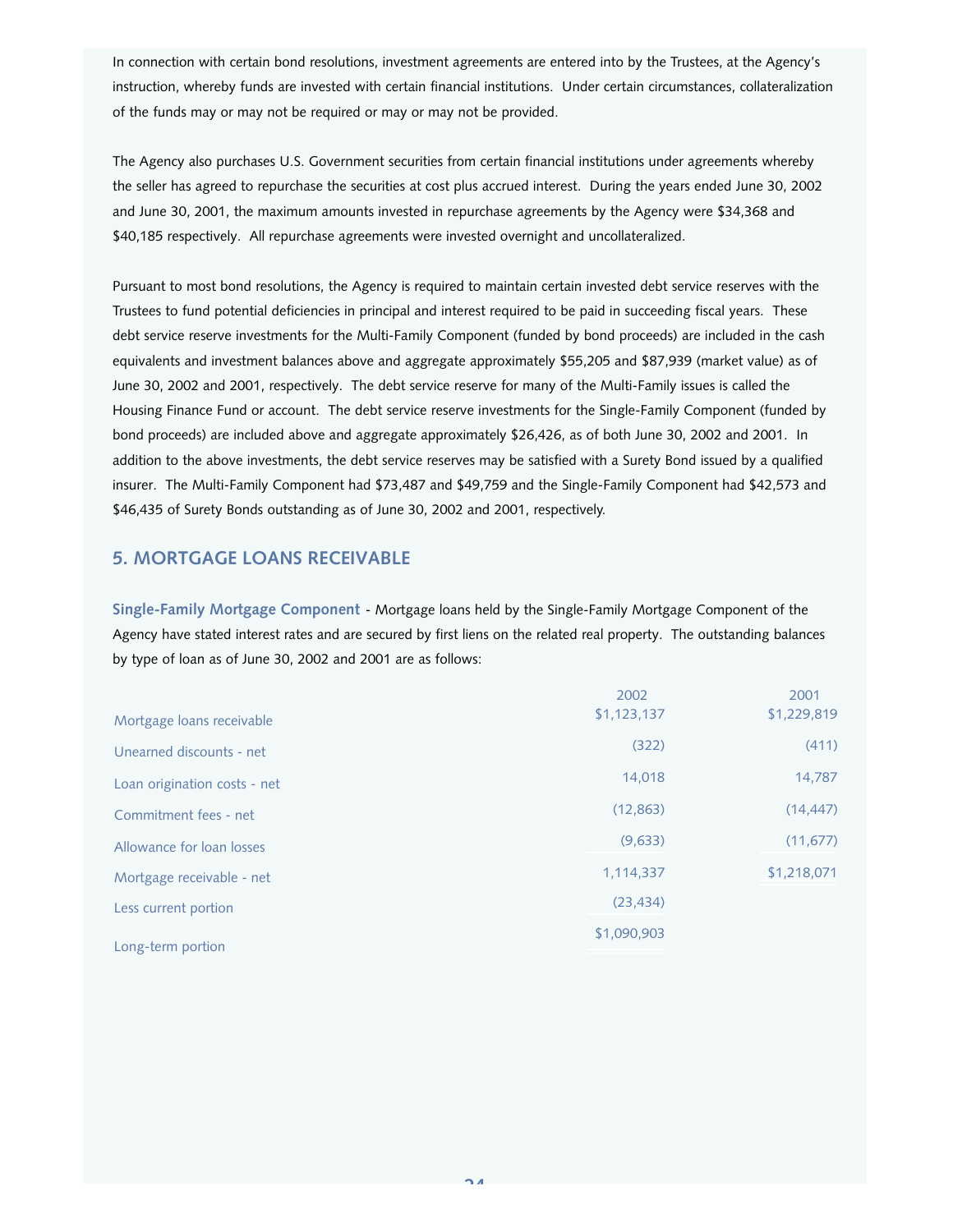|  |  | Multi-Family Housing Component - The Multi-Family Housing mortgage loans receivable as of June 30, 2002 and |
|--|--|-------------------------------------------------------------------------------------------------------------|
|--|--|-------------------------------------------------------------------------------------------------------------|

## 2001 consisted of the following:

|                                                                                                                             | 2002          | 2001        |
|-----------------------------------------------------------------------------------------------------------------------------|---------------|-------------|
| Mortgage loans subject to subsidy contracts under Section 8 of the United<br><b>States Housing Act</b>                      | \$426,427     | \$464,419   |
| Mortgage loans subject to subsidy contracts under Section 236 of the<br>National Housing Act                                | 224,748       | 249,897     |
| Unsubsidized mortgage loans                                                                                                 | 430,999       | 363,996     |
| Government National Mortgage Association, 9.95% and 9.5%, maturity<br>November 15, 2020 and November 15, 2027, respectively | 5,161         | 5,208       |
|                                                                                                                             | 1,087,335     | 1,083,520   |
| Allowance for loan losses                                                                                                   | (33,793)      | (20,002)    |
| Construction advances (undisbursed)                                                                                         | 21,948        | 8,586       |
| Mortgage receivable - net                                                                                                   | 1,075,490     | \$1,072,104 |
| Less current portion                                                                                                        | (34, 121)     |             |
| Long term portion                                                                                                           | $$1,041,370*$ |             |
| *Difference due to rpounding                                                                                                |               |             |

**General Fund Component** - The General Fund mortgage loans receivable as of June 30, 2002 and 2001 consisted of the following:

|                              | 2002<br>\$44,268 | 2001<br>\$38,015 |
|------------------------------|------------------|------------------|
| Unsubsidized mortgage loans  |                  |                  |
| Unearned discounts - net     | (180)            | (211)            |
| Unearned premiums - net      | $\overline{2}$   | 3                |
| Loan origination costs - net | 176              | 193              |
| Allowance for loan losses    | (79)             | (86)             |
| Mortgage receivable - net    | 44,187           | \$37,914         |
| Less current portion         | (1,160)          |                  |
| Long-term portion            | \$43,027         |                  |
|                              |                  |                  |

These mortgage loans are repayable over terms originally up to 48 years and bear interest at rates from 0% to 13.25% per annum. Substantially all mortgage loans receivable are collateralized by first mortgages on the property of the housing sponsors and contain exculpatory clauses with respect to the liability of the principals of such housing sponsors.

Construction advances made from the proceeds of the sale of bonds and obligations are recorded as mortgage loans receivable. These funds are disbursed for construction costs, interest, carrying fees, working capital advances and other projectrelated expenses. Upon substantial completion and occupancy of the project, amortization of the loan commences.

## **6. DEBT SERVICE ARREARS RECEIVABLE**

Debt service arrears consist of mortgage principal, interest payments and fees in arrears on permanently financed loans, net of the allowance for loan losses as described in Note 2. The debt service arrears receivable was \$25,129 and \$31,853 at June 30, 2002 and 2001, respectively. The debt service allowance for loan losses was \$17,922 and \$25,154, respectively, as of June 30, 2002 and 2001, respectively. A subsidy payment receivable of \$1,228 and \$1,105 was due at June 30, 2002 and 2001.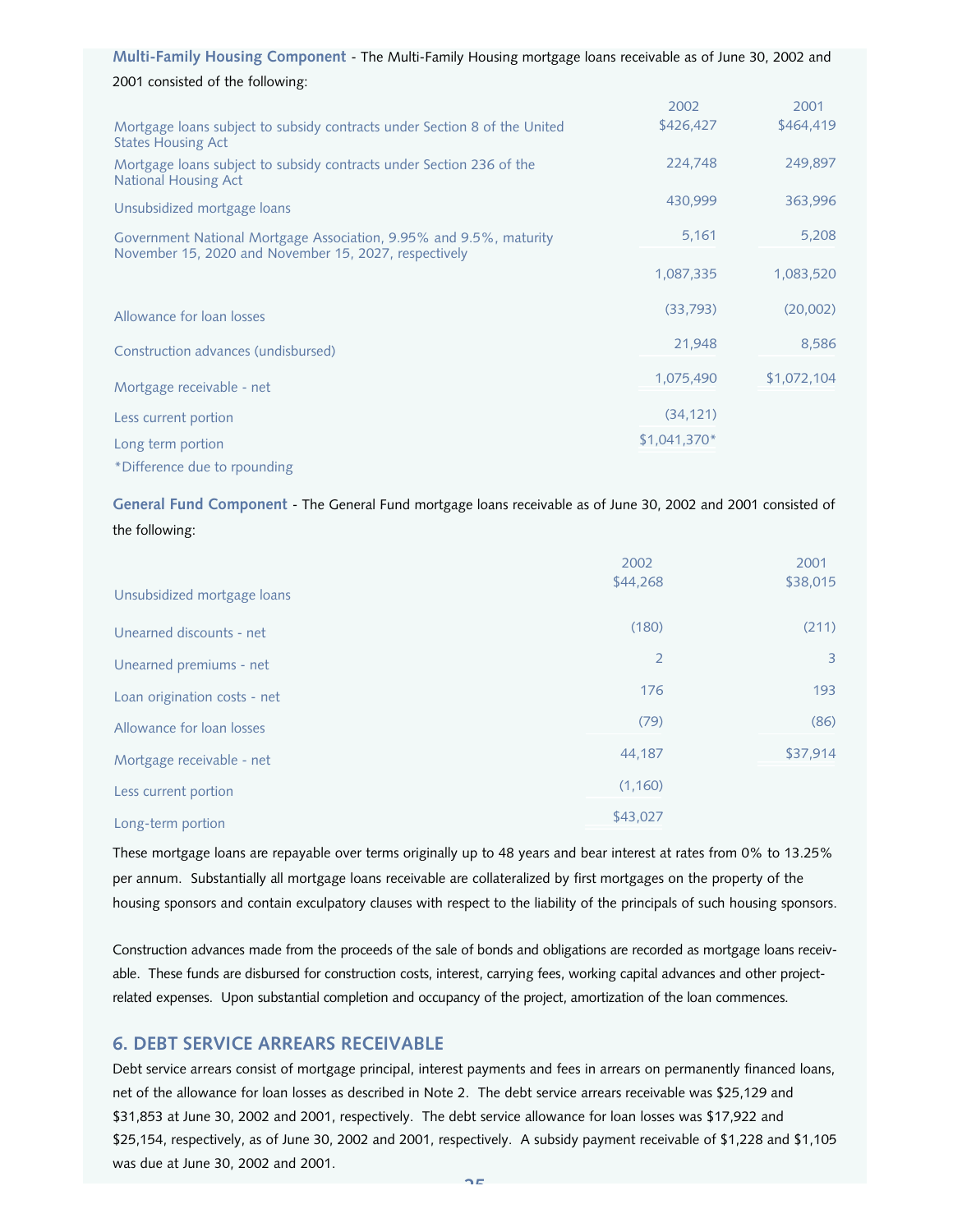The Agency requires FHA guarantees, VA insurance, private mortgage insurance, pool insurance and other features to increase the security of Single-Family mortgage loans depending on the individual bond resolution and individual mortgages.

For the Single-Family component, the Agency's allowance is based on historical loss percentages applied to all mortgage loan principal balances. Accrued interest in excess of 180 days is fully reserved. On home improvement loans, the Agency provides an allowance for 10% of the principal in arrears and all interest in arrears over 90 days not deemed reimbursable from FHA Title One Insurance.

For the Multi-Family Housing Component, the Agency's policy is to provide an allowance for substantially all interest receivable on first mortgage loans when interest payments become past due, except for Section 8 program loans for which no allowance is recorded. An allowance of approximately \$4,211 and \$4,315 against interest receivable was recorded at June 30, 2002 and 2001, respectively. The balances of loans included in mortgage loans receivable for which an allowance has been recorded against interest receivable amounted to \$119,376 and \$70,038 as of June 30, 2002 and 2001, respectively.

## **7. SUPPLEMENTAL MORTGAGES AND OTHER LOANS**

Certain projects have received supplemental mortgages and other loans from the Agency's General Fund and/or from the State of New Jersey Bond and Housing Assistance Funds. An allowance for loan losses has not been provided on supplemental mortgages funded from the State Bond and Housing Assistance Funds because the Agency is not obligated to repay the State until the projects repay the Agency.

The supplemental mortgages and other loans receivable as of June 30, 2002 and 2001 consisted of the following:

|                                                                                                 | 2002      | 2001      |
|-------------------------------------------------------------------------------------------------|-----------|-----------|
| Mortgage loans subject to subsidy contracts under Section 8 of<br>the United States Housing Act | \$28,503  | \$13,841  |
| Mortgage loans subject to subsidy contracts under Section 236<br>of the National Housing Act    | 19,825    | 12,022    |
| Agency supplemental mortgages                                                                   | 183,176   | 126,026   |
| HUD supplemental mortgages                                                                      | 881       | 881       |
| Loans to projects                                                                               | 10,334    | 11,723    |
| State of New Jersey supplemental mortgages                                                      | 15,917    | 16,143    |
| Other                                                                                           | 53,428    | 96,283    |
|                                                                                                 |           |           |
| Total                                                                                           | 312,064   | 276,919   |
| Allowance for loan losses                                                                       | (82, 935) | (69, 856) |
| Undisbursed supplemental mortgage proceeds                                                      | (28, 423) | (19, 526) |
| Supplemental mortgages and other loans receivable - net                                         | 200,706   | \$187,537 |
| Less current portion                                                                            | (3, 545)  |           |
| Long-term portion                                                                               | \$197,161 |           |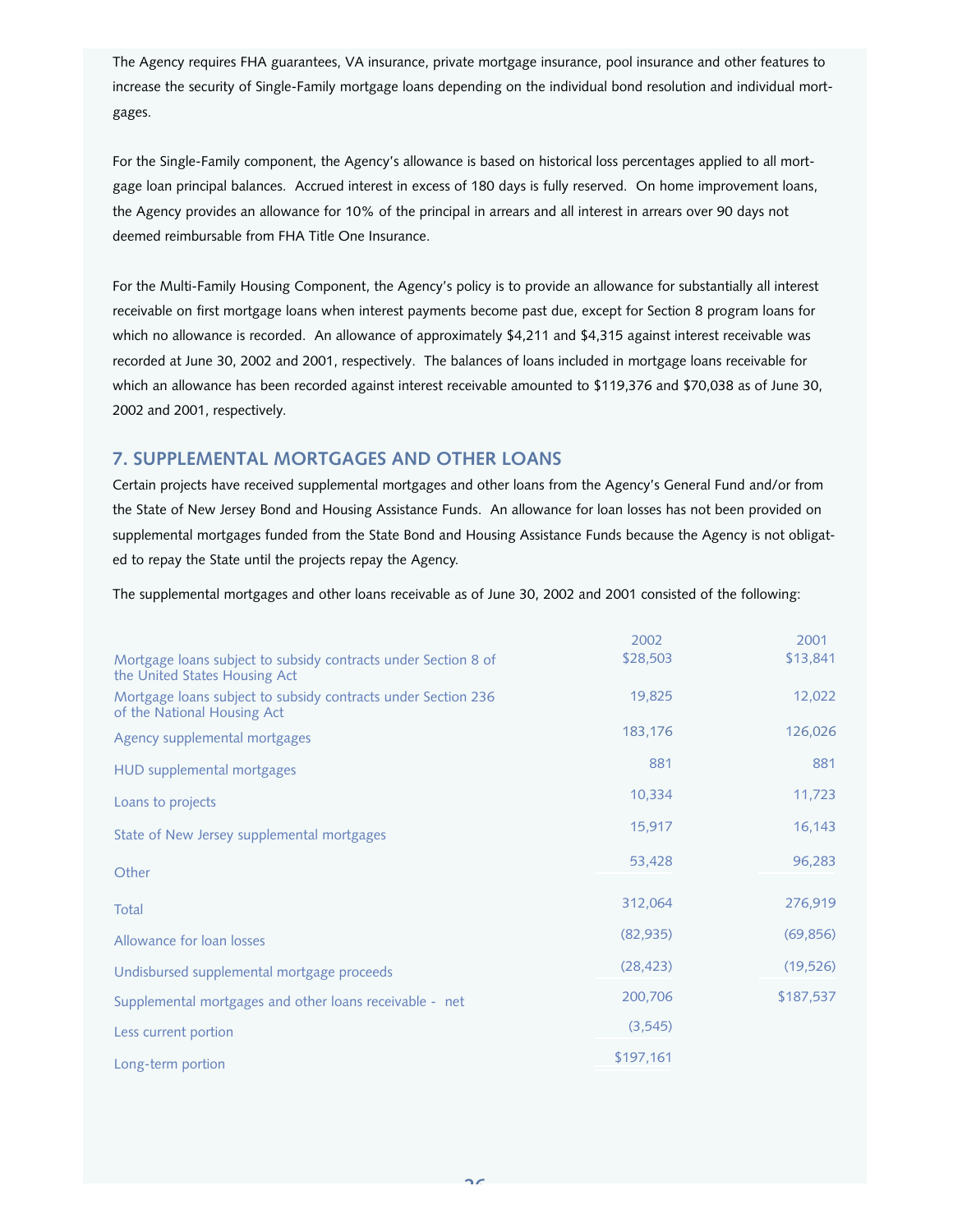## **8. PROPERTY, PLANT AND EQUIPMENT**

## Property, plant and equipment as of June 30, 2002 and 2001 is summarized as follows:

| Land                                       | 2002<br>\$2,416 | 2001<br>\$2,367 | <b>Estimated Useful Lives</b> |
|--------------------------------------------|-----------------|-----------------|-------------------------------|
| Leasehold improvements                     | 165             | 165             | 2 years                       |
| <b>Buildings and building improvements</b> | 18,093          | 12,207          | 25 years                      |
| <b>Automobiles</b>                         | 320             | 327             | 3 years                       |
| Machinery and equipment                    | 2,448           | 2,574           | 3-5 years                     |
| <b>Furniture and fixtures</b>              | 409             | 1,882           | 5 years                       |
| Construction in progress                   |                 | 5,814           |                               |
|                                            | 23,851          | 25,336          |                               |
| Less accumulated depreciation              | (6, 548)        | (6,744)         |                               |
| Property, plant, and equipment - net       | \$17,303        | \$18,592        |                               |

## **9. BONDS AND OBLIGATIONS**

The Agency obtains funds to finance its operations through the sale of bonds and other obligations. Interest on Agency bonds and obligations is payable quarterly or semi-annually. Amounts used to fund financing are generated by the Agency from interest earned on mortgage loans, home improvement loans and investments. Generally, bond principal is due in annual or semi-annual installments. Term bonds are subject to redemption by application of sinking fund installments. Pursuant to the related bond and obligation resolutions, the Agency has authorized and issued as of June 30, 2002 the following bonds and obligations:

**Single-Family Component -** 

|                                 |               |                |               | <b>Net Accretion</b> |               |                             |
|---------------------------------|---------------|----------------|---------------|----------------------|---------------|-----------------------------|
|                                 | Net bonds     |                |               | Capital              | Net Change in | Net bonds                   |
|                                 | outstanding   | Matured/called |               | Appreciation         | Unamortized   | outstanding                 |
|                                 | June 30, 2001 | /redeemed      | <b>Issued</b> | bonds                |               | bond discount June 30, 2002 |
| Home buyer revenue bonds, 3.70% | \$1.457.215   | \$133,800      | $S-$          | \$∼                  | $S -$         | \$1,323,415                 |
| to 7.90%, due 2002 to 2031      |               |                |               |                      |               |                             |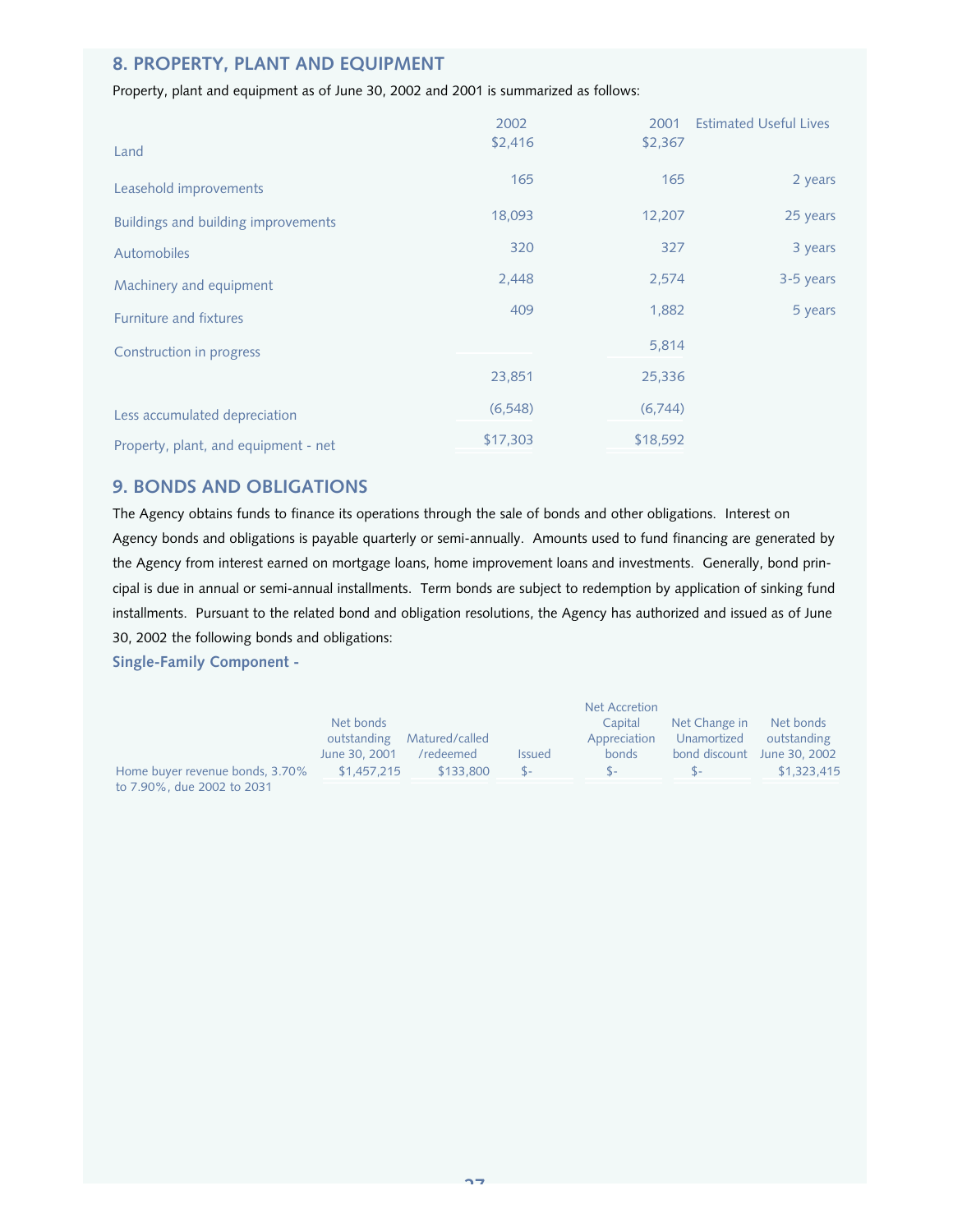## **Multi-Family Component -**

|                                                                                                                                   | Net bonds<br>outstanding<br>June 30, 2001 | Matured/called<br>/redeemed | <b>Issued</b> | <b>Net Accretion</b><br>Capital<br>Appreciation<br>bonds | Net Change in<br>Unamortized<br>bond discount | Net bonds<br>outstanding<br>June 30, 2002 |
|-----------------------------------------------------------------------------------------------------------------------------------|-------------------------------------------|-----------------------------|---------------|----------------------------------------------------------|-----------------------------------------------|-------------------------------------------|
| General housing loan bonds*                                                                                                       |                                           |                             |               |                                                          |                                               |                                           |
| 1970 SERIES A, 4.50%, due 2002<br>to 2019                                                                                         | \$3,220                                   | 110                         | \$            | \$                                                       | \$                                            | \$3,110                                   |
| 1971 SERIES A, 5.30% to 5.40%,<br>due 2002 to 2019                                                                                | 24,945                                    | 1,175                       |               |                                                          |                                               | 23,770                                    |
| 1972 SERIES A, 5.70% to 5.80%,<br>due 2002 to 2021                                                                                | 33,595                                    | 1,485                       |               |                                                          |                                               | 32,110                                    |
| 1972 SERIES B, 5.20% to 5.25%,<br>due 2002 to 2021                                                                                | 34,175                                    | 1,035                       |               |                                                          |                                               | 33,140                                    |
|                                                                                                                                   | 95,935                                    | 3,805                       |               |                                                          |                                               | 92,130                                    |
| Section 8 bonds*<br>1991 SERIES A, 6.00% to 7.10%,<br>due 2001 to 2012                                                            | 63,885                                    | 63,885                      |               |                                                          |                                               |                                           |
| 1992 SERIES A, 7.55%, due 2002<br>to 2014                                                                                         | 6,885                                     | 315                         |               |                                                          |                                               | 6,570                                     |
|                                                                                                                                   | 70,770                                    | 64,200                      |               |                                                          |                                               | 6,570                                     |
| Section 11(b) multi-family housing revenue bonds                                                                                  |                                           |                             |               |                                                          |                                               |                                           |
| 1983 SERIES A (Highview Terrace)<br>10.375%, due 2002 to 2025                                                                     | 2,910                                     | 30                          |               |                                                          |                                               | 2,880                                     |
| Multi-Family housing revenue<br>1985 SERIES I (Roger Gardens)<br>9.60% to 11.40%, due 2001 to 2026                                | 4,974                                     |                             |               | 47                                                       |                                               | 4,927                                     |
| <b>Multi-Family housing revenue</b><br>Bonds 1991 SERIES I (Presidential                                                          | 131,145                                   | 1,565                       |               |                                                          |                                               | 129,580                                   |
| Plaza)<br>6.30% to 7.00%, due 2002 to 2030<br>Rental housing revenue bonds*<br>1991 SERIES A, 6.50% to 7.25%,<br>due 2002 to 2022 | 6,925                                     | 6,925                       |               |                                                          |                                               |                                           |
| 1991 SERIES B, 6.40% to 6.75%,<br>due 2002 to 2022                                                                                | 13,032                                    | 13,032                      |               |                                                          |                                               |                                           |
| 1991 SERIES C, 6.50% to 7.10%,<br>due 2002 to 2022                                                                                | 2,360                                     | 2,360                       |               |                                                          |                                               |                                           |
| 1991 SERIES D, 8.40% to 9.25%,<br>due 2002 to 2022                                                                                | 5,085                                     | 5,085                       |               |                                                          |                                               |                                           |
| 1992 SERIES E, 8.15% to 9.00%,<br>due 2002 to 2024                                                                                | 11,844                                    | 344                         |               |                                                          | 45                                            | 11,455                                    |
|                                                                                                                                   | 39,246                                    | 27,746                      |               |                                                          | 45                                            | 11,455                                    |
| <b>Housing revenue bonds</b>                                                                                                      |                                           |                             |               |                                                          |                                               |                                           |
| 1992 SERIES A, 6.40% to 6.95%,<br>due 2002 to 2015                                                                                | 106,370                                   | 106,370                     |               |                                                          |                                               |                                           |
| 1992 SERIES B, 6.30% to 6.40%,<br>due 2002 to 2020                                                                                | 3,335                                     | 3,335                       |               |                                                          |                                               |                                           |
|                                                                                                                                   | 109,705                                   | 109,705                     |               |                                                          |                                               |                                           |
| Housing revenue refunding bonds<br>1992 SERIES ONE, 6.0% to 6.7,<br>due 2002 to 2028                                              | 143,065                                   | 12,215                      |               |                                                          |                                               | 130,850                                   |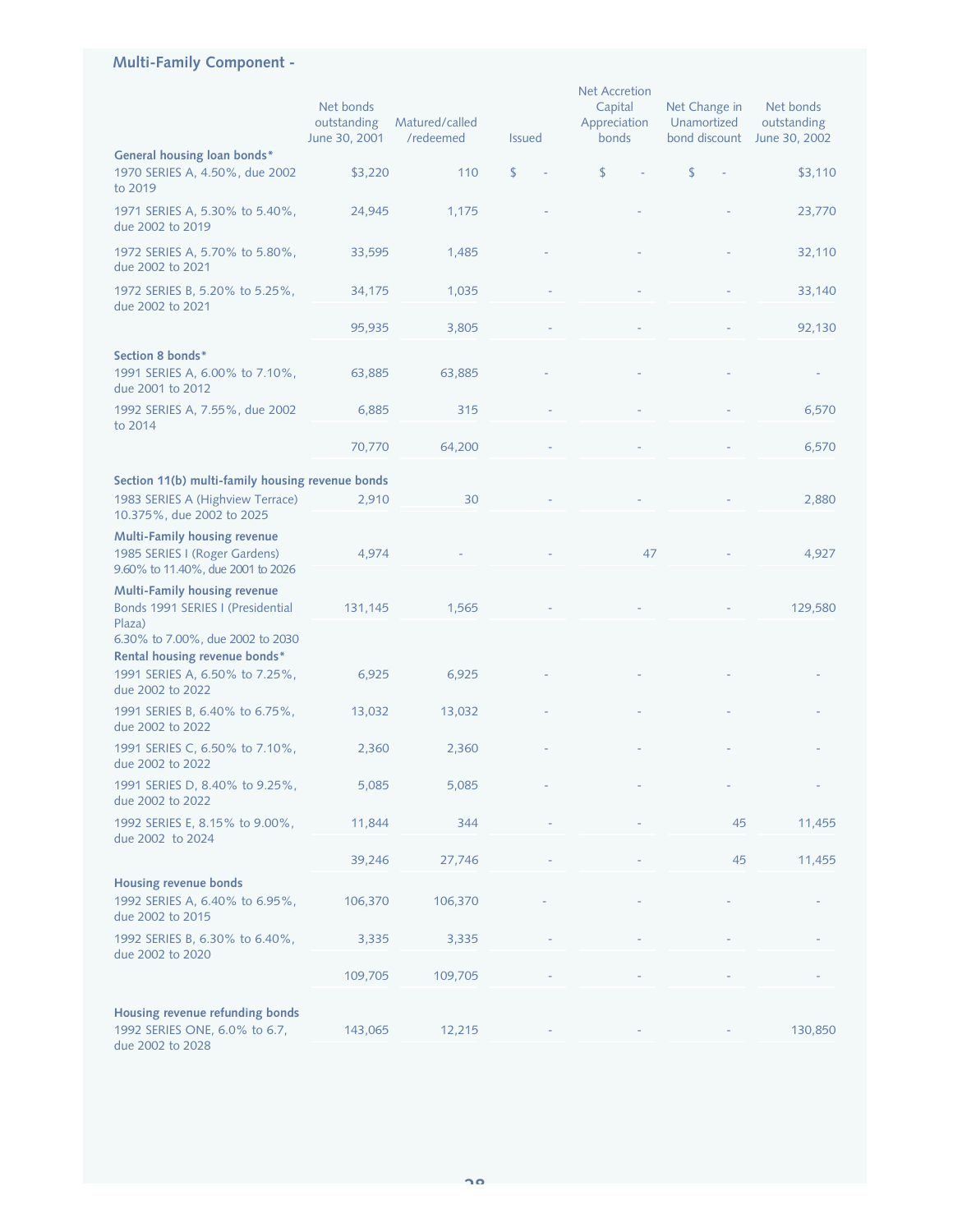|                                                  | Net bonds<br>outstanding<br><b>June 30,</b><br>2001 | Matured/<br>called/<br>redeemed | <b>Issued</b> | <b>Net</b><br>Accretion<br>Capital<br>Appreciation<br>bonds | Net Change<br>in<br>Unamortized<br>bond<br>discount | Net bonds<br>outstanding<br>June 30,<br>2002 |
|--------------------------------------------------|-----------------------------------------------------|---------------------------------|---------------|-------------------------------------------------------------|-----------------------------------------------------|----------------------------------------------|
| Multi-Family housing revenue bonds               |                                                     |                                 |               |                                                             |                                                     |                                              |
| 1995 SERIES A, 4.85% to 6.05%, due 2002 to 2030  | \$147,135                                           | \$7,870                         | \$<br>$\sim$  | \$<br>$\sim$                                                | \$                                                  | \$139,265                                    |
| 1995 SERIES B, 4.90% to 6.20%, due 2002 to 2020  | 6,680                                               | 195                             |               |                                                             |                                                     | 6,485                                        |
| 1995 SERIES C, 7.25%, due 2002 to 2012           | 2,045                                               | 120                             |               |                                                             |                                                     | 1,925                                        |
| 1996 SERIES A, 5.00% to 6.25%, due 2002 to 2028  | 27,220                                              | 440                             |               |                                                             |                                                     | 26,780                                       |
| 1996 SERIES B, 7.33% to 8.37%, due 2002 to 2028  | 15,015                                              | 610                             |               |                                                             |                                                     | 14,405                                       |
| 1997 SERIES A, 4.25% to 5.65%, due 2002 to 2040  | 69,550                                              | 1,755                           |               |                                                             |                                                     | 67,795                                       |
| 1997 SERIES B, 4.10% to 5.40%, due 2002 to 2028  | 11,365                                              | 190                             |               |                                                             |                                                     | 11,175                                       |
| 1997 SERIES C, 6.37% to 7.42%, due 2002 to 2040  | 21,120                                              | 650                             |               |                                                             |                                                     | 20,470                                       |
| 1999 SERIES A, 3.70% to 5.15%, due 2002 to 2030  | 23,150                                              | 295                             |               |                                                             |                                                     | 22,855                                       |
| 1999 SERIES B, 3.60% to 4.70%, due 2002 to 2013  | 1,885                                               | 130                             |               |                                                             |                                                     | 1,755                                        |
| 1999 SERIES C, 5.97% to 7.12%, due 2002 to 2030  | 5,740                                               | 70                              |               |                                                             |                                                     | 5,670                                        |
| 2000 SERIES A1, 4.9% to 6.35%, due 2002 to 2032  | 32,105                                              | 5,025                           |               |                                                             |                                                     | 27,080                                       |
| 2000 SERIES A2, 4.9% to 6.35%, due 2002 to 2029  | 2,965                                               | 65                              |               |                                                             |                                                     | 2,900                                        |
| 2000 SERIES B, 4.50% to 6.25%, due 2002 to 2026  | 60,485                                              | 1,300                           |               |                                                             |                                                     | 59,185                                       |
| 2000 SERIES C1, 8.38%, due 2002 to 2032          | 42,580                                              | 215                             |               |                                                             |                                                     | 42,365                                       |
| 2000 SERIES C2, variable rate, due 2002 to 2032  | 15,000                                              | 75                              |               |                                                             |                                                     | 14,925                                       |
| 2000 SERIES E1, 4.45% to 5.75%, due 2002 to 2025 | 94,850                                              | 7,265                           |               |                                                             |                                                     | 87,585                                       |
| 2000 SERIES E2, 4.45% to 5.75%, due 2002 to 2025 | 10,215                                              | 250                             |               |                                                             |                                                     | 9,965                                        |
| 2000 SERIES F, 7.93%, due 2001 to 2031           | 16,755                                              | 140                             |               |                                                             |                                                     | 16,615                                       |
| 2000 SERIES G, 4.45% to 5.35%, due 2001 to 2013  | 3,185                                               | 180                             |               |                                                             |                                                     | 3,005                                        |
| 2001 SERIES A, 3.10% to 5.05%, due 2004 to 2034  |                                                     |                                 | 26,980        |                                                             | 243                                                 | 26,737                                       |
| 2001 SERIES B, 6.64%, due 2002 to 2032           |                                                     |                                 | 13,745        |                                                             |                                                     | 13,745                                       |
| 2001 SERIES C, variable rate, due 2007 to 2033   |                                                     | 425                             | 68,550        |                                                             |                                                     | 68,125                                       |
| 2002 SERIES A, 1.70% to 4.55%, due 2003 to 2013  |                                                     |                                 | 53,555        |                                                             |                                                     | 53,555                                       |
| 2002 SERIES B, variable rate, due 2002 to 2023   |                                                     |                                 | 18,065        |                                                             |                                                     | 18,065                                       |
| 2002 SERIES C, 2.30% to 4.95%, due 2003 to 2015  |                                                     |                                 | 81,680        |                                                             |                                                     | 81,680                                       |
| 2002 SERIES D, 5.50%, due 2002 to 2022           |                                                     |                                 | 2,000         |                                                             |                                                     | 2,000                                        |
| 2002 SERIES E, 7.00%, due 2002 to 2022           |                                                     |                                 | 4,350         |                                                             |                                                     | 4,350                                        |
|                                                  | 609,045                                             | 27,265                          | 268,925       |                                                             | 243                                                 | 850,462                                      |
| <b>Total Multi-Family</b>                        | \$1,206,795                                         | \$246,531                       | \$268,925     | \$47                                                        | \$288                                               | \$1,228,854                                  |

The net proceeds of the aforementioned bonds and obligations were used to make loans to qualified mortgage lenders, purchase eligible residential mortgage and home improvement loans and/or establish debt reserve accounts.

The Home Buyer Revenue Bonds are separately secured, special and limited obligations of the Agency payable solely from the revenues and assets pledged to the payment thereof. The Home Buyer Revenue Bonds are not payable from any of the funds or accounts established under any other resolution of the Agency securing bonds and other obligations. The full faith and credit of the Agency is not pledged for the payment of the principal or redemption price of or interest on the Home Buyer Revenue Bonds.

The bonds and obligations marked with an asterisk (\*) above are collateralized by: (a) a pledge of the full faith and credit of the Agency, (b) all mortgage repayments to the Agency of mortgage loans financed by bonds or obligations pursuant to the respective Agency resolution, (c) all Agency income resulting from fees and charges collected from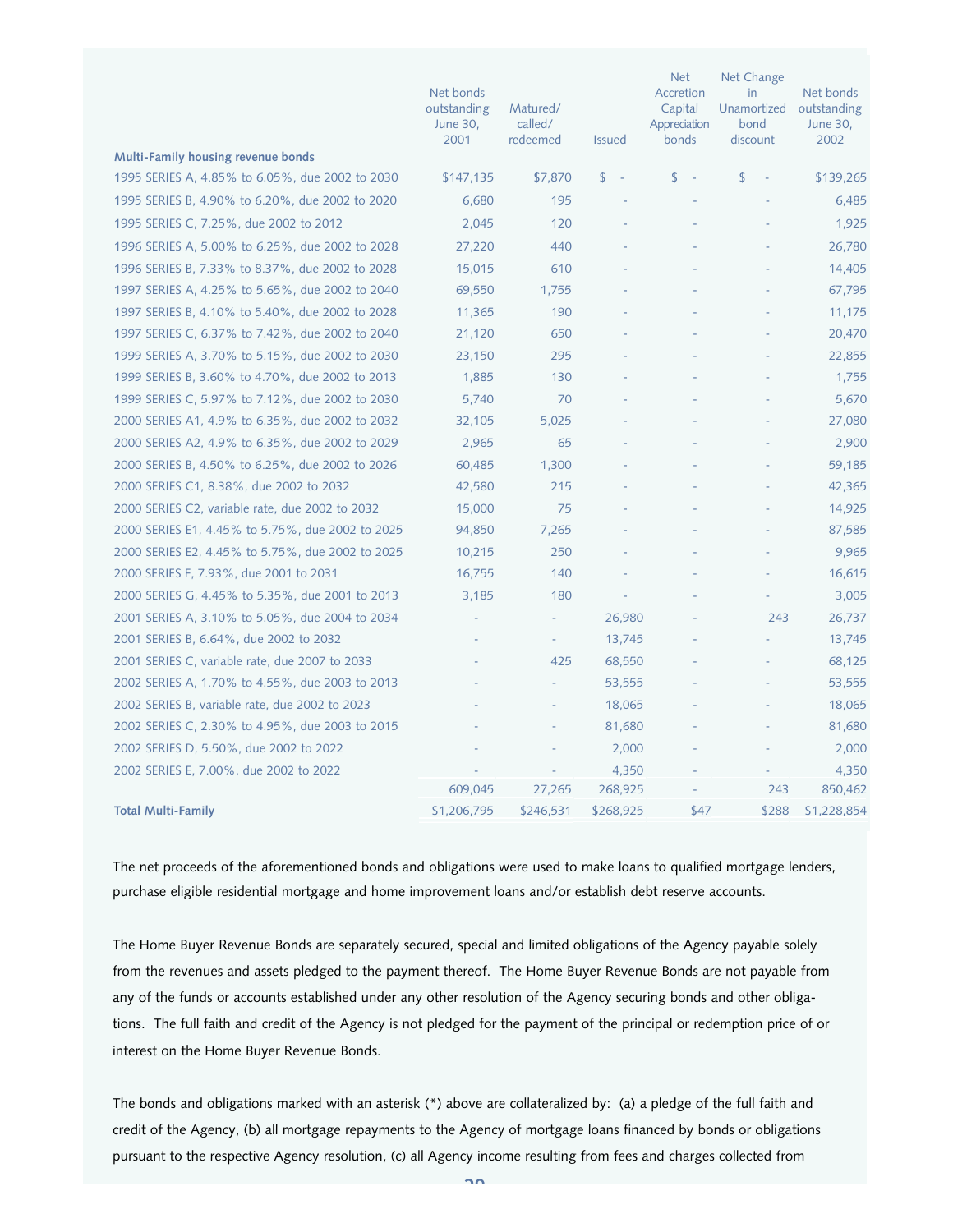sponsors of permanently financed projects under the Agency resolutions pursuant to mortgages and net operating income from such financed projects which the Agency may acquire title to, or take possession of, through protection and enforcement, of its rights under mortgage agreements on such projects, (d) all mortgages pledged as collateral under mortgage loans financed out of bonds or obligations pursuant to the respective Agency resolution, and (e) the funds and accounts under the resolutions and investments thereof.

All other bonds and obligations are separately secured, special obligations of the Agency and are payable solely from the property pledged to the payment thereof. These bonds are not payable from any of the funds or accounts established under any other resolution of the Agency securing bonds and other obligations.

In October 2001, the Agency issued Multi-Family Housing Revenue Bonds 2001 Series A, Series B, and Series C in the aggregate amount of \$109,275 to provide funds for first mortgage loans. In February 2002, the Agency issued Multi-Family Housing Revenue Bonds 2002 Series A and Series B in the aggregate amount of \$71,620 and in April 2002 the Agency issued Multi-Family Revenue Bonds 2002 Series C, Series D, and Series E in the aggregate amount of \$88,030. Proceeds were used to refund six existing multi-family bond issues. The economic gain on these transactions was approximately \$16,438, and the difference between the reacquisition price and the net carrying value of debt was \$1,969, which is being deferred and amortized using the straight-line method over the life of the refunded debt as a component of interest expense.

In connection with the issuance of the Agency's 2001 Series C tax exempt variable rate PARS Bonds, the Agency has entered into a \$47,970 accreting/amortizing delayed start interest rate swap agreement, effective November 1, 2002, with Merrill Lynch Capital Services. The Agency will pay interest at the fixed rate of 5.0388% semi-annually each November 1 and May 1, commencing May 1, 2003 and terminating on May 1, 2029. Merrill Lynch Capital Services will pay interest to the Agency based upon The Bond Market Association Swap Index (the "BMA Index"), commencing November 14, 2002 and every fourth Thursday thereafter.

In connection with the issuance of the 2001 Series C PARS Bonds, the Agency has entered into an interest rate cap agreement with Bear Stearns Financial Products. The interest rate cap agreement was effective on the date of delivery of the 2001 Series C PARS Bonds, and has an amortizing notional amount commencing at \$68.6 million. With respect to all or a portion of the 2001 Series C PARS Bonds for which there is no effective fixed interest rate, Bear Stearns Financial Products will make payments to the Agency if interest rates on the BMA Index exceed the "strike" rate of 5%. This agreement effectively limits the Agency's interest rate exposure to a maximum of 5% on the applicable notional amount related to the 2001 Series C PARS bonds through the termination date of November 1, 2005.

In connection with the issuance and forward settlement (October 2, 2002) of the 2002 Series G taxable floating rate bonds, the Agency has entered into a delayed start interest rate swap agreement effective October 2, 2002 with Merrill Lynch Capital Services. This agreement requires that the Agency will pay 6.245% semi-annually each November 1 and May 1 to Merrill Lynch Capital Services based on an initial notional amount of \$6.2 million. The swap notional amount will amortize semi-annually and is expected to correlate with the outstanding principal amount of the 2002 Series G Bonds. Merrill Lynch Capital Services will pay interest to the Agency on the first business day of each month at the one-month LIBOR rate, which is expected to correlate with the Agency's interest cost of the 2002 Series G Bonds.

As of June 30, 2002 and 2001, there was \$86,102 and \$77,598, respectively, of undisbursed proceeds from the sale of bonds and obligations. Such funds represent initial mortgage loan funds committed to Multi-Family Housing sponsors authorized under various resolutions.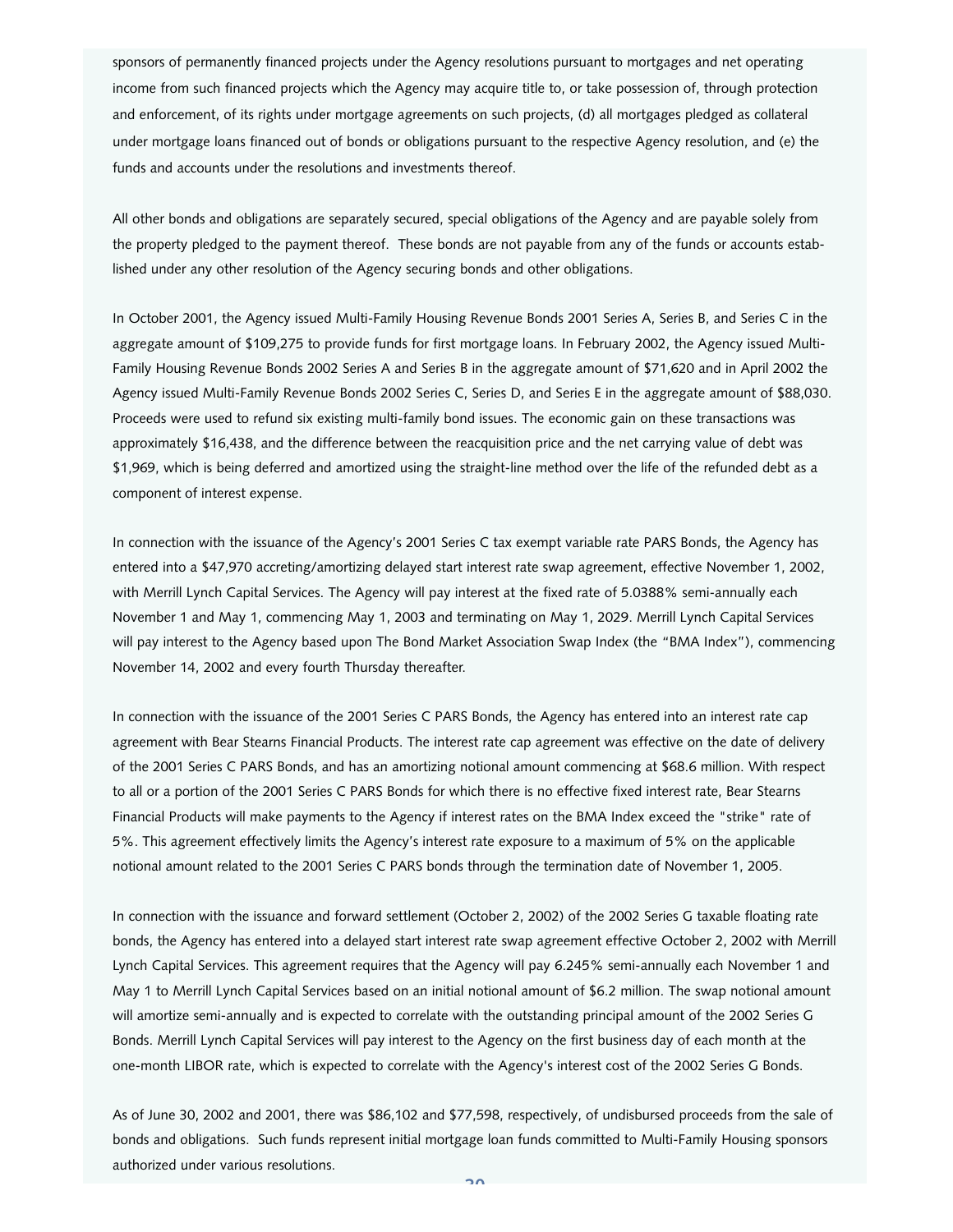**Zero Coupon and Compound Interest Bonds** - Zero coupon bonds and compound interest bonds do not bear interest but instead accrete in value continuously until maturity. Accretion, using the effective yield method, is recorded as interest expense with a corresponding increase in the value of the bonds outstanding.

**Future Principal and Interest Requirements** - The approximate principal and interest payments required on outstanding bonds and obligations over the next five years and thereafter are as follows:

|           | Single-Family Mortgage Component |             | Multi-Family Mortgage Component |           |  |  |
|-----------|----------------------------------|-------------|---------------------------------|-----------|--|--|
| June 30,  | Principal                        | Interest    | Principal                       | Interest  |  |  |
| 2003      | \$26,415                         | \$73,705    | \$48,848                        | \$71,002  |  |  |
| 2004      | 27,740                           | 72,421      | 46,148                          | 65,313    |  |  |
| 2005      | 29,160                           | 71,042      | 47,333                          | 63,082    |  |  |
| 2006      | 30,690                           | 69,558      | 49,182                          | 60,641    |  |  |
| 2007      | 32,335                           | 67,965      | 51,441                          | 58,028    |  |  |
| 2008-2012 | 198,235                          | 313,296     | 279,700                         | 244,639   |  |  |
| 2013-2017 | 273,505                          | 252,132     | 252,940                         | 167,584   |  |  |
| 2018-2022 | 226,915                          | 183,484     | 178,329                         | 103,788   |  |  |
| 2023-2027 | 373,275                          | 95,908      | 145,966                         | 62,725    |  |  |
| 2028-2032 | 125,145                          | 12,836      | 100,340                         | 21,791    |  |  |
| 2033-2037 |                                  |             | 19,150                          | 5,325     |  |  |
| 2038-2043 |                                  |             | 9,765                           | 1,004     |  |  |
|           | \$1,343,415                      | \$1,212,347 | \$1,229,142                     | \$924,922 |  |  |

The table above states principal at the amount when originally issued and interest at the amount to be accreted by the respective maturity dates. Accordingly, total principal above does not agree with the bonds and obligation tables which state the bond amounts at their accreted value as of June 30, 2002 and 2001.

## **10. FUNDS HELD IN TRUST FOR MORTGAGORS**

Funds held by the Agency for its projects include proceeds from conversion of projects from non-profit to limited-dividend status in the form of development cost and community development escrows and unspent subsidies. These funds are available to absorb initial operating deficits, construction overruns, provide additional amenities to the projects, and for other contingencies.

Funds held in trust for mortgagors as of June 30, 2002 and 2001 include the following:

|                                                        | 2002      | 2001      |
|--------------------------------------------------------|-----------|-----------|
| Multi-Family Housing Component - unspent subsidies     | \$7,291   | \$8,322   |
| General Fund (components included on the balance sheet |           |           |
| category "Funds Held in Trust") :                      |           |           |
| Community development escrows                          | 5,516     | 5,957     |
| Development cost escrows                               | 25,422    | 29,187    |
| Other funds held in trust                              | 151,488   | 150,588   |
|                                                        | 182,426   | 185,732   |
|                                                        | \$189,717 | \$194.054 |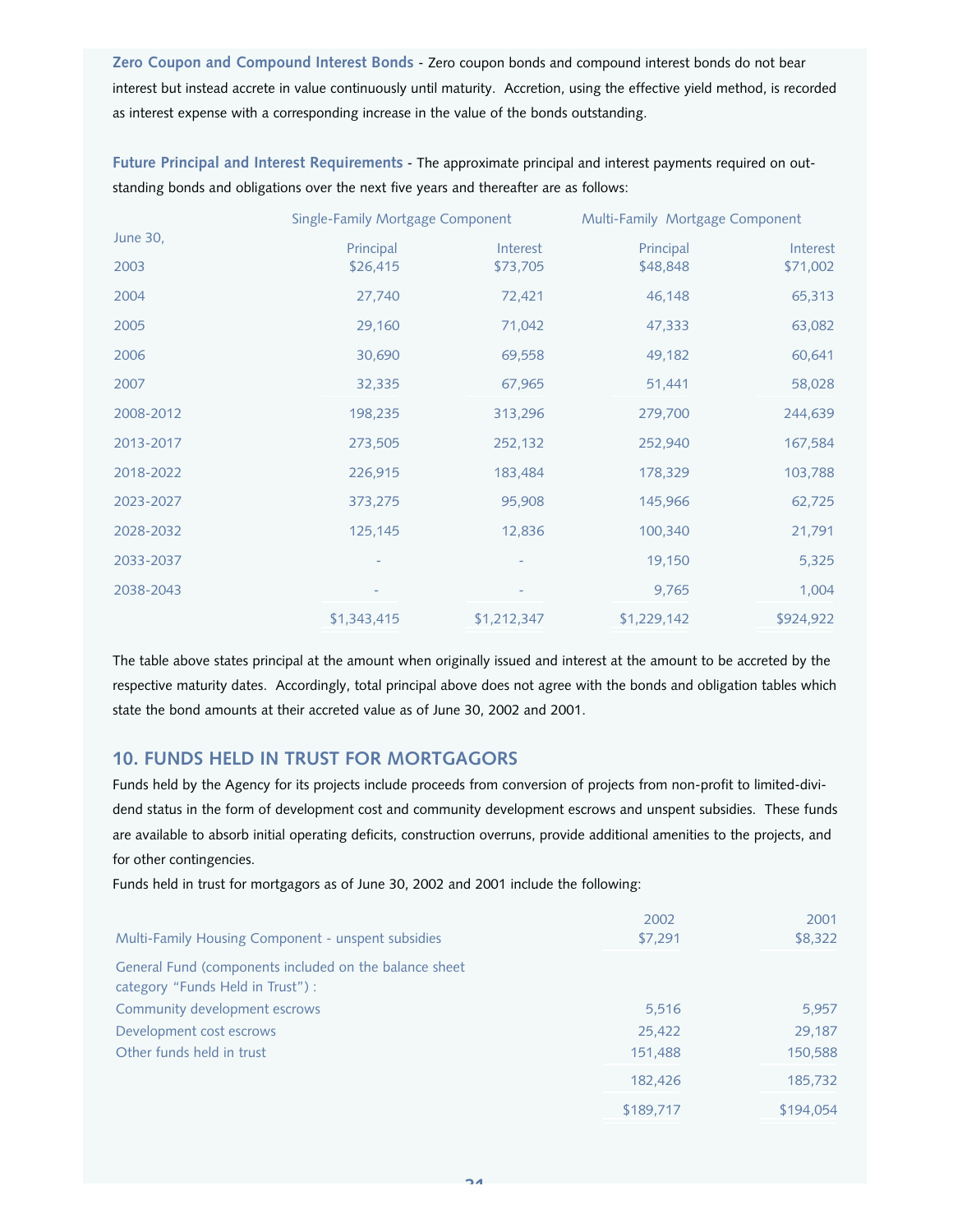## **11. MORTGAGOR ESCROW DEPOSITS**

The Agency holds, in escrow, monthly deposits from the projects for payments of property and liability insurance, hazard insurance, payments in lieu of taxes, and major repairs and replacements and undisbursed earnings. Mortgagor escrow deposits as of June 30, 2002 and 2001 include the following:

| <b>Multi-Family Housing Component</b> | 2002<br>\$7,851 | 2001<br>\$7,485 |
|---------------------------------------|-----------------|-----------------|
| General fund:                         |                 |                 |
| Reserve for repairs and replacements  | 175,635         | 173,746         |
| Tax and insurance escrows             | 23.799          | 23,092          |
|                                       | 199.434         | 196,838         |
|                                       | \$207,285       | \$204,323       |

## **12. NET ASSETS**

**Restricted under Bond and Obligation Resolutions** - As described in Note 2, monies within each Bond and Obligation Fund are pledged as security for the respective bondholders, and thus are restricted as to their application.

**Appropriated General Fund Net Assets** - Appropriated General Fund net assets are funds set aside by the Agency's members for the following purposes:

|                                                                                                                                                                 | 2002<br>\$3,000 |
|-----------------------------------------------------------------------------------------------------------------------------------------------------------------|-----------------|
| To fund Multi-Family rental investment program                                                                                                                  |                 |
| To fund NJHMFA portion of Undisbursed Mortgage Proceeds                                                                                                         | 17,360          |
| To fund debt service arrearages, operating deficits or essential capital improvements of any<br>project that cannot fund these items from normal project income | 4,686           |
| Reserve for loans losses 1984-A                                                                                                                                 | 5,700           |
| To fund transitional housing loans                                                                                                                              | 1,938           |
| To fund the Shore Easy Program                                                                                                                                  | 350             |
| To fund the Urban Home Ownership Recovery Program (UHORP)                                                                                                       | 31,419          |
| To fund the Royal Court Townhouses project                                                                                                                      | 497             |
| To fund the Camden Initiative Program                                                                                                                           | 1,486           |
| To fund the Non-Bond Multi-Family Program                                                                                                                       | 35,586          |
| To fund HOPE Program                                                                                                                                            | 500             |
| To fund the Equity Gap Program                                                                                                                                  | 5               |
| To fund the Developmentally Disabled Program                                                                                                                    | 1,000           |
| To fund the Life Safety Rehabilitation Program                                                                                                                  | 50              |
| To fund the bond refunding proceeds                                                                                                                             | 30,602          |
| To fund Urban Statewide Acquisition Program                                                                                                                     | 20,000          |
| To fund UHORP Mortgage Commitment                                                                                                                               | 6,177           |
| To fund Upstairs Downtown Program                                                                                                                               | 3,441           |
| To fund ABC                                                                                                                                                     | 4,300           |
| To fund Neighborhood Revitalization Demonstration Rehab Program                                                                                                 | 10,000          |
| To fund Home Ownership for Permanency Program                                                                                                                   | 4,000           |
| To fund Servicing Rights Purchase Fund                                                                                                                          | 1,000           |
| To fund Lanning Square West UHORP #229                                                                                                                          | 100             |
| To fund Information Technology                                                                                                                                  | 1,080           |
| Total appropriated net assets                                                                                                                                   | \$184,277       |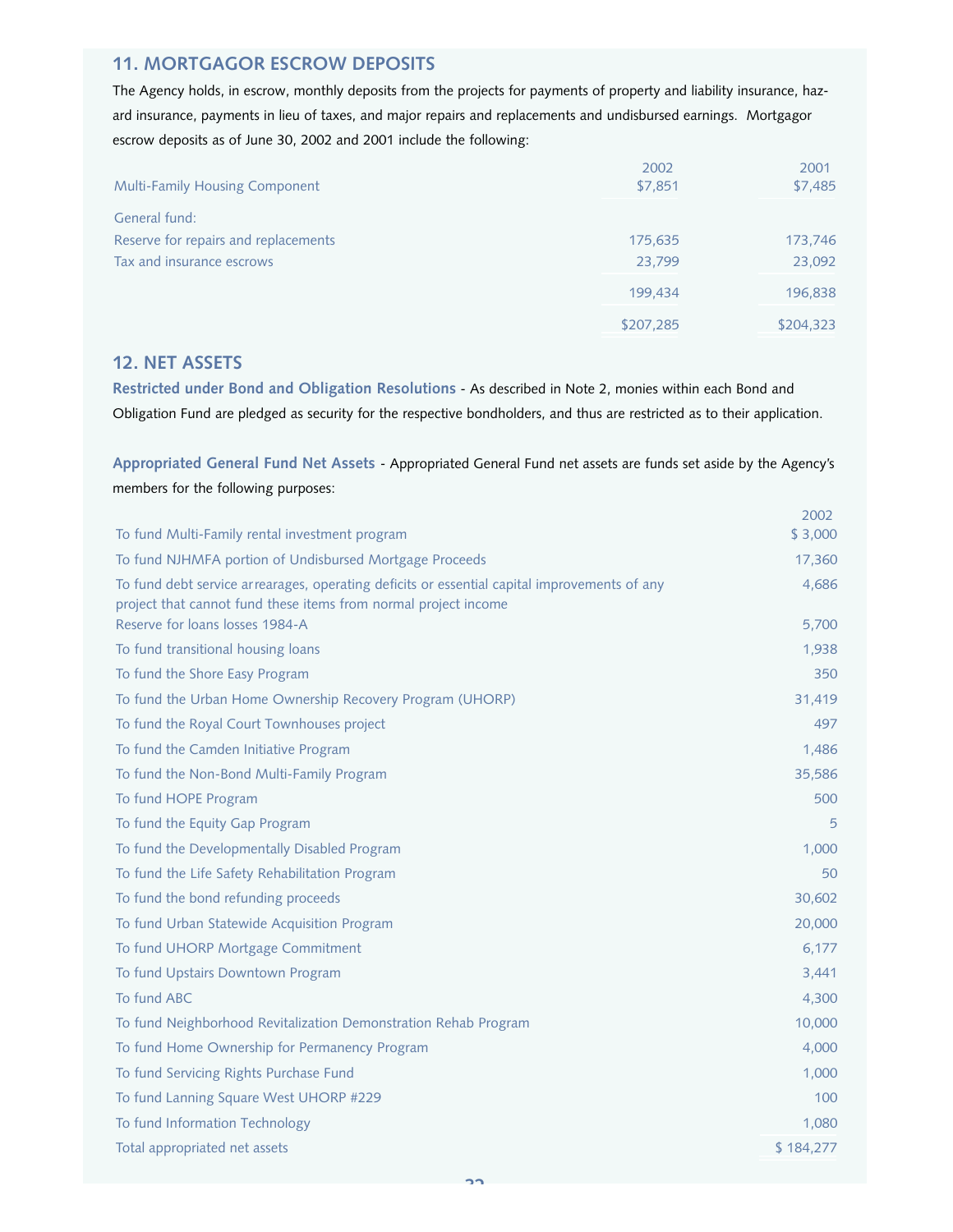## **13. PENSION PLAN**

Salaried employees of the Agency are members of the Public Employees' Retirement System of the State of New Jersey (PERS), a cost-sharing multiple employer public retirement system. PERS' designated purpose is to provide retirement benefits and medical benefits for qualified retirees, and other benefits to its members. The payroll for Agency members of PERS for the years ended June 30, 2002 and 2001 was approximately \$11,616 and \$12,112, respectively.

All Agency salaried employees are required as a condition of employment to be members of PERS. The vesting and benefit provisions are set by N.J.S.A. 43:15A and 43:3B. PERS provides retirement, death and disability benefits, as well as medical benefits for certain qualified members. All Agency benefits vest after ten years of service, except for medical benefits which vest after 25 years of service. Retirement benefits for age and service are available at age 60 and are generally determined to be 1/55 of final average salary for each year of service credit, as defined. Final average salary equals the average salary for the final three years of service prior to retirement (or highest three years' compensation if other than the final three years). Members may seek early retirement after achieving 25 years of service credit or they may elect deferred retirement after achieving eight to ten years of service in which case benefits would begin the first day of the month after the member attains normal retirement age. The system also provides death and disability benefits. Benefits are established by State statute.

Members are required by PERS to contribute 3% of their salary. The Agency is required by State statute to contribute the remaining amounts necessary to pay benefits when due. The amount of the Agency's contribution is certified each year by PERS on the recommendation of the actuary who makes an annual actuarial valuation. The valuation is a determination of the financial condition of PERS. It includes the computation of the present dollar value of benefits payable to former and present members and the present dollar value of future employer and employee contributions, giving effect to mortality among active and retired members and also to the rates of disability, retirement, withdrawal, former service, salary and interest.

Funding by the State and related employers is based upon annual actuarially determined percentages of total compensation of all active members. This amount approximates the actuarially determined pension cost for the year, including amortization of prior service cost over 40 years.

Contributions required and made for the years ended June 30, 2002 and 2001 were \$348 and \$424, respectively, which was all contributed by the employees.

The Pension Benefit Obligation is a standardized disclosure measure of the present value of pension benefits, adjusted for the effects of projected salary increases and step-rate benefits, estimated to be payable in the future as a result of employee service to date. The measure, which is the actuarial present value of credited projected benefits, is intended to help users assess the PERS funding status on a going-concern basis, assess progress made in accumulating sufficient assets to pay benefits when due, and make comparisons among PERS and employers. PERS does not make separate measurements of assets and pension benefit obligations for individual employers. The benefit obligations were determined as part of the most recent annual actuarial valuation dated June 30, 2001. For the year ended June 30, 2002, the State portion of employer contributions exceeded the annual required contributions as a result of legislation that was enacted (Chapter 114, P.L. 1997) authorizing the New Jersey Economic Development Authority to issue bonds, notes or other obligations for the purpose of financing, in full or in part, the State of New Jersey's portion of the unfunded accrued liability under the State of New Jersey retirement systems.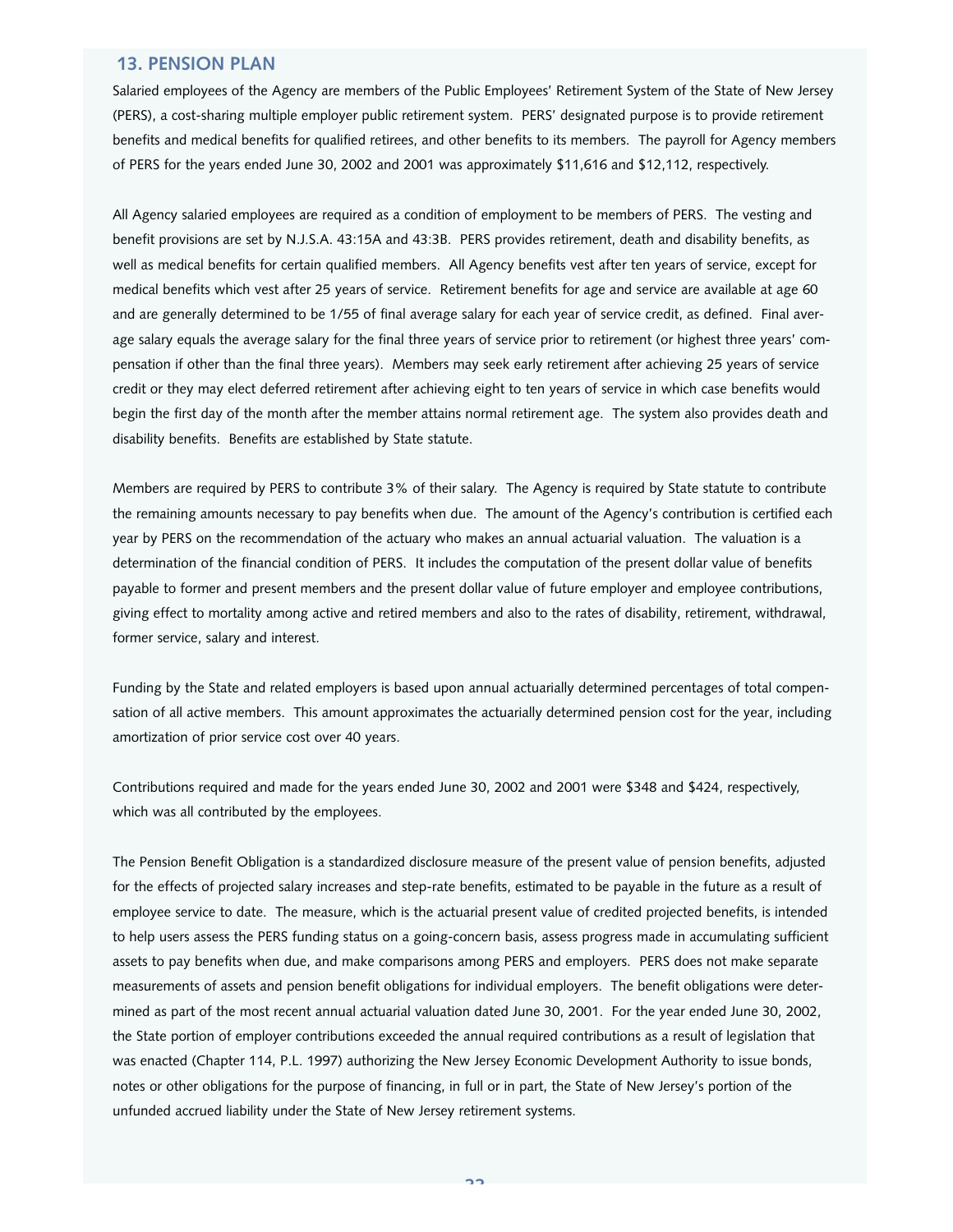Legislation passed in 1997 (Chapters 114 and 115, P.L. 1997) provided for the use of excess actuarial valuation assets to offset the required normal contribution of the State of New Jersey and the local participating employees. In addition, the employee contribution rate was reduced from 5% to 3% for calendar years 2002 and 2001. Due to the recognition of the bond proceeds and the change in the asset valuation method as a result of enactment of Chapters 114 and 115, unfunded accrued liabilities of the System were eliminated except for the unfunded liability for local early retirement incentive benefits. Prior to Chapters 114 and 115, the System had a \$168,337 unfunded liability for such benefits.

At the State of New Jersey level, the actuarial value of total assets was \$9,743,727; the actuarial accrued total liability was \$8,538,685; the surplus over actuarial accrued liability was \$1,205,042; the funded ratio was 114.1%; the covered payroll was \$3,094,281 and the actuarial surplus as a percentage of covered payroll was 38.9%. At the local level, the actuarial value of total assets was \$14,380,512; the actuarial accrued total liability was \$12,007,161; the surplus over actuarial accrued liability was \$2,373,351; the funded ratio was 119.8%; the covered payroll was \$4,910,963 and the actuarial surplus as a percentage of covered payroll was 48.3%.

A variety of significant actuarial assumptions are used to determine the valuation of the pension benefits obligation, including (a) an assumed discount rate of 8.75%, which is in excess of the current prevailing market rate, (b) projected salary increases, including inflation, merit and productivity of 4.65% to 6.90%. Mortality, vestings, retirement age and withdrawal estimates are based upon tables supplied by the Plan actuary.

## **14. COMMITMENTS AND CONTINGENCIES**

On March 15, 1994, the Agency entered into an Advances, Collateral Pledge and Security Agreement with the Federal Home Loan Bank. As of June 30, 2002 and 2001, the available line of credit was \$12,515 and \$18,306, respectively, of which none was outstanding.

The Agency is a defendant in various legal actions arising in the ordinary course of business. The Agency is represented in these actions by the Attorney General of the State of New Jersey, acting as general counsel to the Agency, and by counsel to the Agency's various insurers. In the opinion of management, the ultimate disposition of these legal actions will not have a material adverse effect on the Agency's financial position.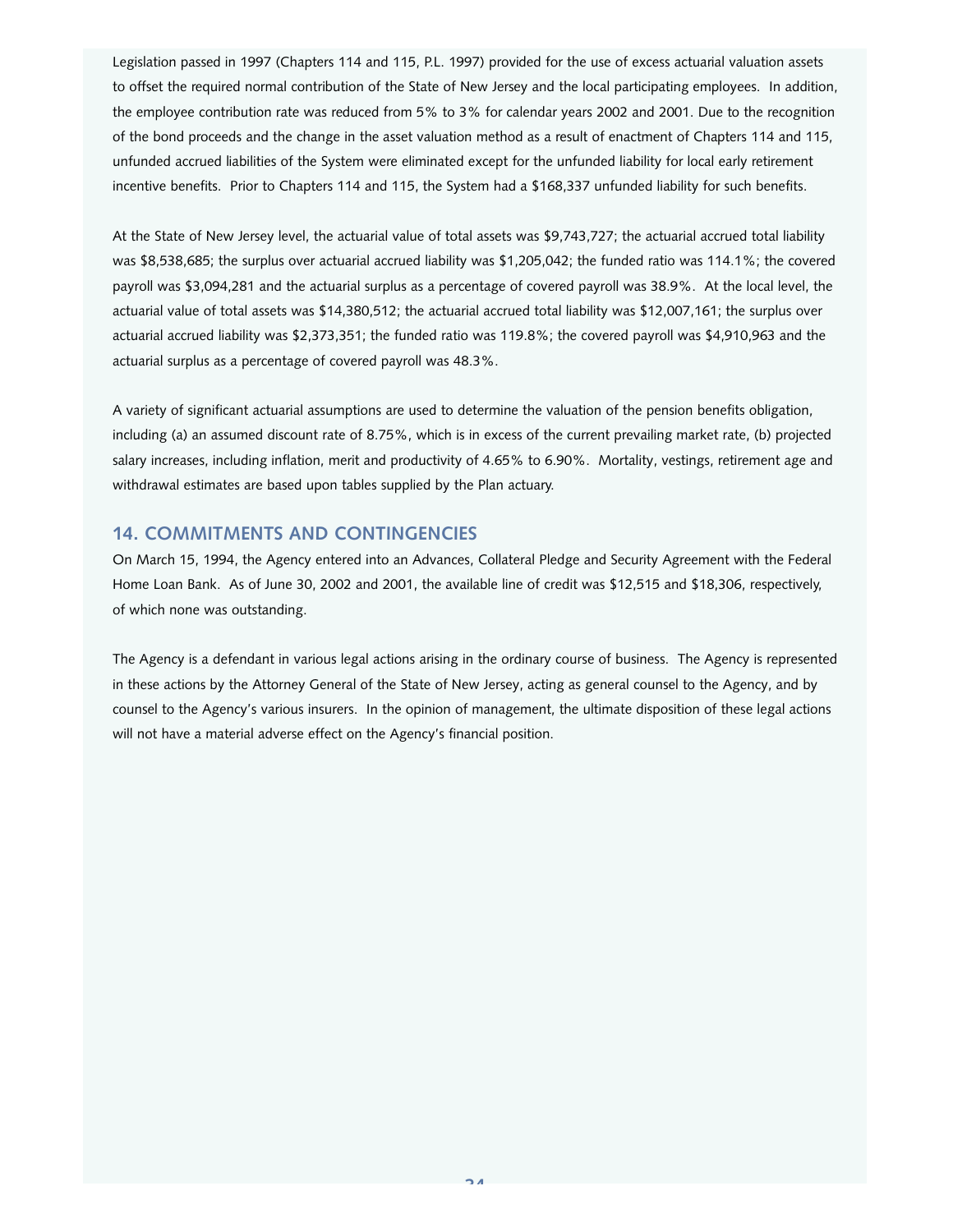|                                                                              | 2002<br>Home Buyer<br><b>Revenue Bond</b> |
|------------------------------------------------------------------------------|-------------------------------------------|
| <b>ASSETS</b><br><b>CURRENT ASSETS:</b>                                      | Resolution                                |
| Cash and cash equivalents, substantially restricted<br>(Note 4)              | \$58,508                                  |
| Investments, substantially restricted (Note 4)                               | 23,652                                    |
| Accrued interest receivable on investments                                   | 4,481                                     |
| Mortgage loans receivable - net (Note 5)                                     | 23,434                                    |
| Due from loan servicers and insurers                                         | 6,075                                     |
| Other current assets                                                         | 329                                       |
| <b>Total current assets</b>                                                  | 116,479                                   |
| <b>NON-CURRENT ASSETS:</b><br>Investments, substantially restricted (Note 4) | 274,594                                   |
| Mortgage loans receivable - net (Note 5)                                     | 1,090,903                                 |
| Debt service arrears receivable - net (Note 6)                               | 7,046                                     |
| Deferred charges - bond issuance costs - net                                 | 8,128                                     |
| Real estate owned                                                            | 2,268                                     |
| Total non-current assets                                                     | 1,382,939                                 |
| <b>TOTAL ASSETS</b>                                                          | \$1,499,418                               |
| <b>LIABILITIES AND NET ASSETS</b>                                            |                                           |
| <b>CURRENT LIABILITIES:</b><br>Bonds and obligations - net (Note 9)          | \$26,415                                  |
| Accrued interest payable on bonds and obligations                            | 18,508                                    |
| <b>Total current liabilities</b>                                             | 44,923                                    |
| <b>NON-CURRENT LIABILITIES:</b>                                              |                                           |
| Bonds and obligations - net (Note 9)                                         | 1,297,000                                 |
| Other non-current liabilities                                                | 2,292                                     |
| Due to other funds                                                           | 5,878                                     |
| Total non-current liabilities                                                | 1,305,170                                 |
| <b>TOTAL LIABILITIES</b>                                                     | 1,350,093                                 |
| NET ASSETS (Note 12):<br>Restricted under bond and obligation resolutions    | 149,325                                   |
| Total net assets                                                             | 149,325                                   |
| <b>TOTAL LIABILITIES AND NET ASSETS</b>                                      | \$1,499,418                               |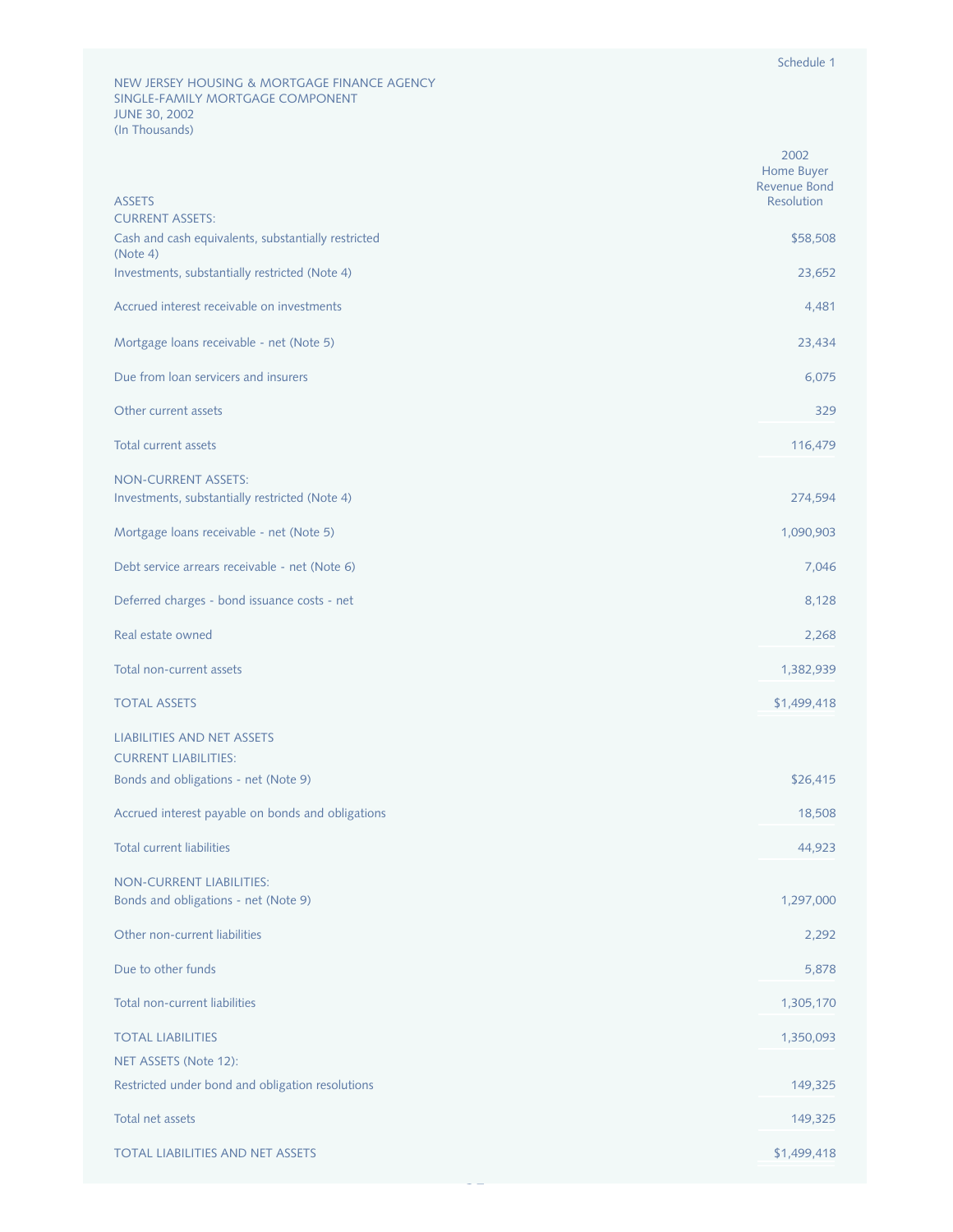NEW JERSEY HOUSING & MORTGAGE FINANCE AGENCY SINGLE-FAMILY MORTGAGE COMPONENT STATEMENT OF REVENUES. EXPENSES. AND CHANGES IN NET ASSETS YEAR ENDED JUNE 30, 2002 (In Thousands)

|                                                                 | 2002<br>Home Buyer<br><b>Revenue Bond</b><br><b>Resolution</b> |
|-----------------------------------------------------------------|----------------------------------------------------------------|
| <b>OPERATING REVENUES:</b><br>Interest income on mortgage loans | \$79,137                                                       |
| Interest income on investments                                  |                                                                |
|                                                                 | 20,427                                                         |
| Total operating revenues                                        | 99,564                                                         |
| <b>OPERATING EXPENSES:</b><br>Interest                          | 78,473                                                         |
| Insurance costs                                                 | 1,403                                                          |
| Servicing fees and other                                        | 4,308                                                          |
| Salaries and related benefits                                   | 1,712                                                          |
| Professional services and financing costs                       | 102                                                            |
| General and administrative expenses                             | 931                                                            |
| Loss on sale of real estate owned                               | 469                                                            |
| Provision for loan losses (Note 2)                              | (4,084)                                                        |
| Total operating expenses                                        | 83,314                                                         |
| Net operating income                                            | 16,250                                                         |
| NON-OPERATING EXPENSES (Note 3):                                |                                                                |
| Loss on early extinguishment of debt                            | 614                                                            |
| Total non-operating expenses                                    | 614                                                            |
| Increase in net assets                                          | 15,636                                                         |
| NET ASSETS, BEGINNING OF YEAR                                   | 133,689                                                        |
| NET ASSETS, END OF YEAR                                         | \$149,325                                                      |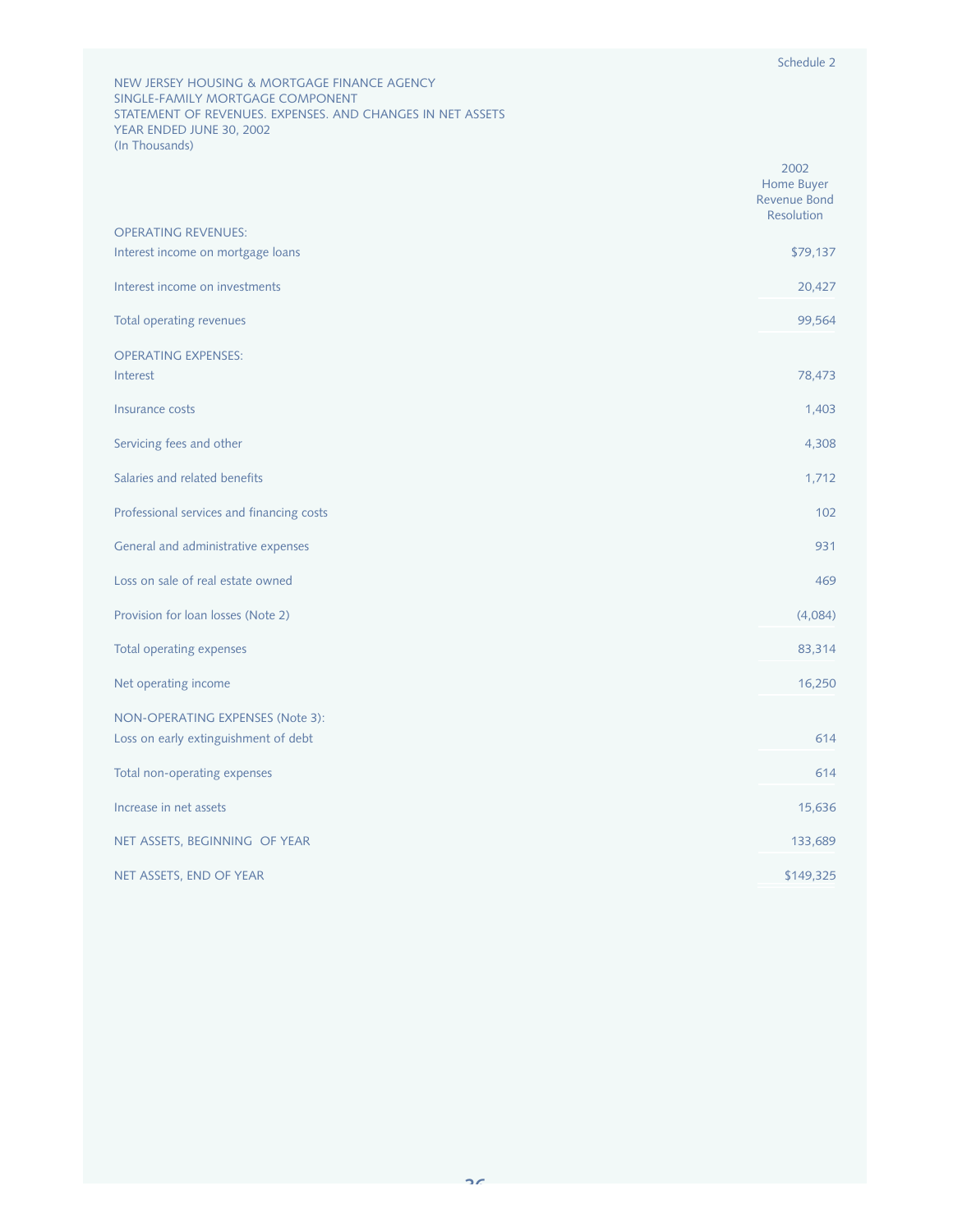#### MULTI-FAMILY HOUSING COMPONENT STATEMENT OF NET ASSETS JUNE 30, 2002 (In Thousands)

ASSETS

|                                                                               | General<br><b>Housing</b><br>Loan Bond<br><b>Funds</b> | 1983-A<br>Highview<br><b>Terrace</b> | 1985-l<br>Roger<br>Gardens | $1991 - 1$ | 1981-A&B<br>1991-AS8<br>and 1992-<br>AS <sub>8</sub> | Rental<br><b>Housing</b><br>Revenue<br><b>Bonds</b> | 1992-1    | 1995     | 2002 Total<br>Multi-<br>Family |
|-------------------------------------------------------------------------------|--------------------------------------------------------|--------------------------------------|----------------------------|------------|------------------------------------------------------|-----------------------------------------------------|-----------|----------|--------------------------------|
| <b>ASSETS</b><br><b>CURRENT ASSETS:</b>                                       |                                                        |                                      |                            |            |                                                      |                                                     |           |          |                                |
| Cash and cash equivalents,<br>substantially restricted                        | \$6,565                                                | \$283                                | $s -$                      | \$4        | \$1                                                  | \$4                                                 | $s -$     | \$73,759 | \$80,616                       |
| Investments, substantially<br>restricted                                      | 26,089                                                 |                                      |                            |            | 161                                                  | 1,918                                               |           | 293      | 28,461                         |
| Accrued interest receivable on<br>investments                                 |                                                        | $\overline{4}$                       | 15                         | 81         | 124                                                  | 109                                                 | 277       | 407      | 1,017                          |
| Mortgage loans receivable -<br>net                                            | 3,237                                                  | 31                                   | 55                         | 1,634      | 261                                                  | 706                                                 | 8,142     | 20,055   | 34,121                         |
| Other assets                                                                  |                                                        |                                      |                            |            |                                                      |                                                     |           | 358      | 358                            |
| Total current assets                                                          | 35,891                                                 | 318                                  | 70                         | 1,719      | 547                                                  | 2,737                                               | 8,419     | 94,872   | 144,573                        |
| <b>NON-CURRENT ASSETS:</b>                                                    |                                                        |                                      |                            |            |                                                      |                                                     |           |          |                                |
| Investments, substantially<br>restricted                                      | 546                                                    | 173                                  | 1,058                      | 7,818      | 10,858                                               | 8,993                                               | 28,343    | 112,027  | 169,816                        |
| Mortgage loans receivable -<br>net                                            | 77,289                                                 | 2,730                                | 4,890                      | 121,712    | 5,760                                                | 28,360                                              | 130,874   | 669.754  | 1,041,369                      |
| Debt service arrears receivable<br>- net                                      | 13                                                     |                                      |                            |            | 982                                                  | 25                                                  |           | 193      | 1,213                          |
| Deferred economic loss on<br>defeasance of bonds                              |                                                        |                                      |                            |            |                                                      |                                                     |           | 13,044   | 13,044                         |
| Deferred charges - bond<br>issuance costs - net                               |                                                        |                                      |                            |            |                                                      | 221                                                 |           | 5,591    | 5,812                          |
| Total non-current assets                                                      | 77,848                                                 | 2,903                                | 5,948                      | 129,530    | 17,600                                               | 37,599                                              | 159,217   | 800,609  | 1,231,254                      |
| <b>TOTAL ASSETS</b>                                                           | \$113,739                                              | \$3,221                              | \$6,018                    | \$131,249  | \$18,147                                             | \$40,336                                            | \$167,636 |          | \$895,481 \$1,375,827          |
| <b>LIABILITIES AND NET ASSETS</b>                                             |                                                        |                                      |                            |            |                                                      |                                                     |           |          |                                |
| <b>CURRENT LIABILITIES:</b>                                                   |                                                        | \$30                                 | \$94                       |            |                                                      |                                                     |           | \$29,855 | \$47,728                       |
| Bonds and obligations - net                                                   | \$3,939                                                |                                      |                            | \$1,665    | \$340                                                | \$410                                               | \$11,395  |          |                                |
| Accrued interest payable on<br>bonds and obligations                          | 833                                                    | 50                                   |                            | 1,506      | 83                                                   | 172                                                 | 1,409     | 7,926    | 11,979                         |
| Advances from the State of<br>New Jersey for bond and hous-<br>ing assistance | 1,779                                                  |                                      |                            |            |                                                      |                                                     |           |          | 1,779                          |
| Mortgagor escrow deposits                                                     | 7,851                                                  |                                      |                            |            |                                                      |                                                     |           |          | 7,851                          |
| <b>Total current liabilities</b>                                              | 14,402                                                 | 80                                   | 94                         | 3,171      | 423                                                  | 582                                                 | 12,804    | 37,781   | 69,337                         |
| <b>NON-CURRENT LIABILITIES:</b>                                               |                                                        |                                      |                            |            |                                                      |                                                     |           |          |                                |
| Bonds and obligations - net                                                   | 88,190                                                 | 2,850                                | 4,834                      | 127,915    | 6,230                                                | 11,045                                              | 119,455   | 820,607  | 1,181,126                      |
| Funds held in trust for mort-<br>gagors                                       | 5,156                                                  |                                      |                            |            | (502)                                                | 2,430                                               |           | 207      | 7,291                          |
| Minimum escrow requirement                                                    | 654                                                    | 26                                   |                            |            | 87                                                   | 76                                                  | 1,700     | 6,369    | 8,912                          |
| <b>Other liabilities</b>                                                      |                                                        | 19                                   |                            |            |                                                      |                                                     |           | 498      | 517                            |
| Due to HUD                                                                    |                                                        | 331                                  |                            |            |                                                      |                                                     |           |          | 331                            |
| Due to other funds                                                            | 468                                                    |                                      |                            | 3          | 20                                                   | 1,246                                               | 681       | 2,531    | 4,949                          |
| Total non-current liabilities                                                 | 94,468                                                 | 3,226                                | 4,834                      | 127,918    | 5,835                                                | 14,797                                              | 121,836   | 830,212  | 1,203,126                      |
| <b>TOTAL LIABILITIES</b>                                                      | 108,870                                                | 3,306                                | 4,928                      | 131,089    | 6,258                                                | 15,379                                              | 134,640   | 867,993  | 1,272,463                      |
| <b>NET ASSETS:</b><br>Restriction under bond and                              | 4,868                                                  | (84)                                 | 1,090                      | 160        | 11,889                                               | 24,957                                              | 32,996    | 27,488   | 103,364                        |
| obligation resolutions                                                        |                                                        |                                      |                            |            |                                                      |                                                     |           |          |                                |
| Total net assets                                                              | 4,868                                                  | (84)                                 | 1,090                      | 160        | 11,889                                               | 24,957                                              | 32,996    | 27,488   | 103,364                        |
| TOTAL LIABILITIES AND NET                                                     | \$113,738                                              | \$3,222                              | \$6,018                    | \$131,249  | \$18,147                                             | \$40,336                                            | \$167,636 |          | \$895,481 \$1,375,827          |